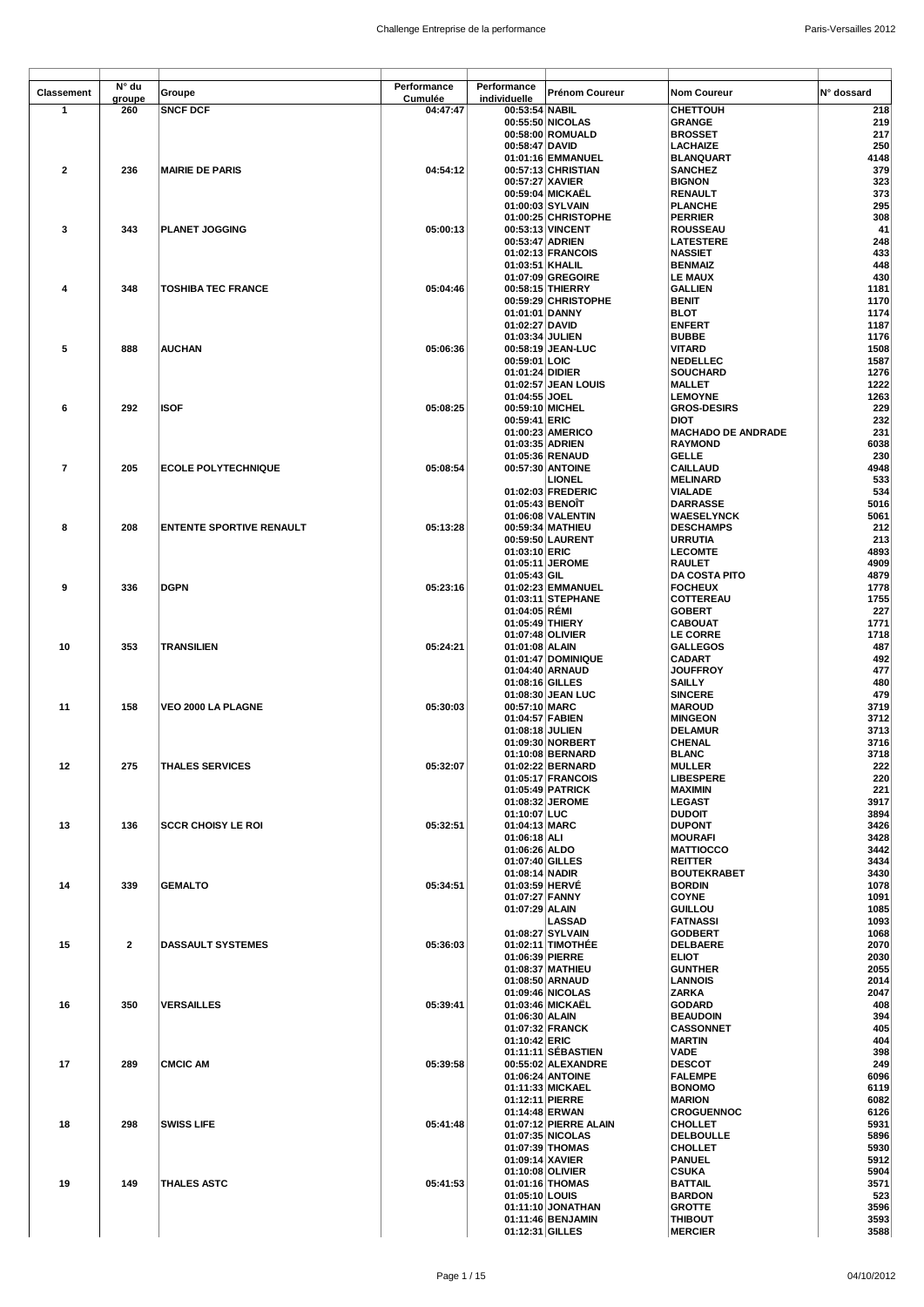| <b>Classement</b> | N° du  | Groupe                           | Performance | Performance     | Prénom Coureur                           | <b>Nom Coureur</b>                  | N° dossard   |
|-------------------|--------|----------------------------------|-------------|-----------------|------------------------------------------|-------------------------------------|--------------|
|                   | groupe |                                  | Cumulée     | individuelle    |                                          |                                     |              |
| 20                | 135    | <b>SAP FRANCE</b>                | 05:42:11    |                 | 01:02:01 AYMERIC<br>01:02:27 OLIVIER     | DE L'HERMUZIERE                     | 3421         |
|                   |        |                                  |             |                 | 01:11:57 CHANDY                          | VIDAL<br><b>CHUCKOWRY</b>           | 3422<br>3419 |
|                   |        |                                  |             |                 | 01:12:52 GRÉGOIRE                        | <b>CACHEUX</b>                      | 3409         |
|                   |        |                                  |             |                 | 01:12:54 CHRISTOPHE                      | <b>BESSAGUET</b>                    | 3411         |
| 21                | 999    | <b>BOUYGUES TEAM</b>             | 05:42:26    |                 | 01:04:33 FRANCOIS                        | <b>LACQUIT</b>                      | 5435         |
|                   |        |                                  |             |                 | 01:07:53 EMMANUEL                        | <b>FAUGERE</b>                      | 5475         |
|                   |        |                                  |             | 01:09:11 MICHEL |                                          | <b>LEGER</b>                        | 5437         |
|                   |        |                                  |             | 01:09:30 MICHEL |                                          | COUSSEAU                            | 5467         |
|                   |        |                                  |             |                 | 01:11:19 CHRISTOPHE                      | <b>RICHA</b>                        | 5461         |
| 22                | 154    | <b>USCPCA RP</b>                 | 05:43:38    |                 | 01:03:50 FREDERIC                        | <b>MAURY</b>                        | 3650         |
|                   |        |                                  |             | 01:08:32 DAVID  | 01:09:03 RENAUD                          | <b>LUCEAU</b><br><b>COIGNARD</b>    | 3637<br>3656 |
|                   |        |                                  |             |                 | 01:10:28 CHRISTIAN                       | <b>GRAGY</b>                        | 3629         |
|                   |        |                                  |             | 01:11:45 DANIEL |                                          | <b>CARIMALO</b>                     | 3646         |
| 23                | 187    | CASA                             | 05:44:06    | 01:06:13 PAUL   |                                          | <b>DOMINGUES CARVALHO</b>           | 5331         |
|                   |        |                                  |             |                 | 01:07:37 PIERRE MARIE                    | <b>GOMMENDY</b>                     | 5360         |
|                   |        |                                  |             | 01:09:06 GILLES |                                          | <b>GOMMENDY</b>                     | 5328         |
|                   |        |                                  |             | 01:10:26 CYRIL  |                                          | <b>HONNORAT</b>                     | 5327         |
|                   |        |                                  |             |                 | 01:10:44 STEPHANE                        | <b>RAEDERSDORF</b>                  | 5339         |
| 24                | 300    | TOTAL SPORT                      | 05:45:11    |                 | 01:02:08 THOMAS                          | <b>FOHRER</b>                       | 5825         |
|                   |        |                                  |             | 01:09:51 ALAIN  |                                          | <b>CHEVASSUS</b>                    | 5812<br>5823 |
|                   |        |                                  |             |                 | 01:10:16 CHRISTOPHE<br>01:11:01 JEAN-LUC | <b>DUPEYRON</b><br><b>BERRIOT</b>   | 5815         |
|                   |        |                                  |             |                 | 01:11:55 OLIVIER                         | <b>CAUSSEQUE</b>                    | 5807         |
| 25                | 344    | <b>RMC</b>                       | 05:45:13    |                 | 01:00:14 ANTOINE                         | <b>L'HOTELIER</b>                   | 421          |
|                   |        |                                  |             | 01:06:44 BORIS  |                                          | <b>DMITRIEFF</b>                    | 424          |
|                   |        |                                  |             |                 | 01:07:06 JEAN-PIERRE                     | <b>DIERNAZ</b>                      | 419          |
|                   |        |                                  |             |                 | 01:12:43 ARNAUD                          | <b>BOUDERDARA</b>                   | 418          |
|                   |        |                                  |             |                 | 01:18:26 OLIVIER                         | <b>GARNIER</b>                      | 420          |
| 26                | 345    | <b>RUNNOSPHÈRE</b>               | 05:45:22    |                 | 01:07:47 JEAN-PIERRE                     | <b>GIORGI</b>                       | 897          |
|                   |        |                                  |             |                 | 01:08:22 LUDOVIC                         | <b>SOULET</b>                       | 891          |
|                   |        |                                  |             | 01:09:11 JULIEN | 01:10:00 OLIVIER                         | <b>DJOZIKIAN</b><br><b>SIBILAUD</b> | 889<br>893   |
|                   |        |                                  |             |                 | 01:10:02 DAMIEN                          | <b>DEVILLE</b>                      | 896          |
| 27                | 346    | <b>SEVESC</b>                    | 05:46:04    |                 | 01:06:20 PASCAL                          | TETARD                              | 868          |
|                   |        |                                  |             |                 | 01:07:38 STEPHANE                        | <b>HAREAU</b>                       | 865          |
|                   |        |                                  |             |                 | 01:09:10 PATRICK                         | <b>SUHR</b>                         | 867          |
|                   |        |                                  |             |                 | 01:10:43 STEPHANE                        | <b>HUBERT</b>                       | 879          |
|                   |        |                                  |             |                 | 01:12:13 CHRISTOPHE                      | <b>CAZIN</b>                        | 876          |
| 28                | 267    | STAT                             | 05:48:16    |                 | 01:02:43 FRANCOIS                        | <b>RIBOTON</b>                      | 4035         |
|                   |        |                                  |             |                 | 01:07:46 WILFRID                         | <b>SUTER</b>                        | 4030         |
|                   |        |                                  |             |                 | 01:09:07 JOHANN<br>01:13:43 CHRISTIAN    | <b>POURCEL</b>                      | 4038         |
|                   |        |                                  |             |                 | 01:14:57 THIERRY                         | <b>DEVERRIERE</b><br><b>ARAGON</b>  | 4034<br>4026 |
| 29                | 168    | <b>AS BOURSE DE PARIS</b>        | 05:50:06    |                 | 01:06:14 THOMAS                          | <b>RISON</b>                        | 5626         |
|                   |        |                                  |             |                 | 01:08:11 MICHEL                          | JOLY                                | 5622         |
|                   |        |                                  |             |                 | 01:11:14 FREDERICK                       | <b>PIERRAT</b>                      | 5645         |
|                   |        |                                  |             |                 | 01:11:53 CHANH-THONG                     | PHAN                                | 5633         |
|                   |        |                                  |             |                 | 01:12:34 OLIVIER                         | <b>PRACH</b>                        | 5365         |
| 30                | 255    | <b>RTE CNES</b>                  | 05:51:26    | 01:02:04 DANY   |                                          | NEF                                 | 216          |
|                   |        |                                  |             | 01:04:58 GUY    |                                          | <b>BIENAISE</b>                     | 4307         |
|                   |        |                                  |             |                 | 01:08:17 FREDERIC                        | <b>PUISAIS</b>                      | 4292         |
|                   |        |                                  |             |                 | 01:16:13 FREDERIC<br>01:19:54 QUENTINH   | <b>LEFEBVRE</b><br><b>LEGENDRE</b>  | 4303<br>4312 |
| 31                | 132    | <b>RUNNING ET MARATHON BOIS</b>  | 05:51:47    |                 | 01:05:18 XAVIER                          | <b>RODRIGUE</b>                     | 3377         |
|                   |        |                                  |             |                 | 01:09:14 MORGAN                          | LAMART                              | 3383         |
|                   |        |                                  |             | 01:10:49 DANIEL |                                          | <b>DAVID</b>                        | 3385         |
|                   |        |                                  |             |                 | 01:11:43 HUBERT                          | <b>BELLOCQ</b>                      | 3374         |
|                   |        |                                  |             |                 | 01:14:43 PATRICK                         | <b>BUTHIER</b>                      | 3379         |
| 32                | 108    | <b>MUNICIPAUX DU HAVRE</b>       | 05:51:59    |                 | 01:08:19 RICHARD                         | <b>EDDE</b>                         | 3108         |
|                   |        |                                  |             |                 | 01:08:52 MICKAEL                         | <b>FOIREST</b>                      | 3102         |
|                   |        |                                  |             |                 | 01:10:32 SEBASTIEN                       | <b>LANCEL</b><br><b>DEMARE</b>      | 3106<br>3109 |
|                   |        |                                  |             |                 | 01:10:53 STEPHANE<br>01:13:23 FREDERIC   | <b>SALE</b>                         | 3101         |
| 33                | 179    | <b>BEM TALENTS</b>               | 05:53:03    |                 | 01:07:47 BASTIEN                         | <b>HAMON</b>                        | 5499         |
|                   |        |                                  |             |                 | 01:10:13 ANTOINE                         | <b>SEGUIN</b>                       | 5507         |
|                   |        |                                  |             |                 | 01:10:44 GUILLAUME                       | <b>BOITEUX</b>                      | 5501         |
|                   |        |                                  |             |                 | 01:12:01 BENOIT                          | <b>DARCHIS</b>                      | 10500        |
|                   |        |                                  |             |                 | 01:12:18 JEAN MICHEL                     | <b>CABRERA</b>                      | 5509         |
| 34                | 193    | <b>CLAAS TRACTOR</b>             | 05:53:27    |                 | 01:06:21 FABRICE                         | <b>DIDIER</b>                       | 5215         |
|                   |        |                                  |             |                 | 01:08:11 JACQUES<br>01:08:35 MICHEL      | <b>GAUTIER</b><br><b>SOUTY</b>      | 5227<br>5236 |
|                   |        |                                  |             |                 | 01:14:41 FRÉDÉRIC                        | NIER                                | 5213         |
|                   |        |                                  |             |                 | 01:15:39 JACQUES                         | LAHERRE                             | 5208         |
| 35                | 271    | <b>TECHNICENTRE DE PARIS NOR</b> | 05:53:59    |                 | 01:07:33 NICOLAS                         | <b>MAUCOURT</b>                     | 3962         |
|                   |        |                                  |             |                 | 01:08:14 FREDDY                          | <b>POINTEAU</b>                     | 3973         |
|                   |        |                                  |             |                 | 01:11:32 JEAN MARC                       | <b>COUET</b>                        | 3959         |
|                   |        |                                  |             | 01:12:46 ALAIN  |                                          | <b>KRAKOVITCH</b>                   | 3966         |
|                   |        |                                  |             | 01:13:54 XAVIER |                                          | <b>GAIGNEROT</b>                    | 3977         |
| 36                | 347    | <b>STAGO</b>                     | 05:54:29    | 01:10:33 BAS    | 01:06:56 OLIVIER                         | <b>HITTOS</b><br>DE LAAT            | 1970<br>1986 |
|                   |        |                                  |             | 01:11:49 DAVID  |                                          | <b>CARIAT</b>                       | 1944         |
|                   |        |                                  |             |                 | <b>LIONEL</b>                            | <b>LENOIR</b>                       | 1907         |
|                   |        |                                  |             |                 | 01:13:22 NICOLAS                         | <b>GRANGE</b>                       | 1973         |
| 37                | 115    | OCE DUR RUNNING TEAM             | 05:54:38    |                 | 01:08:49 EMMANUEL                        | <b>PECHINE</b>                      | 3180         |
|                   |        |                                  |             |                 | <b>MATHIAS</b>                           | <b>MARGULIES</b>                    | 3187         |
|                   |        |                                  |             | 01:09:48 JEPPE  |                                          | <b>PEDERSEN</b>                     | 3189         |
|                   |        |                                  |             |                 | 01:13:31 PIERRE-YVES                     | <b>LE GALL</b>                      | 3181         |
| 38                | 305    | <b>AS CEIDF</b>                  | 05:55:49    |                 | 01:13:41 OLIVIER<br>01:08:54 CHRISTIAN   | <b>DUVAL</b><br><b>FREMAUX</b>      | 3184<br>730  |
|                   |        |                                  |             | 01:11:06 DANIEL |                                          | <b>LUONG-SI</b>                     | 705          |
|                   |        |                                  |             |                 | 01:11:28 JEAN-MARC                       | <b>BUGNON</b>                       | 728          |
|                   |        |                                  |             | 01:12:10 FABIEN |                                          | <b>PARMANTIER</b>                   | 732          |
|                   |        |                                  |             | 01:12:11 ALEXIS |                                          | <b>BUGNON</b>                       | 727          |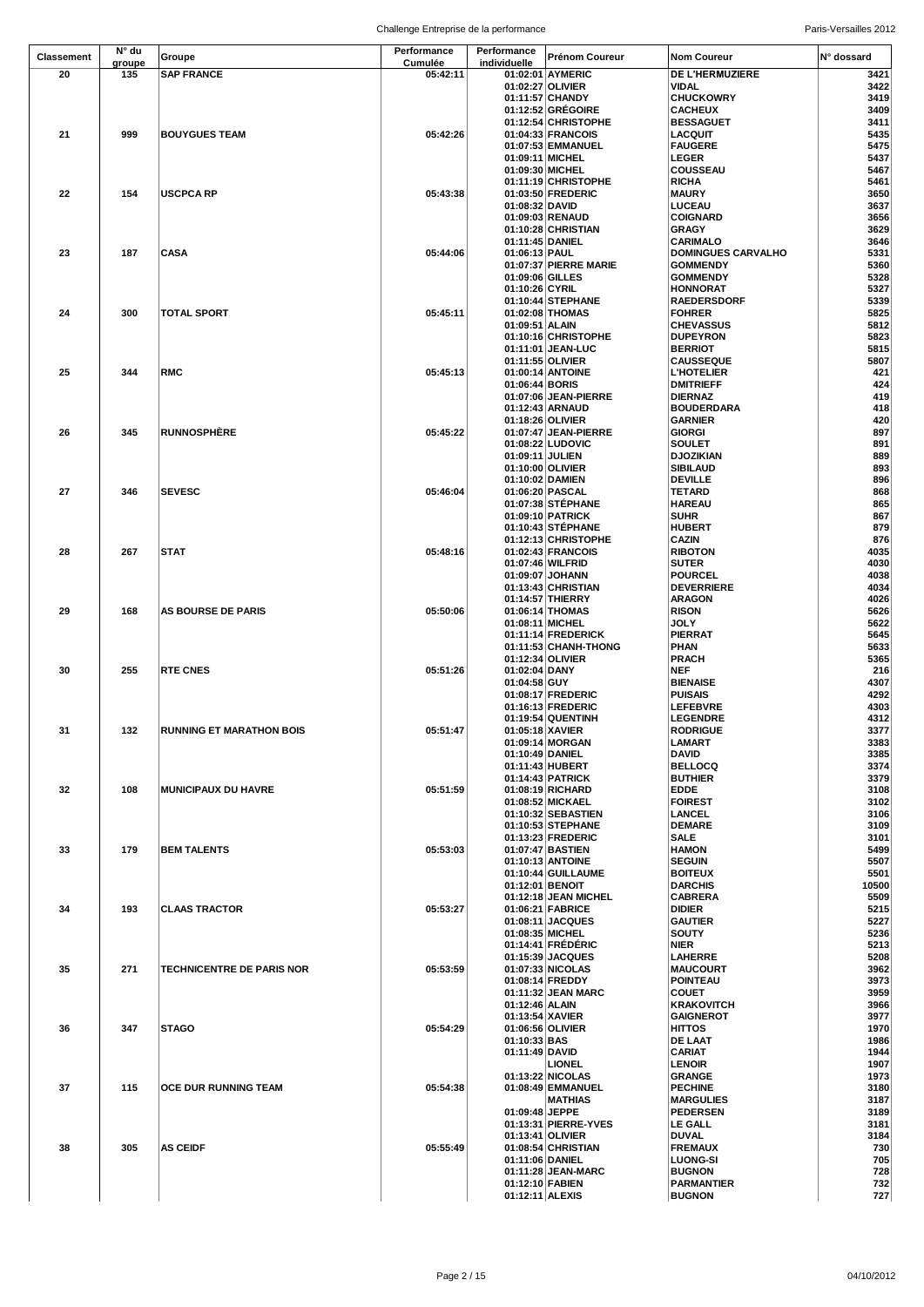Challenge Entreprise de la performance entre a result de la paris-Versailles 2012

| <b>Classement</b> | N° du  | Groupe                    | Performance | Performance     | Prénom Coureur            | <b>Nom Coureur</b>  | N° dossard |
|-------------------|--------|---------------------------|-------------|-----------------|---------------------------|---------------------|------------|
|                   | groupe |                           | Cumulée     | individuelle    |                           |                     |            |
| 39                | 157    | UTO                       | 05:57:50    |                 | 01:09:06 GREGOIRE         | <b>PETITCLERC</b>   | 3701       |
|                   |        |                           |             |                 | 01:09:46 NICOLAS          | <b>HUBERT</b>       | 3708       |
|                   |        |                           |             | 01:10:49 ALI    |                           | LARAS               | 3699       |
|                   |        |                           |             |                 | 01:13:00 JEAN PHILIPPE    | <b>MASSY</b>        | 3707       |
|                   |        |                           |             | 01:15:09 JULIEN |                           | <b>ABRANTES</b>     | 3693       |
| 40                | 143    | SYNTRA                    | 05:58:58    | 01:09:57 JOHN   |                           | <b>CALLENS</b>      | 3521       |
|                   |        |                           |             |                 | 01:11:03 DOMINIQUE        | <b>PATTYN</b>       | 3504       |
|                   |        |                           |             | 01:12:04 WIM    |                           | <b>DELAERE</b>      | 3528       |
|                   |        |                           |             |                 | 01:12:26 JEAN-PIERRE      | <b>DEPREZ</b>       | 3529       |
|                   |        |                           |             | 01:13:28 IVAN   |                           | <b>DECOSTER</b>     | 3526       |
| 41                | 294    | ONF                       | 05:59:41    | 00:58:16 JULIEN |                           | VALENTIN            | 384        |
|                   |        |                           |             |                 | 01:13:01 SEBASTIEN        | <b>GENDRY</b>       | 387        |
|                   |        |                           |             |                 | 01:13:12 ANTOINE          | BLED                | 390        |
|                   |        |                           |             |                 | 01:17:34 BERNARD          | <b>GARRIVIER</b>    | 388        |
|                   |        |                           |             | 01:17:38 REMI   |                           | <b>BRUNE</b>        | 391        |
| 42                | 57     | <b>FAMILLE LÉCALLIER</b>  | 05:59:49    |                 | 00:59:05 TRISTAN          | LÉCALLIER           | 2653       |
|                   |        |                           |             |                 | 00:59:53 THIBAUT          | LÉCALLIER           | 2654       |
|                   |        |                           |             |                 | 01:05:21 CYPRIEN          | LÉCALLIER           | 2652       |
|                   |        |                           |             |                 | 01:08:52 THIERRY          | LÉCALLIER           | 2651       |
|                   |        |                           |             |                 | 01:46:38 MARIE-ANTOINETTE | <b>LÉCALLIER</b>    | 2650       |
| 43                | 137    | <b>SETEC</b>              | 06:00:54    |                 | 01:00:08 FABIENS          | <b>HAMARD</b>       | 234        |
|                   |        |                           |             | 01:10:54 MIKAEL |                           | <b>RIGOUDY</b>      | 4256       |
|                   |        |                           |             |                 | 01:13:34 MATTHIEU         | <b>RUDINGER</b>     | 4257       |
|                   |        |                           |             | 01:15:53 PAUL   |                           | <b>BIJU DUVAL</b>   | 4255       |
|                   |        |                           |             |                 | 01:20:25 SEBASTIEN        | <b>MURY</b>         | 4259       |
| 44                | 349    | UNIVERSITÉ DE VERSAILLES  | 06:02:13    |                 | 01:09:08 THIERRY          | <b>RAPHALEN</b>     | 5790       |
|                   |        |                           |             |                 | 01:11:50 OLIVIER          | <b>PAILLOU</b>      | 5779       |
|                   |        |                           |             |                 | 01:11:54 SULLIVAN         | DOYE                | 5759       |
|                   |        |                           |             | 01:14:30 SAID   |                           | <b>AHNICH</b>       | 5786       |
|                   |        |                           |             |                 | 01:14:51 SYLVAIN          | <b>PIGNAL</b>       | 5780       |
| 45                | 15     | <b>AS CREDIT FONCIER</b>  | 06:02:17    |                 | 01:07:26 SEBASTIEN        | <b>LAPPARRA</b>     | 2219       |
|                   |        |                           |             |                 | 01:10:43 OLIVIER          | <b>BORGET</b>       | 2231       |
|                   |        |                           |             |                 |                           |                     | 2232       |
|                   |        |                           |             |                 | 01:10:54 EMMANUEL         | <b>BERHAULT</b>     | 209        |
|                   |        |                           |             |                 | 01:13:33 ALBERT           | <b>MPONDO BLACK</b> | 2222       |
|                   |        |                           |             |                 | 01:19:41 JEAN-MARIE       | <b>GARREAU</b>      |            |
| 46                | 356    | <b>BOUYGUES TELECOM</b>   | 06:03:16    |                 | 01:08:40 APOSTOLOS        | <b>TEKNETZIS</b>    | 20601      |
|                   |        |                           |             | 01:11:20 YORAN  |                           | <b>GROSCASSAND</b>  | 24554      |
|                   |        |                           |             |                 | 01:11:57 PATRICK          | <b>FOUQUET</b>      | 1447       |
|                   |        |                           |             |                 | 01:14:55 CLEMENT          | <b>TESSERON</b>     | 8421       |
|                   |        |                           |             |                 | 01:16:24 PHILIPPE         | LOPES               | 25122      |
| 47                | 74     | <b>HERTA</b>              | 06:03:46    |                 | 00:58:33 JEAN FRANCOIS    | <b>MAISON</b>       | 2844       |
|                   |        |                           |             |                 | 01:11:11 FABRICE          | <b>DAUVEL</b>       | 1806       |
|                   |        |                           |             |                 | 01:14:27 CHRISTOPHE       | <b>HODEMON</b>      | 2847       |
|                   |        |                           |             |                 | 01:19:35 ALEXANDRE        | <b>HURTAUD</b>      | 2834       |
|                   |        |                           |             |                 | 01:20:00 FRANCK           | <b>PLUMET</b>       | 2842       |
| 48                | 269    | <b>SUBSEA7</b>            | 06:04:55    |                 | 01:06:21 THOMAS           | <b>MINIER</b>       | 4010       |
|                   |        |                           |             |                 | 01:10:51 WILLIAM          | <b>SATTLER</b>      | 4002       |
|                   |        |                           |             |                 | 01:13:08 ARNAUD           | <b>ROUX</b>         | 3996       |
|                   |        |                           |             |                 | 01:14:28 PIERRE-ANTOINE   | HAAS                | 4011       |
|                   |        |                           |             |                 | 01:20:07 THIBAULT         | <b>BRUNEL</b>       | 4009       |
| 49                | 359    | AIR LIQUIDE               | 06:04:56    |                 | 01:06:11   MAXIME         | <b>LAMBERT</b>      | 15209      |
|                   |        |                           |             |                 | 01:08:54 MATHIEU          | <b>JACQUET</b>      | 16966      |
|                   |        |                           |             | 01:12:20 DAMIEN |                           | <b>SALLAIS</b>      | 15709      |
|                   |        |                           |             | 01:18:45 ANNE   |                           | <b>MILLION</b>      | 16814      |
|                   |        |                           |             |                 | 01:18:46 PIERRE-EMMANUEL  | <b>MEYERS</b>       | 16889      |
| 50                | 20     | <b>ASCOT</b>              | 06:05:06    |                 | 01:04:38 BERTRAND         | <b>MOURIC</b>       | 2320       |
|                   |        |                           |             |                 | 01:06:07 MATHIEU          | <b>TURPIN</b>       | 2319       |
|                   |        |                           |             |                 | 01:17:56 CHRISTIAN        | <b>GRANET</b>       | 2310       |
|                   |        |                           |             |                 | 01:18:01 STEPHANE         | <b>TROADEC</b>      | 2318       |
|                   |        |                           |             |                 | 01:18:24 JEAN-FRÉDÉRIC    | <b>ROSSI</b>        | 2316       |
| 51                | 257    | <b>SEGULA</b>             | 06:05:33    | 01:04:22 REMI   |                           | ADAM                | 4262       |
|                   |        |                           |             | 01:11:18 ERIC   |                           | VANDENBOSSCHE       | 4271       |
|                   |        |                           |             |                 | 01:16:27 CLEMENT          | <b>GENET</b>        | 4279       |
|                   |        |                           |             | 01:16:37 XAVIER |                           | <b>LOROTTE</b>      | 4272       |
|                   |        |                           |             |                 | 01:16:49 FLORENT          | <b>CASTAINGS</b>    | 4267       |
| 52                | 49     | DRPJ VERSAILLES           | 06:05:35    |                 | 01:09:49 PATRICK          | YAKOUBENE           | 2578       |
|                   |        |                           |             |                 | 01:11:37 ARNAUD           | <b>BOURGEAIS</b>    | 2574       |
|                   |        |                           |             |                 | 01:12:06 NICOLAS          | <b>CELINA</b>       | 2564       |
|                   |        |                           |             |                 | 01:15:39 CHRISTIAN        | <b>MOLINIER</b>     | 2579       |
|                   |        |                           |             |                 | 01:16:24 PHILIPPE         | <b>BUGEAUD</b>      | 2575       |
| 53                | 34     | <b>CE SGN SQY</b>         | 06:05:45    | 01:10:38 DANIEL |                           | <b>BAQUERISSE</b>   | 2440       |
|                   |        |                           |             |                 | 01:11:32 NICOLAS          | <b>RUFFIN</b>       | 2441       |
|                   |        |                           |             |                 | 01:11:57 ROMAIN           | <b>LEGUY</b>        | 2442       |
|                   |        |                           |             |                 | 01:13:26 FLORIAN          | MEZE                | 2439       |
|                   |        |                           |             |                 | 01:18:12 MATHIEU          | LOSINGER            | 2438       |
| 54                | 126    | <b>PWC</b>                | 06:06:41    |                 | 01:12:10 FRANÇOIS         | <b>KUBÈKI</b>       | 3285       |
|                   |        |                           |             |                 | 01:12:59 ARNAUD           | <b>MEYER-POUJOL</b> | 3286       |
|                   |        |                           |             |                 | 01:13:15 PIERRE-BERTRAND  | <b>GOALEC</b>       | 3297       |
|                   |        |                           |             |                 | 01:13:23 OLIVIER          | <b>GRANDVAL</b>     | 3293       |
|                   |        |                           |             |                 | 01:14:54 GEOFFROY         | <b>BLADIER</b>      | 3299       |
| 55                | 365    | Vallourec                 | 06:06:56    |                 | 01:06:58 JEROME           | <b>DURIVAULT</b>    | 24905      |
|                   |        |                           |             |                 | 01:10:24 ANTOINE          | <b>CAILLARD</b>     | 17744      |
|                   |        |                           |             |                 | 01:14:57 SÉBASTIEN        | <b>COCHET</b>       | 13867      |
|                   |        |                           |             |                 | 01:16:41 PHILIPPE         | <b>CROUZET</b>      | 15516      |
|                   |        |                           |             |                 | 01:17:56 MICKAEL          |                     | 19735      |
|                   | 113    | <b>NEWEDGE</b>            | 06:07:01    |                 |                           | <b>SANCHEZ</b>      | 3166       |
| 56                |        |                           |             |                 | 01:07:07 JEAN MICHEL      | <b>GUILBERT</b>     |            |
|                   |        |                           |             | 01:10:01 LOTFI  |                           | <b>MELLOUK</b>      | 3158       |
|                   |        |                           |             | 01:14:38 REGIS  |                           | <b>MORIO</b>        | 3159       |
|                   |        |                           |             |                 | 01:17:19 FREDERIC         | <b>TISSEAU</b>      | 3150       |
|                   |        |                           |             | 01:17:56 AFID   |                           | <b>CHETTAR</b>      | 3169       |
| 57                | 192    | <b>CE SNCF CLIENTELES</b> | 06:07:33    | 01:07:12 JULIEN |                           | <b>COQUIO</b>       | 5287       |
|                   |        |                           |             | 01:12:04 CEDRIC |                           | LARROUTUROU         | 5250       |
|                   |        |                           |             | 01:15:05 ERIC   |                           | <b>GUYOMARD</b>     | 5244       |
|                   |        |                           |             | 01:15:45 DIDIER |                           | <b>GENDRE</b>       | 5249       |
|                   |        |                           |             | 01:17:27 GILLES |                           | <b>SOUCHON</b>      | 5293       |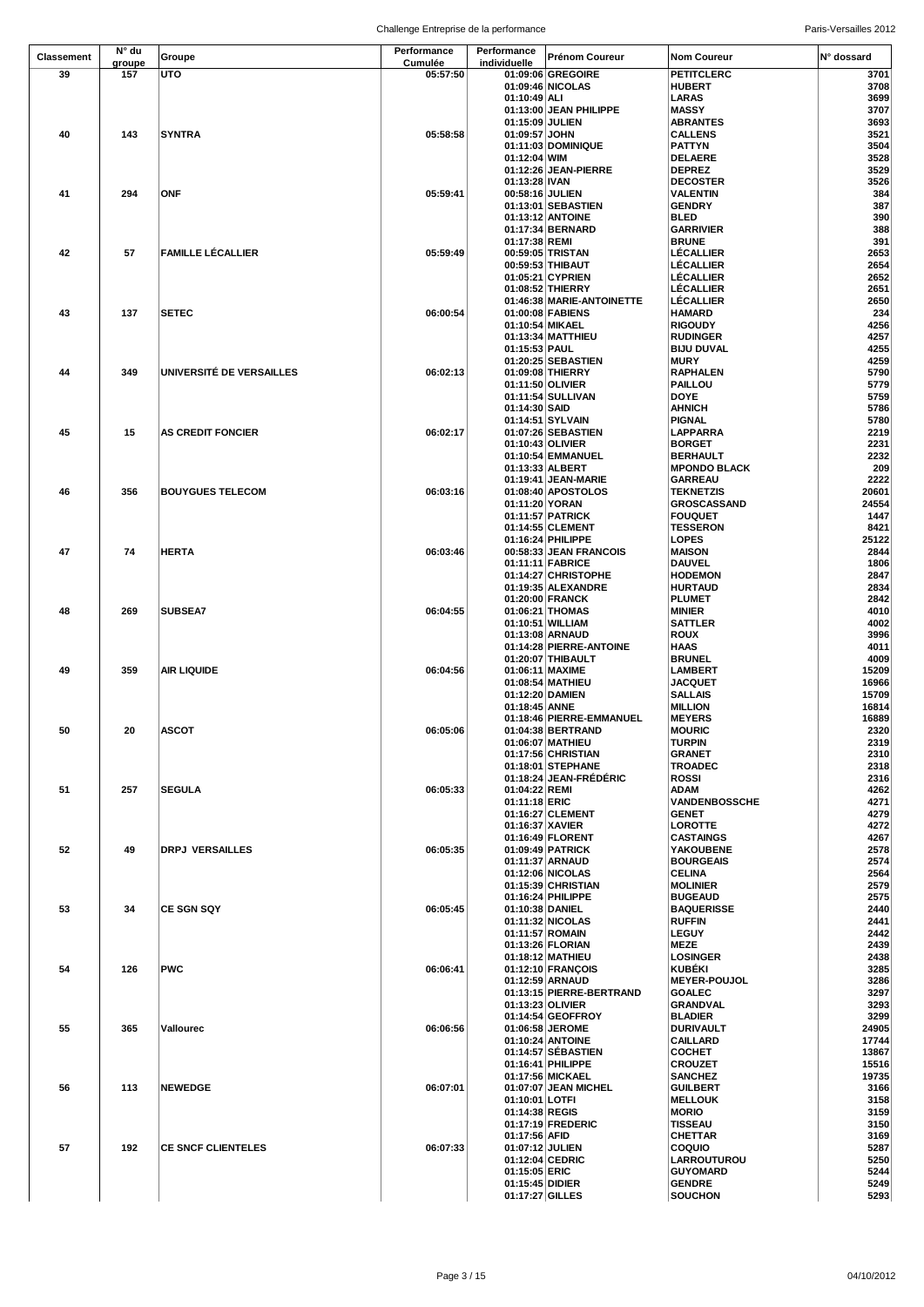|            | N° du  |                                     | Performance | Performance                       |                                        |                                      |              |
|------------|--------|-------------------------------------|-------------|-----------------------------------|----------------------------------------|--------------------------------------|--------------|
| Classement | groupe | Groupe                              | Cumulée     | individuelle                      | Prénom Coureur                         | <b>Nom Coureur</b>                   | N° dossard   |
| 58         | 248    | <b>OPIEVOY</b>                      | 06:08:31    | 01:10:30 YANN                     |                                        | <b>BRIEUC</b>                        | 4387         |
|            |        |                                     |             | 01:10:47 DAVID                    |                                        | <b>LEMAITRE</b>                      | 4381         |
|            |        |                                     |             |                                   | 01:12:58 PATRICE                       | <b>RIO</b>                           | 4384         |
|            |        |                                     |             |                                   | 01:16:17 MARGAUX                       | <b>REMY</b>                          | 4388         |
|            |        |                                     |             |                                   | 01:17:59 CEDRIC                        | <b>SEBAHIZI</b>                      | 4383         |
| 59         | 122    | POINT DU JOUR RATP                  | 06:08:36    | 01:09:52 HERVE                    |                                        | OLARIA                               | 3244<br>3252 |
|            |        |                                     |             | 01:09:54 DAVID<br>01:12:17 LIONEL |                                        | <b>PAYSAN</b><br><b>DE ABREU</b>     | 3241         |
|            |        |                                     |             | 01:18:00 JACKY                    |                                        | <b>COIGNET</b>                       | 3255         |
|            |        |                                     |             |                                   | 01:18:33 FREDERIC                      | <b>NOEL</b>                          | 3254         |
| 60         | 253    | RER B                               | 06:09:42    | 01:10:39 JULIEN                   |                                        | LOKNAR                               | 4336         |
|            |        |                                     |             |                                   | 01:12:11 PASCAL                        | <b>CONAN</b>                         | 4335         |
|            |        |                                     |             |                                   | 01:13:37 STÉPHANE                      | <b>MOUSSET</b>                       | 4327         |
|            |        |                                     |             | 01:13:39 YANN                     |                                        | <b>GERARD</b>                        | 4330         |
|            |        |                                     |             | 01:19:36 PAOLO                    |                                        | LOPES                                | 4325         |
| 61         | 190    | <b>CE FEDERATION FRANCAISE D</b>    | 06:09:48    |                                   | 01:08:36 NICOLAS                       | <b>DAMOUR</b>                        | 5308         |
|            |        |                                     |             | 01:09:43 XAVIER                   |                                        | THEBAULT                             | 5309         |
|            |        |                                     |             |                                   | 01:13:14 FRANCK<br>01:18:55 THOMAS     | <b>PLAINE</b><br><b>MERELLE</b>      | 5305<br>5311 |
|            |        |                                     |             |                                   | 01:19:20 LUDOVIC                       | <b>HEURLEY</b>                       | 5304         |
| 62         | 107    | <b>MESSIER SPORTS VÉLIZY SAF</b>    | 06:10:27    |                                   | 01:04:21 FABRIZIO                      | <b>DIDO</b>                          | 3091         |
|            |        |                                     |             |                                   | 01:12:24 FLORENT                       | <b>RION</b>                          | 3096         |
|            |        |                                     |             | 01:13:09 ERIC                     |                                        | <b>BENARD</b>                        | 3092         |
|            |        |                                     |             |                                   | 01:20:02 PATRICK                       | <b>MAGNAN</b>                        | 3093         |
|            |        |                                     |             | 01:20:31 XAVIER                   |                                        | <b>RASSIRI-GOZEL</b>                 | 3094         |
| 63         | 169    | <b>ASAP</b>                         | 06:10:49    |                                   | 01:12:38 MATTHIEU                      | <b>HEMERY</b>                        | 5616         |
|            |        |                                     |             |                                   | 01:12:41 FLORENCE                      | <b>CASTAGNET</b>                     | 5615         |
|            |        |                                     |             | 01:14:02 DAVID                    |                                        | <b>PEREIRA</b>                       | 5612<br>5609 |
|            |        |                                     |             |                                   | 01:15:40 DAMIEN<br>01:15:48 AMEDEO     | <b>DROUET</b><br><b>GALASSO</b>      | 5611         |
| 64         | 355    | ARVAL                               | 06:10:50    |                                   | 01:06:45 MATHIEU                       | <b>GUITTENIT</b>                     | 17720        |
|            |        |                                     |             |                                   | 01:15:06 THIBAULT                      | <b>LAVIGNE</b>                       | 15841        |
|            |        |                                     |             |                                   | 01:15:57 GUILLAUME                     | CLET                                 | 17573        |
|            |        |                                     |             |                                   | 01:16:27 JEAN-LOUP                     | <b>SAVIGNY</b>                       | 16041        |
|            |        |                                     |             | 01:16:35 PIERRE                   |                                        | <b>FAVOCCIA</b>                      | 23857        |
| 65         | 293    | <b>LAFARGE</b>                      | 06:10:57    |                                   | 01:08:09 KIMBLE                        | <b>WOODWORTH</b>                     | 6008         |
|            |        |                                     |             |                                   | 01:09:53 GUILLAUME                     | ROZE                                 | 6001         |
|            |        |                                     |             | 01:14:56 FABIEN                   |                                        | <b>VINCENTI</b>                      | 6015         |
|            |        |                                     |             |                                   | 01:18:59 MICHEL                        | MÉLIN<br><b>BOIRON</b>               | 5994<br>6014 |
| 66         | 246    | <b>NISSAN</b>                       | 06:11:46    | 01:06:58 BART                     | 01:19:00 LAURENT                       | <b>VAN BERKEL</b>                    | 4412         |
|            |        |                                     |             |                                   | 01:09:09 HENRI LUC                     | <b>CHOULY</b>                        | 4409         |
|            |        |                                     |             |                                   | 01:15:07 OLIVIER                       | <b>CAVAREC</b>                       | 4416         |
|            |        |                                     |             |                                   | 01:18:43 FRANCOIS REGIS                | <b>CHATELIER</b>                     | 4417         |
|            |        |                                     |             | 01:21:49 MEREL                    |                                        | <b>ENSING</b>                        | 4410         |
| 67         | 304    | <b>ARKEMA</b>                       | 06:12:07    |                                   | 01:06:49 PHILIPPE                      | <b>GOETTELMANN</b>                   | 6188         |
|            |        |                                     |             |                                   | 01:13:32 FRANCOIS                      | <b>VETTIER</b>                       | 6216         |
|            |        |                                     |             |                                   | 01:16:23 CHRISTOPHE                    | TRAN PHAT                            | 6218         |
|            |        |                                     |             |                                   | 01:17:04 THIERRY                       | <b>ZIEGLER</b>                       | 6215         |
| 68         | 58     | <b>FAURECIA</b>                     | 06:13:02    |                                   | 01:18:19 CHARLY                        | <b>BRUNET</b><br><b>MELET</b>        | 6193<br>2661 |
|            |        |                                     |             |                                   | 01:07:38 FRANCOIS<br>01:09:57 STEPHANE | <b>TESSIER</b>                       | 2657         |
|            |        |                                     |             |                                   | 01:11:50 ADRIANO                       | <b>SAMPAIO</b>                       | 2665         |
|            |        |                                     |             |                                   | 01:20:00 YANNICK                       | NEN                                  | 2658         |
|            |        |                                     |             | 01:23:37 DAVID                    |                                        | <b>PRUDENCE</b>                      | 2663         |
| 69         | 249    | <b>ORESYS</b>                       | 06:13:21    |                                   | 01:11:00 ALEXANDRE                     | <b>GREIN</b>                         | 4373         |
|            |        |                                     |             |                                   | 01:11:13 FLORENT                       | <b>STETTEN PIGASSE</b>               | 4359         |
|            |        |                                     |             |                                   | 01:16:55 FLORENT                       | DANIEL                               | 4367         |
|            |        |                                     |             |                                   | 01:17:01 GEORGES                       | <b>BACHETTE-PEYRADE</b>              | 4372         |
| 70         | 62     |                                     | 06:14:20    |                                   | 01:17:12 NICOLAS<br>01:09:41 MAURO     | <b>ROSIER</b><br><b>AGOSTINI</b>     | 4362<br>2684 |
|            |        | <b>G.S.D. BRANCALEONE ASTI</b>      |             |                                   | 01:10:47 ANTONELLA                     | <b>RABBIA</b>                        | 2687         |
|            |        |                                     |             |                                   | 01:17:28 ANTONIO                       | <b>GALATI</b>                        | 2689         |
|            |        |                                     |             |                                   | 01:18:02 GAETANO                       | <b>CORRENTI</b>                      | 2690         |
|            |        |                                     |             | 01:18:22 ANNA                     |                                        | SACCO BOTTO                          | 2685         |
| 71         | 226    | KYU                                 | 06:15:27    |                                   | 01:09:37 FRANCK                        | LE BAIL                              | 4641         |
|            |        |                                     |             |                                   | 01:12:53 FABRICE                       | <b>BRUNEL</b>                        | 4638         |
|            |        |                                     |             |                                   | 01:15:48 BENJAMIN                      | <b>BLONDEAU</b>                      | 4636         |
|            |        |                                     |             |                                   | 01:16:17 RAPHAEL                       | <b>SOULIE</b>                        | 4644         |
| 72         | 232    | <b>LES BELGES DU RIAAC &amp; CO</b> | 06:15:58    |                                   | 01:20:52 CHRISTOPHE<br>01:07:42 PASCAL | <b>DE FENOYL</b><br><b>SERGYSELS</b> | 4642<br>707  |
|            |        |                                     |             |                                   | 01:09:59 HICHAM                        | BENALI                               | 710          |
|            |        |                                     |             |                                   | 01:16:38 HÉLÈNE                        | <b>DAVESNE</b>                       | 709          |
|            |        |                                     |             | 01:19:32 MARC                     |                                        | <b>RYCKEBOER</b>                     | 708          |
|            |        |                                     |             | 01:22:07 ALAIN                    |                                        | <b>BOURDON</b>                       | 711          |
| 73         | 215    | <b>HOTEL GEORGE V</b>               | 06:16:16    | 01:09:11 ERIK                     |                                        | <b>VOLLENWEIDER</b>                  | 4736         |
|            |        |                                     |             |                                   | 01:11:42 NICOLAS                       | <b>COMBES</b>                        | 4737         |
|            |        |                                     |             |                                   | 01:16:13 ROBERT                        | <b>PINDY</b>                         | 4377         |
|            |        |                                     |             | 01:19:23 HANS                     |                                        | <b>ZAHNER</b>                        | 4729         |
| 74         | 206    | <b>EDM PROJETS</b>                  | 06:16:17    | 01:19:47 LIONEL                   | 01:09:08 PATRICK                       | <b>DURAND</b><br><b>AUPIN</b>        | 4726<br>4929 |
|            |        |                                     |             |                                   | 01:15:26 ROBNAN                        | KABE                                 | 4937         |
|            |        |                                     |             |                                   | 01:15:38 ALEXANDRE                     | <b>VITORIO</b>                       | 4922         |
|            |        |                                     |             |                                   | 01:17:31 PIERRE-LOUIS                  | <b>COURSON</b>                       | 4938         |
|            |        |                                     |             |                                   | 01:18:34 CHRISTOPHE                    | <b>POBLE</b>                         | 14630        |
| 75         | 17     | <b>AS GE/CGR</b>                    | 06:16:33    |                                   | 01:08:19 PHILIPPE                      | <b>LARTIGUE</b>                      | 2265         |
|            |        |                                     |             |                                   | 01:10:46 MAXIME                        | <b>METIVIER</b>                      | 2275         |
|            |        |                                     |             | 01:15:18 ANDRE                    |                                        | <b>BON</b>                           | 2274         |
|            |        |                                     |             |                                   | 01:20:11 PIERRE                        | <b>BOULICOT</b>                      | 2268         |
| 76         | 213    | <b>HEINEKEN</b>                     | 06:16:38    |                                   | 01:21:59 FREDERIC<br>01:11:51 MORGANE  | <b>MILLET</b><br><b>PACHOLCZYK</b>   | 2266<br>513  |
|            |        |                                     |             | 01:12:27 LUCAS                    |                                        | <b>SALA</b>                          | 4798         |
|            |        |                                     |             |                                   | 01:15:49 NICOLAS                       | <b>DALIGAND</b>                      | 4812         |
|            |        |                                     |             |                                   | 01:17:11 MICKAEL                       | <b>CORNILLEAU</b>                    | 4825         |
|            |        |                                     |             |                                   | 01:19:20 WILFRID                       | <b>BAS</b>                           | 4818         |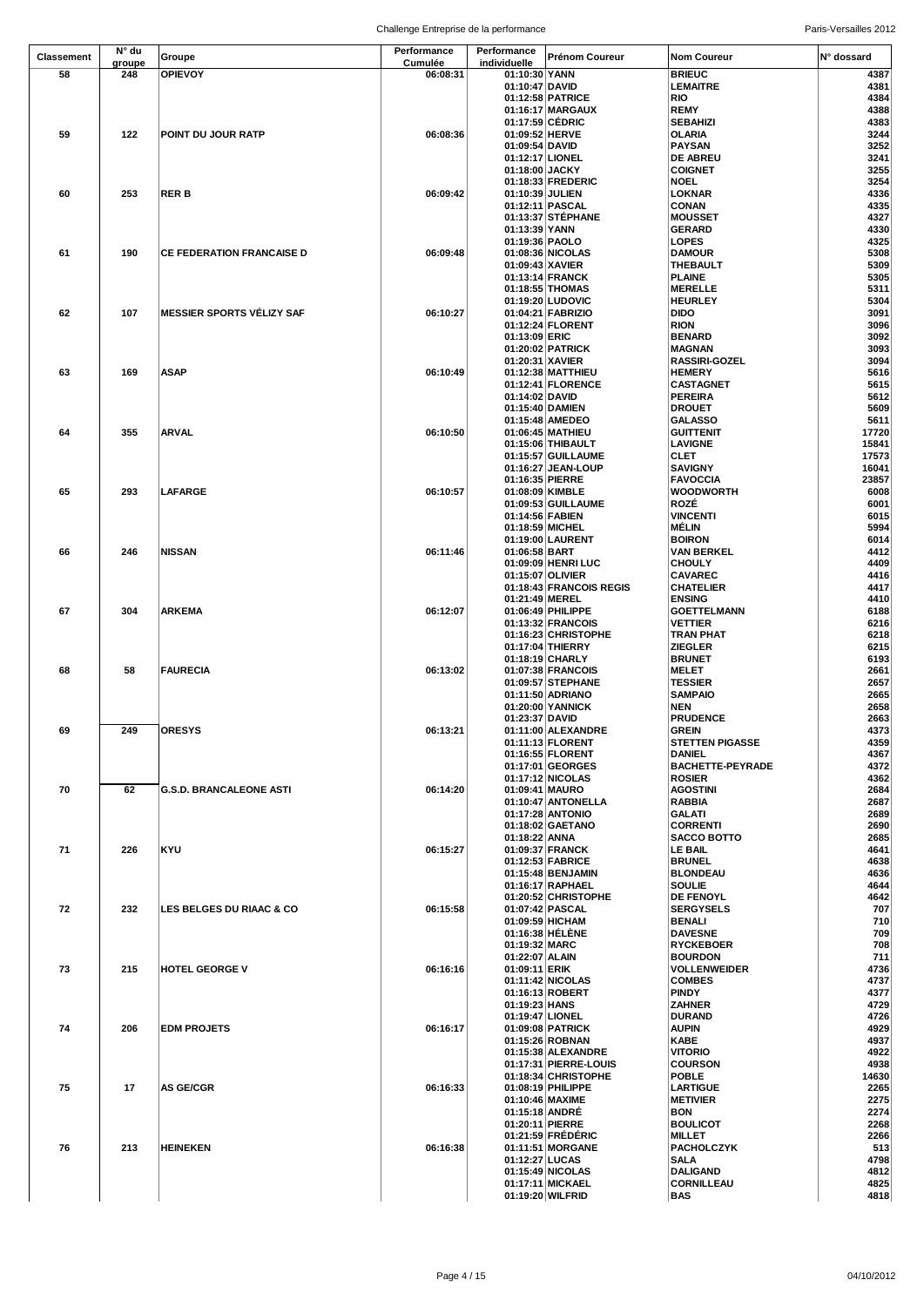| N° du<br>Performance<br>Performance<br>Classement<br>Groupe<br>Cumulée<br>individuelle<br>groupe<br>77<br>203<br><b>DOCAPOST DPS</b><br>06:16:46 | Prénom Coureur<br>N° dossard<br><b>Nom Coureur</b>                                                      |
|--------------------------------------------------------------------------------------------------------------------------------------------------|---------------------------------------------------------------------------------------------------------|
|                                                                                                                                                  |                                                                                                         |
|                                                                                                                                                  | 01:06:17 CHRISTIAN<br><b>BERTINCOURT</b><br>5094                                                        |
|                                                                                                                                                  | 5116<br>01:10:54 LOFTI<br>MAIZ                                                                          |
|                                                                                                                                                  | 5098<br>01:13:11 YOUSSOUFA<br><b>DIALLO</b>                                                             |
|                                                                                                                                                  | 01:22:23 MATHIEU<br>QUEHEN<br>5110<br><b>TRESSON</b>                                                    |
| 78<br>156<br>UTC AEROPOSPACE SYSTEME<br>06:17:07                                                                                                 | 01:24:01 LAURENT<br>5113<br>01:02:04 DAMIEN<br>3688<br><b>CROQUEVIELLE</b>                              |
|                                                                                                                                                  | 3678<br>01:14:31 JEAN BAPTISTE<br>KAMIS                                                                 |
|                                                                                                                                                  | <b>DONADILLE</b><br>3686<br>01:15:32 LAURENT                                                            |
|                                                                                                                                                  | 01:22:30 CHRISTOPHE<br><b>RODRIGUES</b><br>3677                                                         |
|                                                                                                                                                  | 3687<br><b>RAPHAEL</b><br>CROVATTI                                                                      |
| 79<br>360<br>06:17:34<br><b>Alstom Running</b>                                                                                                   | 01:07:48 MATTHIEU<br>23514<br><b>ROCOURT</b>                                                            |
|                                                                                                                                                  | 19586<br>01:12:02 PAUL<br>FONGARLAND                                                                    |
|                                                                                                                                                  | 01:12:35 OLIVIER<br><b>FAINS</b><br>24935<br>22424                                                      |
|                                                                                                                                                  | 01:22:27 OLIVIER<br>THIEBOT<br>01:22:42 VSEVOLOD<br><b>BERKOUTOV</b><br>24129                           |
| 296<br>80<br><b>SIMPLY MARKET</b><br>06:18:00                                                                                                    | 01:10:13 JOSÉ ERNESTO<br>5959<br><b>GOMES</b>                                                           |
|                                                                                                                                                  | 01:13:43 YANN<br>5960<br><b>GOHIEC</b>                                                                  |
|                                                                                                                                                  | 01:15:13 PIERRE<br>5954<br><b>NARBONI</b>                                                               |
|                                                                                                                                                  | 5951<br>01:18:47 JULIEN<br>PERDRIX                                                                      |
|                                                                                                                                                  | 01:20:04 JEAN-BAPTISTE<br><b>LE TALLEC</b><br>5969                                                      |
| 81<br>342<br><b>OLYMPUS</b><br>06:18:09                                                                                                          | 01:12:16 YAN<br><b>BOURDIN</b><br>1139<br>01:14:46 LEONIE<br><b>FINANCE</b><br>1105                     |
|                                                                                                                                                  | 01:14:48 JEROEN<br>SIX<br>1125                                                                          |
|                                                                                                                                                  | 01:17:59 PHILIPPE<br>1104<br><b>FRAPSAUCE</b>                                                           |
|                                                                                                                                                  | 01:18:20 DAMIEN<br><b>BLONDEL</b><br>1116                                                               |
| 82<br>112<br><b>NESTLÉ FRANCE</b><br>06:19:15                                                                                                    | 3143<br>01:11:25 ARNAULD<br><b>DE LACOSTE</b>                                                           |
|                                                                                                                                                  | 01:14:37 FLAVIEN<br>3144<br><b>DE LACOSTE</b>                                                           |
|                                                                                                                                                  | 3145<br>01:15:22 JEAN-BENOIT<br><b>DE LACOSTE</b>                                                       |
|                                                                                                                                                  | 01:18:47 THOMAS<br><b>PRADEAU</b><br>4423<br><b>SIAT</b><br>4419<br>01:19:04 DORIAN                     |
| 83<br>48<br><b>DIEXPERTS</b><br>06:19:51                                                                                                         | 01:08:43 RODOLPHE<br>2556<br><b>GUIMARD</b>                                                             |
|                                                                                                                                                  | 01:11:16 HERVE<br>2562<br><b>DISARBOIS</b>                                                              |
|                                                                                                                                                  | 01:19:07 DAVID<br><b>YVROUD</b><br>2551                                                                 |
|                                                                                                                                                  | 01:19:30 JEROME<br>2559<br><b>BOCQUEL</b>                                                               |
|                                                                                                                                                  | 2563<br>01:21:15 DALIA<br>DERBALI                                                                       |
| 235<br>06:20:07<br>84<br>M6                                                                                                                      | 01:14:23 AYMERIC<br>4524<br><b>GUILLOT</b>                                                              |
|                                                                                                                                                  | 4545<br>01:15:12 JEAN-FRANÇOIS<br>ZETTOR<br>01:16:27 GREGORY<br>4534<br>LAFON                           |
|                                                                                                                                                  | 01:16:56 THOMAS<br><b>PION</b><br>4541                                                                  |
|                                                                                                                                                  | 01:17:09 GREGORY<br><b>PORTE</b><br>4551                                                                |
| <b>COHERIS</b><br>85<br>196<br>06:20:18                                                                                                          | 5189<br>01:05:33 OLIVIER<br>CRUCIANI                                                                    |
|                                                                                                                                                  | 01:11:33 JEAN FRANCOIS<br>5192<br><b>MENAGER</b>                                                        |
|                                                                                                                                                  | 01:17:14 JEAN CHRISTOPHE<br><b>BOZO</b><br>5177                                                         |
|                                                                                                                                                  | 01:22:03 GABRIEL<br><b>BLOCHET</b><br>5180<br><b>BARIL</b><br>5185<br>01:23:55 ROMAIN                   |
| <b>D&amp;O</b><br>86<br>201<br>06:21:07                                                                                                          | 01:03:14 FABRICE<br><b>PALANY</b><br>211                                                                |
|                                                                                                                                                  | 01:12:57 CHRISTOPHE<br>TRIBALLIER<br>5126                                                               |
|                                                                                                                                                  | 01:20:26 ERWAN<br>5125<br>VOUILLARMET                                                                   |
|                                                                                                                                                  | 5130<br>01:22:09 GERARD<br>ARIPA                                                                        |
|                                                                                                                                                  | 01:22:21 LOUIS<br><b>BERLIER</b><br>5128                                                                |
| 299<br>TNT<br>06:21:17<br>87                                                                                                                     | 5864<br>01:14:11 THANDO<br><b>DUBE</b><br>01:15:43 YANNICK<br><b>CROISET</b><br>5863                    |
|                                                                                                                                                  | <b>VIANNEY</b><br>5867<br><b>PONROY</b>                                                                 |
|                                                                                                                                                  | 01:17:33 SANDRINE<br>5830<br><b>LEBOT</b>                                                               |
|                                                                                                                                                  | 5866<br>01:18:07 BRAHIM<br><b>SABER</b>                                                                 |
| 88<br><b>E-FRONTECH</b><br>06:21:27<br>399                                                                                                       | 01:11:45 SEBASTIEN<br><b>DELPECH</b><br>17541                                                           |
|                                                                                                                                                  | 01:14:53 DAMIEN<br><b>JACQUOT</b><br>25067<br>01:14:56 BENOIT<br>24820<br><b>LETOURNEL</b>              |
|                                                                                                                                                  | 01:15:47 HARITIANA<br>24751<br><b>RAHOELINA</b>                                                         |
|                                                                                                                                                  | 01:24:06 LOUIS<br>15869<br><b>PAILLEUX</b>                                                              |
| 89<br>117<br>06:21:40<br><b>OPERA DE PARIS</b>                                                                                                   | 01:09:49 PHILIPPE<br>3206<br><b>TABERLET</b>                                                            |
|                                                                                                                                                  | 01:12:33 LAURENT<br><b>PEJOUX</b><br>3212                                                               |
|                                                                                                                                                  | 01:18:27 ERWAN<br>3203<br><b>ALLAINMAT</b>                                                              |
|                                                                                                                                                  | 01:19:35 YVES<br><b>GAUTIER</b><br>3210<br>01:21:16 ALAIN<br>3205<br><b>DURET</b>                       |
| 90<br>75<br>06:21:58<br><b>IGREC INGENIERIE</b>                                                                                                  | 01:07:26 CHRISTOPHE<br><b>LEPREUX</b><br>2854                                                           |
|                                                                                                                                                  | 01:12:19 JEAN NOEL<br><b>MALET</b><br>2858                                                              |
|                                                                                                                                                  | 01:20:18 EMMANUEL<br><b>PAGE</b><br>2853                                                                |
|                                                                                                                                                  | 2856<br>01:20:53 SEBASTIEN<br><b>PROUVAT</b>                                                            |
|                                                                                                                                                  | 01:21:02 HUGO<br>2857<br><b>TENDRON</b>                                                                 |
| 140<br>91<br><b>SNCF CONSULTING</b><br>06:22:06                                                                                                  | 01:10:19 JONATHAN<br><b>KALAFATIS</b><br>3473                                                           |
|                                                                                                                                                  | <b>THOMAS</b><br><b>MANNHEIMER</b><br>3471<br>01:19:21 BERTRAND<br>3479<br>LAUDE                        |
|                                                                                                                                                  | 01:20:06 JEAN-MICHEL<br>3476<br><b>GAUDRY</b>                                                           |
|                                                                                                                                                  | 01:22:01 THOMAS<br><b>PUYDEBOIS</b><br>3477                                                             |
| 92<br>63<br>06:22:52<br><b>GALERIES LAFAYETTE</b>                                                                                                | 01:08:06 BENOIT<br>2698<br><b>DORES</b>                                                                 |
|                                                                                                                                                  | 01:15:08 CELIA<br>2699<br><b>CAILLAVET</b>                                                              |
|                                                                                                                                                  | 01:15:57 DAVID<br>2694<br><b>PERRAIS</b><br>01:19:55 JEAN-LUC<br>ZOU<br>2692                            |
|                                                                                                                                                  | 2700<br>01:23:46 PHILIPPE<br><b>LEVEQUE</b>                                                             |
| 93<br>303<br><b>ADIDAS</b><br>06:23:31                                                                                                           | 01:03:50 BENJAMIN<br>476<br><b>HARQUEVAUX</b>                                                           |
|                                                                                                                                                  | 01:16:40 ABDOUSSAMADE<br>475<br>ZAMZAMI                                                                 |
|                                                                                                                                                  | 01:17:10 FARID<br>525<br>SOFFI                                                                          |
|                                                                                                                                                  | 01:17:17 FRANK<br><b>AMIRAT</b><br>471                                                                  |
| 94<br>98<br><b>LIDO</b><br>06:24:01                                                                                                              | 470<br>01:28:34 VIRGINIE<br><b>AMIRAT</b><br>01:05:52 PIERRE ANTOINE<br>2998<br><b>LECHENE PAPILLON</b> |
|                                                                                                                                                  | <b>FURIO</b><br>01:07:26 XAVIER<br>3008                                                                 |
|                                                                                                                                                  | 01:08:33 JEAN CHARLES<br><b>FURIO</b><br>3009                                                           |
|                                                                                                                                                  | 01:29:06 JOANNE<br><b>BOUIS</b><br>3000                                                                 |
|                                                                                                                                                  | 01:33:04 LAURENT<br>3010<br><b>MALCUIT</b>                                                              |
| 95<br>163<br>06:24:13<br><b>WISSOUS RUNNING CLUB</b>                                                                                             | 01:10:24 BRUNO<br>3794<br>LIEBARD                                                                       |
|                                                                                                                                                  | 01:11:41 HERVE<br>3788<br><b>HERIVAUX</b><br>01:20:08 PHILIPPE<br><b>BAUDE</b><br>3792                  |
|                                                                                                                                                  | 01:20:14 THIERRY<br>3789<br><b>FOURNIER</b>                                                             |
|                                                                                                                                                  | 01:21:46 RICHARD<br><b>FERY</b><br>3786                                                                 |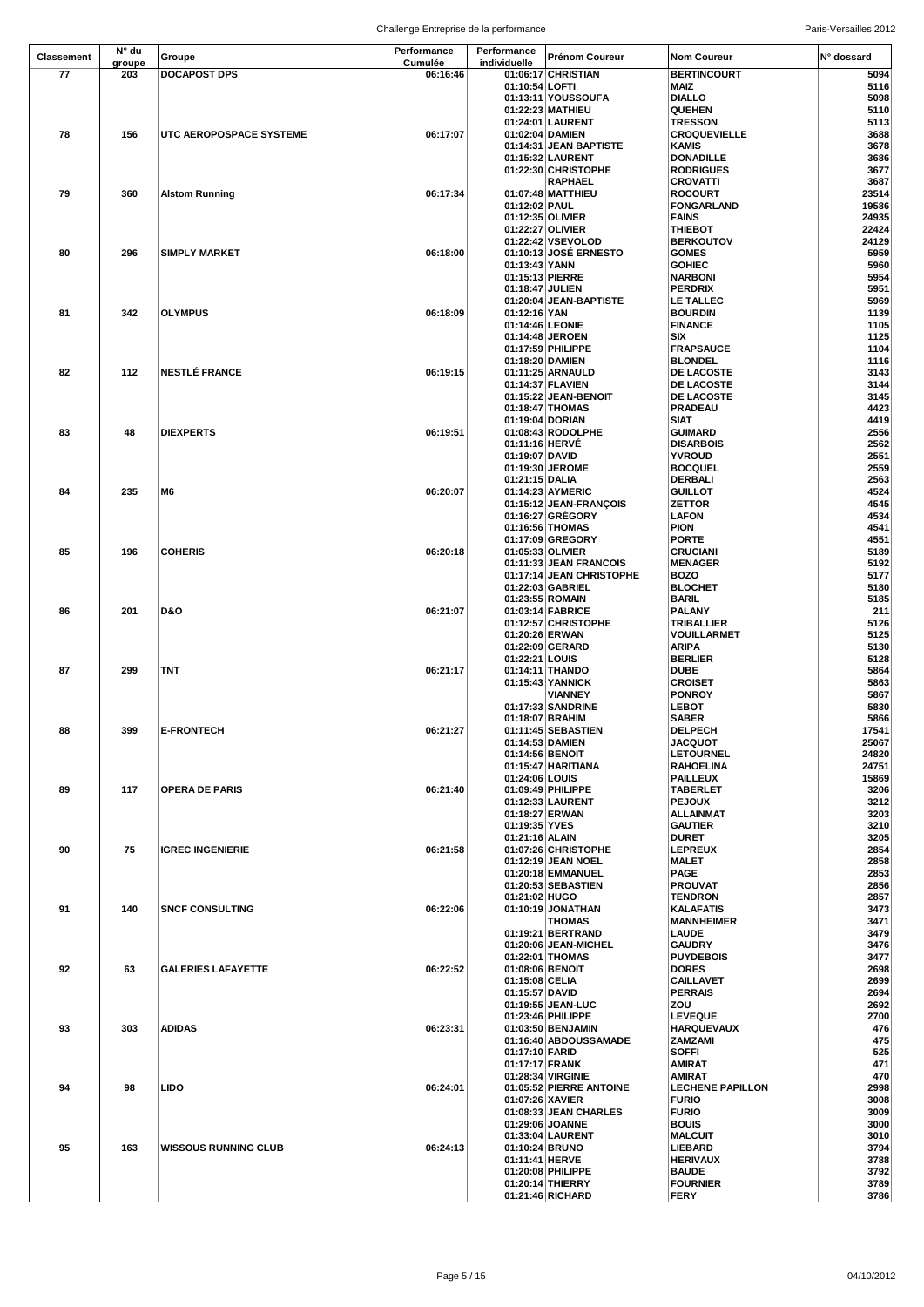|            |               |                                 | Chancing Chinephoe ac la performance |                                     |                                          |                                               | <b>I and vuldamed ZOT</b> |
|------------|---------------|---------------------------------|--------------------------------------|-------------------------------------|------------------------------------------|-----------------------------------------------|---------------------------|
| Classement | N° du         | Groupe                          | Performance                          | Performance                         | <b>Prénom Coureur</b>                    | <b>Nom Coureur</b>                            | N° dossard                |
| 96         | groupe<br>302 | <b>VIRGIN MOBILE</b>            | Cumulée<br>06:24:40                  | individuelle<br>01:05:40 RACHID     |                                          | <b>HAMMOUDA</b>                               | 5717                      |
|            |               |                                 |                                      |                                     | 01:18:00 PHILIPPE                        | <b>DE LIGNIVILLE</b>                          | 23249                     |
|            |               |                                 |                                      | 01:19:05 MAXIME                     |                                          | <b>ALLAIN</b>                                 | 5714                      |
|            |               |                                 |                                      | 01:19:13 PASCAL                     |                                          | RIALLAND                                      | 5726                      |
|            |               |                                 |                                      | 01:22:42 RÉMY                       |                                          | <b>MOLLA ALI</b>                              | 5723                      |
| 97         | 129           | <b>RICHARDSON</b>               | 06:26:00                             |                                     | 01:12:57 ARNAUD<br>01:16:42 DOMINIQUE    | <b>THIOULOUSE</b><br>GIRARD                   | 3340<br>3325              |
|            |               |                                 |                                      | 01:18:00 ERIC                       |                                          | JOLAIN                                        | 3324                      |
|            |               |                                 |                                      |                                     | 01:18:07 RICARDO                         | VILLAS BOAS MIRANDA                           | 3322                      |
|            |               |                                 |                                      | 01:20:14 JORGE                      |                                          | <b>SERRA DIAS</b>                             | 3317                      |
| 98         | 244           | <b>NEORUN</b>                   | 06:26:12                             |                                     | 01:11:44 PHILIPPE                        | <b>MOREL</b>                                  | 4431                      |
|            |               |                                 |                                      | 01:13:18 BRUNO                      |                                          | <b>JEUDY</b>                                  | 4433                      |
|            |               |                                 |                                      |                                     | 01:17:45 BERTRAND                        | <b>LAGACHE</b>                                | 4432                      |
|            |               |                                 |                                      |                                     | 01:20:06 PATRICE<br>01:23:19 BENJAMIN    | <b>MONTIGNY</b><br>JOLY                       | 4429<br>4425              |
| 99         | 43            | <b>CLASCS MAIRIE DE TRAPPES</b> | 06:26:21                             |                                     | 01:13:54 SEBASTIEN ALEXIS                | <b>ROLLAND</b>                                | 2498                      |
|            |               |                                 |                                      |                                     | 01:16:56 FREDERIC                        | <b>BAZILLON</b>                               | 2504                      |
|            |               |                                 |                                      |                                     | 01:17:26 STEPHANE                        | <b>MESNIL</b>                                 | 2500                      |
|            |               |                                 |                                      | 01:18:34 DENIS                      |                                          | <b>CELLERIER</b>                              | 2503                      |
|            |               |                                 |                                      |                                     | 01:19:31 CAMILLE                         | <b>BALFIN</b>                                 | 2497                      |
| 100        | 364           | <b>SORIN GROUP</b>              | 06:26:34                             |                                     | 01:12:42 VINCENT<br>01:16:17 EMMANUEL    | <b>PAWLOWSKI</b><br><b>PRADES</b>             | 18503<br>12276            |
|            |               |                                 |                                      | 01:17:49 YANN                       |                                          | <b>TRICOT</b>                                 | 18912                     |
|            |               |                                 |                                      |                                     | 01:19:26 PIERRE-HENRI                    | SIOT                                          | 12516                     |
|            |               |                                 |                                      |                                     | 01:20:20 NICOLAS                         | <b>ROSSET</b>                                 | 16094                     |
| 101        | 295           | <b>PARIS OUEST CONSTRUCTION</b> | 06:26:35                             |                                     | 01:15:15 RAMIRO                          | <b>ANDRADE</b>                                | 5977                      |
|            |               |                                 |                                      | 01:17:12 DENIS                      |                                          | <b>CREVEUIL</b>                               | 5973                      |
|            |               |                                 |                                      | 01:17:47 SOPHIE                     |                                          | <b>HUBERT</b><br><b>DELEPINE</b>              | 5979<br>5972              |
|            |               |                                 |                                      | 01:18:33 FABIEN                     | 01:17:48 GWENAEL                         | RICCI                                         | 5981                      |
| 102        | 166           | <b>ARGAN</b>                    | 06:27:19                             |                                     | 01:08:26 JEAN BAPTISTE                   | <b>REROLLE</b>                                | 5672                      |
|            |               |                                 |                                      |                                     | 01:11:23 JEAN CLAUDE                     | <b>LE LAN</b>                                 | 5670                      |
|            |               |                                 |                                      |                                     | 01:12:42 NICOLAS                         | <b>ROY</b>                                    | 5669                      |
|            |               |                                 |                                      | 01:14:01 BENOIT                     |                                          | <b>CHAPPEY</b>                                | 5673                      |
|            |               |                                 |                                      | 01:40:47 RONAN                      |                                          | <b>LE LAN</b>                                 | 5671                      |
| 103        | 172           | <b>ASCT</b>                     | 06:27:31                             | 01:11:40 DAVID                      | 01:10:51 YOUCEF                          | <b>KHALOUA</b><br><b>BATOUL</b>               | 5588<br>5595              |
|            |               |                                 |                                      | 01:18:53 ALAIN                      |                                          | <b>BRUN</b>                                   | 5589                      |
|            |               |                                 |                                      | 01:22:30 BRUNO                      |                                          | <b>GROIA</b>                                  | 5591                      |
|            |               |                                 |                                      |                                     | 01:23:37 JACQUELINE                      | <b>MATHIOT</b>                                | 5596                      |
| 104        | 265           | <b>SQUARE</b>                   | 06:27:33                             |                                     | 01:06:51 NICOLAS                         | <b>BARROIS</b>                                | 4055                      |
|            |               |                                 |                                      | 01:15:20 DAVID                      |                                          | <b>ALCAUD</b>                                 | 4053                      |
|            |               |                                 |                                      |                                     | 01:21:27 ANTOINE                         | <b>VLASTUIN</b>                               | 4062                      |
|            |               |                                 |                                      |                                     | 01:21:36 JERÖME<br>01:22:19 THIERRY      | <b>REY</b><br><b>DE CATHEU</b>                | 4066<br>4061              |
| 105        | 29            | <b>CALBERSON FRANCE EXPRESS</b> | 06:28:06                             |                                     | 01:10:16 NICOLAS                         | <b>BURLET</b>                                 | 2389                      |
|            |               |                                 |                                      | 01:11:50 RACHID                     |                                          | <b>MERAH</b>                                  | 2387                      |
|            |               |                                 |                                      |                                     | 01:19:05 MOKHTAR                         | KARAKACH                                      | 2396                      |
|            |               |                                 |                                      |                                     | 01:23:02 FREDERIC                        | <b>SUDRE</b>                                  | 2391                      |
|            |               | <b>CASO EADS</b>                | 06:29:29                             | 01:23:53 JULIEN                     |                                          | <b>GOUVIS</b><br><b>DANTIN</b>                | 2390<br>24488             |
| 106        | 366           |                                 |                                      | 01:14:24 BENOIT<br>01:17:27 OLIVIER |                                          | <b>MAIRE</b>                                  | 24385                     |
|            |               |                                 |                                      |                                     | 01:18:08 TANGUY                          | BIZE                                          | 23794                     |
|            |               |                                 |                                      | 01:19:15 JULIEN                     |                                          | <b>DYMON</b>                                  | 17692                     |
|            |               |                                 |                                      |                                     | 01:20:15 VALENTIN                        | <b>DELEAU</b>                                 | 23841                     |
| 107        | 111           | <b>NEOLANE</b>                  | 06:30:00                             |                                     | 01:04:54 CHRISTIAN                       | <b>BOUESSAY</b>                               | 3125                      |
|            |               |                                 |                                      | 01:11:23 JULIEN                     |                                          | <b>PERROT</b>                                 | 3132                      |
|            |               |                                 |                                      |                                     | 01:20:29 JEAN-MICHEL<br>01:23:08 LUDOVIC | <b>RADISKOL</b><br>VELU                       | 3137<br>3139              |
|            |               |                                 |                                      |                                     | 01:30:06 THOMAS                          | <b>BOUDALIER</b>                              | 3140                      |
| 108        | 46            | <b>DALKIA</b>                   | 06:30:02                             |                                     | 01:11:48 LAKHDAR                         | <b>SEKKAI</b>                                 | 2535                      |
|            |               |                                 |                                      | 01:16:35 YVES                       |                                          | <b>ROBERT</b>                                 | 2526                      |
|            |               |                                 |                                      | 01:18:14 ALAIN                      |                                          | <b>CAVALIER</b>                               | 2533                      |
|            |               |                                 |                                      | 01:20:15 FANNY                      |                                          | <b>GRELLIER</b>                               | 2531                      |
| 109        | 121           | <b>OXAND</b>                    | 06:30:18                             | 01:23:10 GAEL                       | 01:14:25 LAURENT                         | <b>FAVIER</b><br>AUGE                         | 2532<br>3235              |
|            |               |                                 |                                      |                                     | 01:16:51 EMMANUEL                        | HOUDU                                         | 21856                     |
|            |               |                                 |                                      | 01:18:17 MARC                       |                                          | LASNE                                         | 3238                      |
|            |               |                                 |                                      |                                     | 01:20:15 FABRICE                         | <b>MATEO</b>                                  | 3236                      |
|            |               |                                 |                                      | 01:20:30 YVI                        |                                          | <b>LE GUEN</b>                                | 3237                      |
| 110        | 251           | <b>PIAGGIO FRANCE</b>           | 06:30:43                             | 01:05:32 YANN                       |                                          | <b>MOYSAN</b>                                 | 4348                      |
|            |               |                                 |                                      | 01:22:56 JIMMY                      | 01:14:42 FEDERICO                        | MUSI<br><b>RICHERT</b>                        | 4351<br>4349              |
|            |               |                                 |                                      | 01:22:57 OLIVIER                    |                                          | <b>VOGEL</b>                                  | 4350                      |
|            |               |                                 |                                      | 01:24:36 CARL                       |                                          | DE ROINCE                                     | 4347                      |
| 111        | 28            | <b>CA CARDS ET PAYMENTS</b>     | 06:30:51                             | 01:12:34 ALAIN                      |                                          | <b>DELMAS</b>                                 | 5388                      |
|            |               |                                 |                                      |                                     | 01:15:20 PATRICE                         | <b>SAUVAGET</b>                               | 2379                      |
|            |               |                                 |                                      | 01:20:08 ROBIN                      |                                          | <b>PARISET</b>                                | 5385                      |
|            |               |                                 |                                      |                                     | 01:21:24 VINCENT                         | <b>MERCIER</b>                                | 2381<br>2378              |
| 112        | 16            | <b>AS FRANCE 2</b>              | 06:31:12                             | 01:21:25 OLIVIER<br>01:16:00 XAVIER |                                          | <b>BOUQUET DE JOLINIERE</b><br><b>RICHARD</b> | 2255                      |
|            |               |                                 |                                      |                                     | 01:16:05 NICOLAS                         | <b>BOUIGES</b>                                | 2239                      |
|            |               |                                 |                                      |                                     | 01:17:30 JEAN-YVES                       | <b>BLAISE</b>                                 | 2244                      |
|            |               |                                 |                                      |                                     | 01:18:42 PHILIPPE                        | <b>BERTIERI</b>                               | 2251                      |
|            |               |                                 |                                      |                                     | 01:22:55 THIERRY                         | <b>MICHEL</b>                                 | 2243                      |
| 113        | 106           | <b>NDS RUNNING</b>              | 06:31:43                             |                                     | 01:14:48 NICOLAS                         | <b>ROUSSEL</b>                                | 7842                      |
|            |               |                                 |                                      | 01:15:10 ERWAN                      | 01:20:06 PASCAL                          | <b>DOCEUX</b><br>LE FLOCH                     | 3086<br>3081              |
|            |               |                                 |                                      | 01:20:29 FABIEN                     |                                          | <b>CLOUD</b>                                  | 3090                      |
|            |               |                                 |                                      | 01:21:10 BENOIT                     |                                          | <b>BAUDAUX</b>                                | 3080                      |
| 114        | 77            | <b>JC TEAM</b>                  | 06:32:44                             |                                     | 01:11:44 JERÖME                          | <b>DEBEFFE</b>                                | 2877                      |
|            |               |                                 |                                      |                                     | 01:16:08 FREDERIC                        | <b>TONTON</b>                                 | 2879                      |
|            |               |                                 |                                      |                                     | 01:20:53 MOHAMED                         | <b>ZAFAD</b>                                  | 2871                      |
|            |               |                                 |                                      |                                     | 01:21:59 MATTHIEU                        | <b>POIRSON</b>                                | 2878                      |
|            |               |                                 |                                      |                                     | 01:22:00 JEAN-CHARLES                    | <b>HERARD</b>                                 | 2875                      |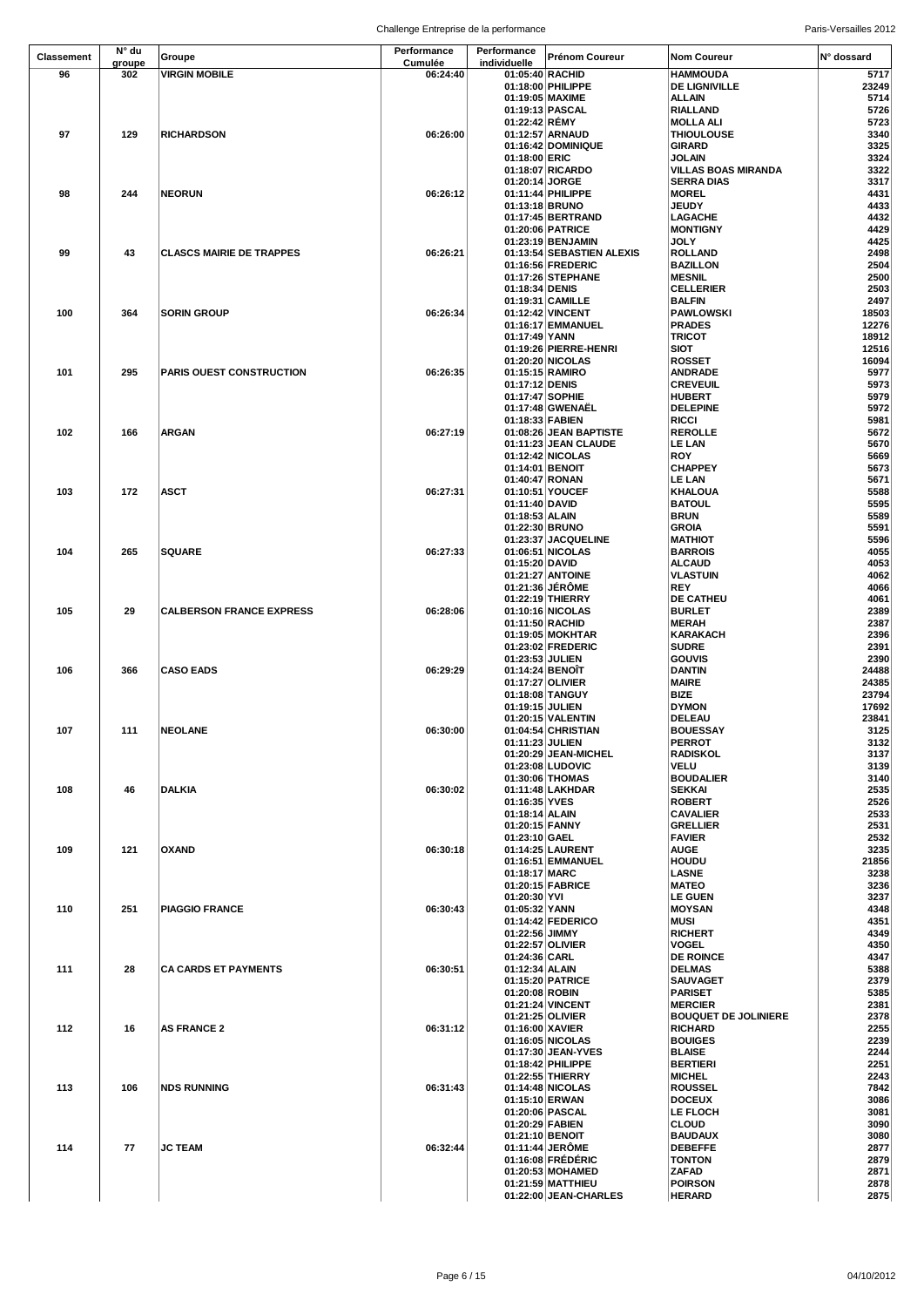| <b>Classement</b> | N° du  | Groupe                        | Performance | Performance     | <b>Prénom Coureur</b>                | <b>Nom Coureur</b>                 | N° dossard   |
|-------------------|--------|-------------------------------|-------------|-----------------|--------------------------------------|------------------------------------|--------------|
|                   | groupe |                               | Cumulée     | individuelle    |                                      |                                    |              |
| 115               | 32     | <b>CASSIDIAN</b>              | 06:32:56    |                 | 01:16:18 THIBAUT                     | <b>FAIVRE</b><br><b>FECHNER</b>    | 2425<br>2418 |
|                   |        |                               |             | 01:18:14 ERIC   | 01:17:34 QUENTIN                     | <b>KRASOWSKI</b>                   | 2428         |
|                   |        |                               |             |                 | 01:19:26 ROMAIN                      | <b>VIGOULETTE</b>                  | 2427         |
|                   |        |                               |             |                 | 01:21:24 STEPHANE                    | <b>HOUILLEZ</b>                    | 2421         |
| 116               | 227    | <b>LA FORME LES FORMES</b>    | 06:33:18    |                 | 01:08:07 ANTHONY                     | <b>PAPE</b>                        | 4634         |
|                   |        |                               |             | 01:16:20 XAVIER |                                      | <b>BARBOTIN</b>                    | 4604         |
|                   |        |                               |             |                 | 01:20:32 GREGORY                     | BLIN                               | 4612         |
|                   |        |                               |             |                 | 01:22:21 STEPHANE                    | <b>MANGEAS</b>                     | 4622         |
|                   |        |                               |             | 01:25:58 FRED   |                                      | <b>ILLES</b>                       | 4610         |
| 117               | 70     | <b>GROUPE STVA</b>            | 06:33:22    |                 | 01:10:43 PASCAL                      | <b>LECOUTRE</b>                    | 2783         |
|                   |        |                               |             |                 | 01:19:48 LAURENT                     | <b>CAMACHO</b>                     | 2781         |
|                   |        |                               |             |                 | 01:20:06 DAMIEN                      | <b>SALY</b>                        | 20092        |
|                   |        |                               |             |                 | 01:21:09 BERTRAND                    | <b>FEURPRIER</b>                   | 2793         |
| 118               | 6      | <b>ALSTOM LEVALLOIS</b>       | 06:33:40    | 01:14:07 CECILE | 01:21:36 CHRISTOPHE                  | <b>LEGOUPIL</b><br><b>ROUVEL</b>   | 2778<br>2126 |
|                   |        |                               |             |                 | 01:17:27 MATHIEU                     | <b>ROUALDES</b>                    | 2135         |
|                   |        |                               |             |                 | <b>STEPHANE</b>                      | <b>CHARRIEAU</b>                   | 2138         |
|                   |        |                               |             | 01:21:47 AUDE   |                                      | <b>CANAGUIER</b>                   | 2134         |
|                   |        |                               |             |                 | 01:22:52 MATHIEU                     | <b>METROP</b>                      | 2121         |
| 119               | 11     | <b>ANDRA</b>                  | 06:34:28    |                 | 01:12:18 PASCAL                      | <b>NEDELEC</b>                     | 2179         |
|                   |        |                               |             | 01:16:54 YVAN   |                                      | <b>SIMORRE</b>                     | 2190         |
|                   |        |                               |             |                 | 01:19:29 BERNARD                     | CHALARD                            | 2185         |
|                   |        |                               |             | 01:20:07 ERIC   |                                      | <b>GEROLT</b>                      | 2177         |
|                   |        |                               |             | 01:25:40 HERVE  |                                      | <b>BIENVENU</b>                    | 2189         |
| 120               | 280    | VFLI                          | 06:34:36    |                 | 01:16:30 PHILIPPE                    | <b>VINOT</b>                       | 3827         |
|                   |        |                               |             | 01:17:15 EDDY   |                                      | <b>GOURDAIN</b><br><b>VIREY</b>    | 3823<br>3826 |
|                   |        |                               |             | 01:18:50 JULIEN | 01:20:20 ANTHONY                     | <b>BOUBET</b>                      | 3819         |
|                   |        |                               |             | 01:21:41 FABIEN |                                      | VARLET                             | 3829         |
| 121               | 183    | <b>BTP CONSULTANTS</b>        | 06:34:41    |                 | 01:04:59 OLIVIER                     | <b>COUMONT</b>                     | 210          |
|                   |        |                               |             |                 | 01:15:07 THIBAUD                     | <b>CIRY</b>                        | 5395         |
|                   |        |                               |             |                 | 01:24:51 OLIVIER                     | <b>MAFFEI</b>                      | 5391         |
|                   |        |                               |             |                 | <b>STEPHANE</b>                      | <b>DEBEURME</b>                    | 5394         |
|                   |        |                               |             |                 | 01:24:53 VINCENT                     | <b>LE BIHAN</b>                    | 5392         |
| 122               | 199    | <b>CPAM 78 - SANTÉ ACTIVE</b> | 06:35:11    |                 | 01:11:18 JEAN-PIERRE                 | <b>LE FRIEC</b>                    | 5152         |
|                   |        |                               |             |                 | 01:16:45 VINCENT                     | <b>PERARD</b>                      | 5143         |
|                   |        |                               |             |                 | 01:18:54 JEAN-LOUIS                  | <b>COUINEAU</b>                    | 5139         |
|                   |        |                               |             |                 | 01:20:18 PIERRICK                    | <b>BLANDIN</b>                     | 5158         |
|                   |        |                               |             | 01:27:56 GUY    |                                      | <b>FOURGEAUD</b>                   | 5157         |
| 123               | 18     | <b>AS IDLP</b>                | 06:35:15    | 01:15:31 SYLVIO | 01:08:22 PASCAL                      | <b>TRICOT</b><br><b>AURDKEUN</b>   | 2290<br>2293 |
|                   |        |                               |             | 01:21:41 DIDIER |                                      | BAZIN                              | 2289         |
|                   |        |                               |             |                 | 01:24:38 LAURENT                     | <b>LEFEBVRE</b>                    | 2284         |
|                   |        |                               |             |                 | 01:25:03 GERARD                      | <b>CARRIER</b>                     | 2282         |
| 124               | 162    | <b>WALFER HUESEN</b>          | 06:35:49    | 01:05:30 JEFF   |                                      | <b>REINERT</b>                     | 3769         |
|                   |        |                               |             |                 | 01:12:09 RAIMON                      | <b>TENIENTE SERRA</b>              | 3785         |
|                   |        |                               |             |                 | 01:23:55 MONIQUE                     | <b>MODERT</b>                      | 3764         |
|                   |        |                               |             |                 | 01:23:56 PIERRE                      | <b>GOERGEN</b>                     | 3774         |
|                   |        |                               |             | 01:30:19 LIANE  |                                      | <b>POCERVINA</b>                   | 3760         |
| 125               | 287    | <b>AXIMUM</b>                 | 06:36:23    |                 | 01:14:44 OLIVIER                     | <b>CABAN</b>                       | 6165         |
|                   |        |                               |             |                 | 01:16:25 GUILLAUME                   | LEGER                              | 6161         |
|                   |        |                               |             |                 | 01:19:13 MOHAMED<br>01:22:52 SALMANE | <b>TALEB</b><br><b>EL KIHAL</b>    | 6158<br>6163 |
|                   |        |                               |             |                 | 01:23:09 OLIVIER                     | <b>FIEDLER</b>                     | 6166         |
| 126               | 184    | <b>CABINET DANIEL LEGRAND</b> | 06:36:34    |                 | 01:15:30 VINCENT                     | <b>FROMAGEOT</b>                   | 5380         |
|                   |        |                               |             |                 | 01:16:56 FRANCOIS XAVIER             | <b>CLAIRC</b>                      | 5375         |
|                   |        |                               |             |                 | 01:20:29 PHILIPPE                    | <b>NOBLE</b>                       | 5377         |
|                   |        |                               |             | 01:21:49 YANN   |                                      | <b>LACOTE</b>                      | 5378         |
|                   |        |                               |             |                 | 01:21:50 JEAN BERNARD                | <b>BATCHI GOMA</b>                 | 5374         |
| 127               | 288    | <b>BASE DE LOISIRS UCPA</b>   | 06:37:04    |                 | 01:19:09 MAXIME                      | <b>GUILLOT</b>                     | 6143         |
|                   |        |                               |             | 01:19:10 DENIS  |                                      | <b>GONCALVES RIBEIRO</b>           | 6151         |
|                   |        |                               |             |                 | 01:19:22 LAURENT                     | <b>ANSCIEAU</b>                    | 6145         |
|                   |        |                               |             |                 | 01:19:35 VINCENT                     | <b>COLLETTE</b>                    | 6155         |
| 128               | 351    | <b>ZYCKO</b>                  | 06:37:52    |                 | 01:19:48 RACHID<br>01:12:26 HUGUES   | <b>TILIKETE</b><br>DE BONNAVENTURE | 6150<br>5712 |
|                   |        |                               |             |                 | 01:19:53 PATRICK                     | <b>PIPAUD</b>                      | 5707         |
|                   |        |                               |             |                 | <b>WILLIAM</b>                       | <b>GIRARD</b>                      | 5699         |
|                   |        |                               |             |                 | 01:20:44 FABRICE                     | <b>EMONNET</b>                     | 5696         |
|                   |        |                               |             |                 | 01:24:56 PHILIPPE                    | <b>WOJCIK</b>                      | 5701         |
| 129               | 71     | <b>GST TEAM</b>               | 06:38:51    |                 | 01:17:11 MATHIEU                     | <b>SEVESTRE</b>                    | 2806         |
|                   |        |                               |             |                 | 01:17:35 NICOLAS                     | <b>DEFACHEL</b>                    | 2800         |
|                   |        |                               |             |                 | 01:18:43 TANGUY                      | <b>LENGLINE</b>                    | 2804         |
|                   |        |                               |             | 01:21:57 BILEL  |                                      | <b>MEHRZI</b>                      | 2807         |
| 130               | 99     | <b>LOKI TERVUREN</b>          | 06:39:27    | 01:23:25 ERWAN  | 01:11:51 LAURENT                     | THOS<br><b>GULDENTOPS</b>          | 2803<br>3036 |
|                   |        |                               |             | 01:18:07 DIETER |                                      | LAES                               | 3042         |
|                   |        |                               |             | 01:21:10 DAVID  |                                      | <b>DEBEVERE</b>                    | 3030         |
|                   |        |                               |             | 01:22:11 LOUIS  |                                      | <b>DE ROBIANO</b>                  | 3035         |
|                   |        |                               |             |                 | 01:26:08 NICOLAS                     | <b>CAILLIEZ</b>                    | 3025         |
| 131               | 175    | AU VIEUX CAMPEUR              | 06:39:47    |                 | 01:17:55 FRANÇOIS                    | <b>GAYDON</b>                      | 5549         |
|                   |        |                               |             |                 | 01:18:06 PASCAL                      | <b>CAPDEVILA</b>                   | 5561         |
|                   |        |                               |             |                 | 01:18:37 OLIVIER                     | <b>DASSAULT</b>                    | 5559         |
|                   |        |                               |             | 01:22:06 XAVIER |                                      | <b>DURO</b>                        | 5570         |
|                   |        |                               |             |                 | 01:23:03 VIRGINIEN                   | <b>TEILLET</b>                     | 5557         |
| 132               | 150    | THALES VELISY                 | 06:40:05    | 01:03:49 GILDAS |                                      | <b>GAUTHIER</b>                    | 3598         |
|                   |        |                               |             | 01:10:09 DANIEL | 01:22:04 NASSER                      | LAMY<br><b>BOUALAM</b>             | 3602<br>3599 |
|                   |        |                               |             |                 | 01:32:00 PATRICK                     | <b>FRABOULET</b>                   | 3603         |
|                   |        |                               |             |                 | 01:32:03 MURIEL                      | <b>ANDRE</b>                       | 3600         |
| 133               | 159    | <b>VERSEO</b>                 | 06:40:30    |                 | 01:17:38 OLIVIER                     | <b>RACLE</b>                       | 3731         |
|                   |        |                               |             | 01:17:42 JULIEN |                                      | LEGRAND                            | 3724         |
|                   |        |                               |             |                 | <b>ANAEL</b>                         | <b>GENDRE</b>                      | 3739         |
|                   |        |                               |             |                 | 01:23:05 STEPHANE                    | <b>DESLANDES</b>                   | 3729         |
|                   |        |                               |             | 01:24:23 JULIEN |                                      | <b>COURONNE</b>                    | 3735         |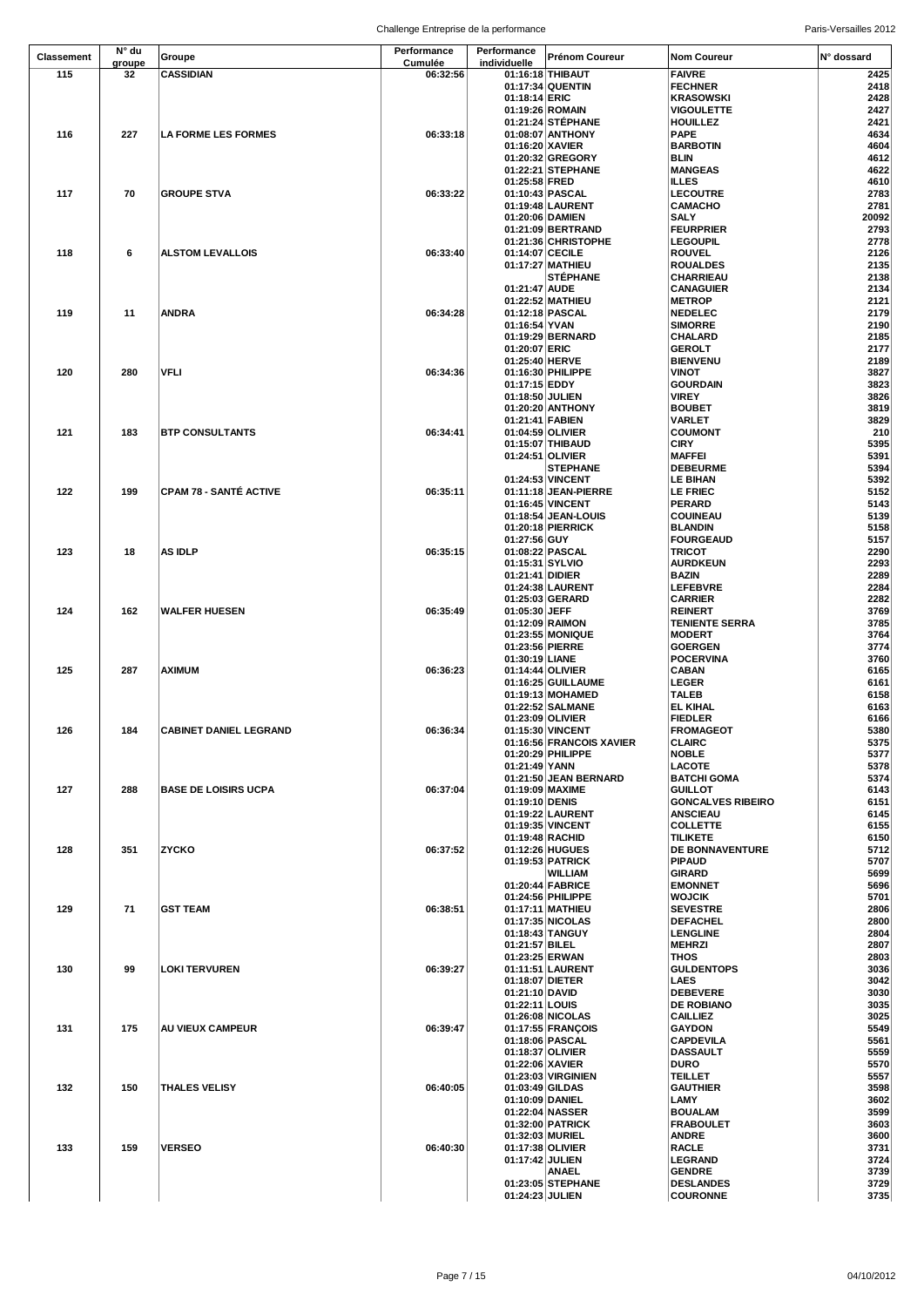Challenge Entreprise de la performance entre annumento and paris-Versailles 2012

| Classement | N° du  | Groupe                           | Performance | Performance     | Prénom Coureur                      | <b>Nom Coureur</b>                | N° dossard   |
|------------|--------|----------------------------------|-------------|-----------------|-------------------------------------|-----------------------------------|--------------|
|            | groupe |                                  | Cumulée     | individuelle    |                                     |                                   |              |
| 134        | 161    | <b>VISION IT GROUP</b>           | 06:40:41    | 01:14:03 TAIIEB | 01:20:55 MANUEL                     | <b>EZZETOUNI</b>                  | 3756         |
|            |        |                                  |             |                 | 01:21:42 THIBAUT                    | <b>MICHEL</b><br><b>MATTERN</b>   | 3750<br>3749 |
|            |        |                                  |             |                 | CARL                                | <b>ROLLER</b>                     | 3752         |
|            |        |                                  |             | 01:22:19 KHALID |                                     | <b>EL BOJADDAINI</b>              | 3759         |
| 135        | 286    | <b>AVIGROS</b>                   | 06:42:02    |                 | 01:13:04 JEAN CLAUDE                | <b>FAIVRE</b>                     | 498          |
|            |        |                                  |             |                 | 01:16:28 FRÉDÉRICK                  | <b>MARTIN</b>                     | 271          |
|            |        |                                  |             |                 | 01:22:09 JEAN-ARMAND                | <b>TROTOUX</b>                    | 260          |
|            |        |                                  |             |                 | 01:23:37 THOMAS                     | <b>BRUN</b>                       | 268          |
|            |        |                                  |             | 01:26:44 YANN   |                                     | <b>LE BIHAN</b>                   | 263          |
| 136        | 357    | <b>EURODECISION</b>              | 06:42:13    |                 | 01:18:25 GRÉGOIRE                   | <b>SPIERS</b>                     | 14027        |
|            |        |                                  |             |                 | 01:18:34 MAXENCE                    | <b>GREGOIRE</b>                   | 18287        |
|            |        |                                  |             |                 | 01:19:37 PIERRE-ETIENNE             | <b>BOUGUÉ</b>                     | 12843        |
|            |        |                                  |             |                 | 01:20:23 FLORENT                    | <b>JOUSSELME</b>                  | 18393        |
|            |        |                                  |             |                 | 01:25:14 FLORIAN                    | <b>COLIN</b>                      | 12866        |
| 137        | 44     | <b>COBHAM AVIONICS</b>           | 06:42:21    | 01:14:33 PIERRE |                                     | <b>LEMETAYER</b>                  | 2515         |
|            |        |                                  |             |                 | 01:16:21 FRANCOIS                   | <b>POUPARD</b>                    | 2509         |
|            |        |                                  |             |                 | 01:20:17 ROMAIN                     | <b>LE GUEN</b>                    | 2513         |
|            |        |                                  |             | 01:25:11 JACOB  |                                     | <b>NIDDAM</b>                     | 2516         |
|            |        |                                  |             |                 | 01:25:59 GERMAIN                    | <b>GAUDART</b>                    | 2518         |
| 138        | 237    | <b>MAISON MERE</b>               | 06:42:24    |                 | 01:13:54 MATHIEU                    | <b>BONNEAU</b>                    | 4495         |
|            |        |                                  |             |                 | 01:18:30 ROMAIN                     | <b>MARQUE</b>                     | 4509         |
|            |        |                                  |             |                 | 01:21:00 MICHEL                     | <b>RASSAT</b>                     | 4502         |
|            |        |                                  |             |                 | 01:22:05 GUILLAUME                  | <b>SINEUX</b>                     | 4499         |
|            |        |                                  |             |                 | 01:26:55 LAURENT                    | <b>VERVIER</b>                    | 4504         |
| 139        | 363    | <b>Imerys</b>                    | 06:42:33    |                 | 01:10:38 CYPRIEN                    | <b>MAUGRAS</b>                    | 21836        |
|            |        |                                  |             | 01:19:55 ERIC   |                                     | <b>LACHENAIT</b>                  | 19283        |
|            |        |                                  |             |                 | 01:22:26 CHRISTIAN                  | <b>RAVAUD</b>                     | 20345        |
|            |        |                                  |             |                 | 01:24:25 MANUEL                     | <b>BOURDELY</b>                   | 15601        |
|            |        |                                  |             |                 | 01:25:09 ROMAIN                     | <b>DEBROIZE</b>                   | 7242         |
| 140        | 51     | <b>EFRONT</b>                    | 06:43:07    |                 | 01:11:32 NOUREDDINE                 | <b>BEHLOULI</b>                   | 2603         |
|            |        |                                  |             |                 | 01:19:53 SEBASTIEN                  | LAFON                             | 2969         |
|            |        |                                  |             |                 | 01:21:38 JEAN-LOUIS                 | <b>DESHAYES</b>                   | 2598         |
|            |        |                                  |             |                 | 01:24:10 GUILLAUME                  | <b>DELMAS</b>                     | 2605         |
|            |        |                                  |             |                 | 01:25:54 NICOLAS                    | <b>OBOLENSKY</b>                  | 2600         |
| 141        | 131    | <b>RUNINCRES</b>                 | 06:43:22    |                 | 01:08:33 OLIVIER                    | <b>FAVANTINES</b>                 | 3366         |
|            |        |                                  |             |                 | 01:19:20 ALEXANDRA                  | <b>BELLIER</b>                    | 3363         |
|            |        |                                  |             |                 | 01:19:24 PHILIPPE                   | <b>CEYTE</b>                      | 3359         |
|            |        |                                  |             | 01:26:36 MARC   |                                     | <b>VAILLE</b>                     | 3362         |
|            |        |                                  |             |                 | 01:29:29 FLORENCE                   | <b>LEROY</b>                      | 3372         |
| 142        | 177    | <b>BBGR</b>                      | 06:43:39    |                 | 01:11:21 ALEXANDRE                  | <b>VIGOUROUX</b>                  | 5531         |
|            |        |                                  |             |                 | 01:14:24 PIERRE JEAN                | <b>MARCHAND</b>                   | 5535         |
|            |        |                                  |             |                 | 01:20:48 JEREMY                     | <b>PELEGRIN</b>                   | 5534         |
|            |        |                                  |             |                 | 01:27:57 BERANGERE                  | LAURENCEAU                        | 5537         |
|            |        |                                  |             |                 | 01:29:09 FREDERIC                   | <b>BOULLANGER</b>                 | 5529         |
| 143        | 195    | <b>COFELY INEO</b>               | 06:43:52    | 01:14:20 PIERRE |                                     | <b>COTTINY</b>                    | 5200         |
|            |        |                                  |             |                 | 01:17:28 JEAN-MARIE                 | <b>TROUVE</b>                     | 5197         |
|            |        |                                  |             | 01:19:51 KEVIN  |                                     | <b>PRIVE</b>                      | 5199         |
|            |        |                                  |             |                 | 01:26:05 DAMIEN                     | <b>CLERC</b>                      | 5201         |
|            |        |                                  |             |                 | 01:26:08 OLIVIER                    | <b>MARCOS</b>                     | 5194         |
| 144        | 278    | UNILEVER SPORT FRANCE            | 06:44:10    |                 | 01:15:26 PIERPAOLO                  | <b>COLUCCI</b>                    | 3855         |
|            |        |                                  |             | 01:19:58 MICHEL |                                     | <b>MARCULEWICZ</b>                | 3856<br>3851 |
|            |        |                                  |             |                 | 01:20:29 MARTIN<br>01:22:44 RAPHAEL | <b>BAREAU</b><br><b>MENETRAT</b>  | 3858         |
|            |        |                                  |             |                 | 01:25:33 ETIENNE                    | <b>HELMINIAK</b>                  | 3853         |
| 145        | 30     | <b>CANAL PLUS</b>                | 06:44:24    | 01:16:36 MARIE  |                                     | <b>DOHIN</b>                      | 236          |
|            |        |                                  |             |                 | 01:18:53 BEATRICE                   | LEVAVASSEUR                       | 237          |
|            |        |                                  |             | 01:19:51 REGIS  |                                     | <b>FADEL</b>                      | 2407         |
|            |        |                                  |             | 01:24:28 MARC   |                                     | <b>BIRSTEIN</b>                   | 2409         |
|            |        |                                  |             |                 | 01:24:36 AUDREY                     | <b>DE BORTOLI</b>                 | 2411         |
| 146        | 12     | <b>ANFR</b>                      | 06:44:50    |                 | 01:07:50 PASCAL                     | <b>DUMAS</b>                      | 2192         |
|            |        |                                  |             |                 | 01:11:30 FLORENCE                   | <b>ERPELDING</b>                  | 17685        |
|            |        |                                  |             | 01:25:46 ERIC   |                                     | <b>VINYALS</b>                    | 2193         |
|            |        |                                  |             |                 | 01:26:41 CEDRIC                     | <b>PERROS</b>                     | 2198         |
|            |        |                                  |             |                 | 01:33:03 EMMANUEL                   | <b>FAUSSURIER</b>                 | 2194         |
| 147        | 214    | <b>HILTON</b>                    | 06:45:34    |                 | 01:13:45 NICOLAS                    | ZAKARIAN                          | 4761         |
|            |        |                                  |             | 01:21:02 ANDRE  |                                     | KAMIN                             | 1849         |
|            |        |                                  |             |                 | 01:21:59 DIEDERIK                   | <b>VISSER</b>                     | 4776         |
|            |        |                                  |             | 01:24:13 DARIO  |                                     | <b>TROMBETTA</b>                  | 4738         |
|            |        |                                  |             | 01:24:35 LIAM   |                                     | <b>SMITH</b>                      | 4781         |
| 148        | 173    | ASL SAINT PRYVE SAINT MES        | 06:45:39    |                 | 01:16:57 JEAN LOUP                  | <b>MATHET</b>                     | 5584         |
|            |        |                                  |             |                 | 01:17:06 PASCAL                     | <b>ARNAULT</b>                    | 5585         |
|            |        |                                  |             |                 | 01:17:57 THIERRY                    | TUILARD                           | 5583         |
|            |        |                                  |             |                 | 01:25:47 WILLIAM                    | <b>RENARD</b>                     | 5586         |
|            |        |                                  |             |                 | 01:27:52 BERNARD                    | <b>FINET</b>                      | 5587         |
| 149        | 164    | <b>AP MOLLER GROUP</b>           | 06:46:49    | 01:12:34 ADRIEN |                                     | <b>JUMEAUX</b>                    | 5681         |
|            |        |                                  |             |                 | 01:16:45 LAURENT                    | VANDEWINCKEL                      | 5683         |
|            |        |                                  |             | 01:21:16 XAVIER |                                     | <b>PACILLY</b>                    | 5690         |
|            |        |                                  |             | 01:23:22 LIONEL |                                     | <b>BREMOND</b>                    | 5687         |
|            |        |                                  |             |                 | 01:32:52 THOMAS                     | <b>ESTANO</b>                     | 5692         |
| 150        | 33     | <b>CE GALDERMA INTERNATIONAL</b> | 06:47:27    |                 | 01:14:12 ALEXANDRE                  | <b>FEVRE</b>                      | 2432<br>2434 |
|            |        |                                  |             | 01:14:16 SARAH  | 01:22:20 VINCENT                    | <b>BIENFAIT-GUYOT</b><br>PERRAULT | 2429         |
|            |        |                                  |             |                 | 01:23:10 VALERIE                    | <b>BRUNEAU</b>                    | 2435         |
|            |        |                                  |             |                 | 01:33:29 JEROME                     | <b>LETERRIER</b>                  | 2431         |
| 151        | 8      | <b>ALTAVIA</b>                   | 06:47:45    | 01:14:24 DAVID  |                                     | <b>GAUTARD</b>                    | 2146         |
|            |        |                                  |             |                 | 01:18:03 THIBAUT                    | <b>DELAUNE</b>                    | 2147         |
|            |        |                                  |             |                 | 01:22:51 MATHIEU                    | <b>JOSELZON</b>                   | 2155         |
|            |        |                                  |             |                 | 01:24:26 PATRICE                    | <b>DUFOSSE</b>                    | 2151         |
|            |        |                                  |             |                 | 01:28:01 SEBASTIEN                  | <b>OUF</b>                        | 2144         |
| 152        | 297    | <b>SOCIETE CTS</b>               | 06:48:50    | 01:17:45 FABIEN |                                     | ALLAIN                            | 5937         |
|            |        |                                  |             | 01:21:07 DAVID  |                                     | <b>DELFORGE</b>                   | 5935         |
|            |        |                                  |             |                 | 01:21:15 LUDOVIC                    | <b>ROGER</b>                      | 5945         |
|            |        |                                  |             |                 | <b>HENRI PIERRE</b>                 | <b>VILLETTE</b>                   | 5941         |
|            |        |                                  |             |                 | 01:27:28 PATRICK                    | <b>LETUFFE</b>                    | 5944         |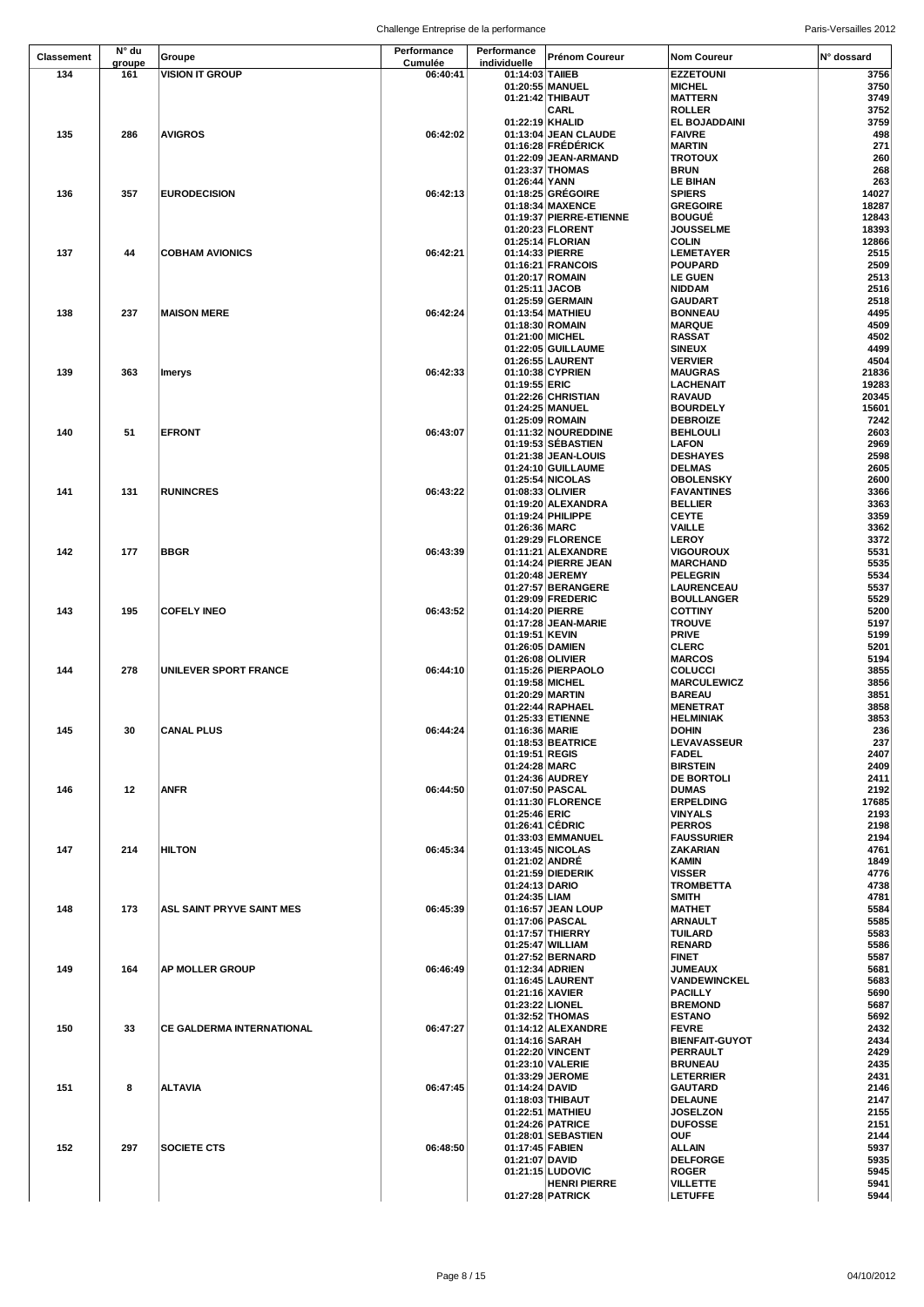Challenge Entreprise de la performance entre annumento and paris-Versailles 2012

| <b>Classement</b> | N° du  | Groupe                           | Performance | Performance     | Prénom Coureur                         | <b>Nom Coureur</b>                   | N° dossard   |
|-------------------|--------|----------------------------------|-------------|-----------------|----------------------------------------|--------------------------------------|--------------|
|                   | groupe |                                  | Cumulée     | individuelle    |                                        |                                      |              |
| 153               | 130    | <b>RICOH RUNNING TEAM</b>        | 06:49:02    |                 | 01:13:46 MICKAEL                       | <b>CRECHE</b>                        | 3354         |
|                   |        |                                  |             |                 | 01:21:16 DOMINIQUE<br>01:21:27 GREGORY | <b>TEXIER</b><br><b>TORLOTING</b>    | 3352<br>3347 |
|                   |        |                                  |             | 01:25:43 PIERRE |                                        | <b>MESSMER</b>                       | 3355         |
|                   |        |                                  |             |                 | 01:26:50 RODOLPHE                      | <b>MEYER</b>                         | 3351         |
| 154               | 240    | <b>MEGA RUNNING TEAM</b>         | 06:49:41    |                 | 01:19:07 FRANCK                        | <b>MARTINI</b>                       | 4462         |
|                   |        |                                  |             |                 | 01:21:13 CAMILLE                       | <b>LOLLIEROU</b>                     | 4455         |
|                   |        |                                  |             |                 | 01:22:28 ABRAHAME                      | <b>MAGASSA</b>                       | 4453         |
|                   |        |                                  |             |                 | 01:23:26 THOMAS                        | <b>ESTEVE</b>                        | 4461         |
|                   |        |                                  |             | 01:23:27 MARK   |                                        | <b>FINNERAN</b>                      | 16489        |
| 155               | 64     | <b>GCAF</b>                      | 06:49:49    | 01:17:32 NICO   |                                        | <b>HOLZMANN</b>                      | 2715         |
|                   |        |                                  |             | 01:18:37 OLIVER |                                        | ARP                                  | 2722         |
|                   |        |                                  |             |                 | 01:19:42 MICHAEL                       | <b>WARTER</b>                        | 2718         |
|                   |        |                                  |             |                 | 01:24:37 HARALD                        | <b>BARTHEL</b>                       | 2711         |
|                   |        |                                  |             | 01:29:21 HEINER |                                        | <b>HANSEN</b>                        | 2714         |
| 156               | 171    | ASCAP MALACOFF MEDERIC           | 06:50:38    |                 | 01:05:14 JEAN STEPHANE                 | <b>MEDARD</b>                        | 5600         |
|                   |        |                                  |             | 01:15:16 JESS   |                                        | <b>DEFOSSE</b>                       | 5599         |
|                   |        |                                  |             |                 | 01:15:49 STEPHANE                      | <b>COCHET</b>                        | 5597         |
|                   |        |                                  |             |                 | 01:28:21 THIERRY                       | <b>PION</b>                          | 5601         |
|                   |        |                                  |             |                 | 01:45:58 CEDRIC                        | <b>BUTON</b>                         | 5598         |
| 157               | 354    | <b>ALCADIA</b>                   | 06:50:40    | 01:16:01 LOVA   |                                        | <b>ANDRIAMASY</b>                    | 16024        |
|                   |        |                                  |             |                 | 01:20:28 ALEXANDRE                     | <b>MALATO</b>                        | 23403        |
|                   |        |                                  |             | 01:21:50 YVES   |                                        | <b>CARTIER</b>                       | 23222        |
|                   |        |                                  |             |                 | 01:23:49 LUDOVIC                       | <b>COUSIN</b>                        | 11358        |
|                   |        |                                  |             | 01:28:32 HILDA  |                                        | <b>VERNIN</b>                        | 11264        |
| 158               | 247    | <b>NOVAGRAAF TECHNOLOGIES</b>    | 06:50:42    | 01:13:09 TOM    |                                        | <b>BEUCLER</b>                       | 4389         |
|                   |        |                                  |             | 01:21:20 HERVE  |                                        | <b>DUVAL</b>                         | 4400         |
|                   |        |                                  |             | 01:23:51 AMOS   |                                        | <b>ISRAEL</b>                        | 4390         |
|                   |        |                                  |             |                 | 01:25:33 EMMANUELLE                    | <b>LAUDE DUVAL</b>                   | 4399         |
|                   |        |                                  |             | 01:26:49 ERIC   |                                        | <b>ENDERLIN</b>                      | 4398         |
| 159               | 93     | <b>LES FURETS D'EIFFAGE</b>      | 06:51:03    |                 | 00:57:36 JEREMIE                       | <b>CHAMPIGNY</b>                     | 514          |
|                   |        |                                  |             |                 | 01:22:18 SEBASTIEN                     | <b>PERRET</b>                        | 2973         |
|                   |        |                                  |             |                 | 01:26:10 MOHAMED                       | <b>HAMAOUI</b>                       | 2968         |
|                   |        |                                  |             |                 | 01:31:11 PHILIPPE                      | PLAZA                                | 2964         |
|                   |        |                                  |             | 01:33:48 ERIC   |                                        | <b>REBELO</b>                        | 2970         |
| 160               | 142    | <b>SP CHATO9</b>                 | 06:51:29    |                 | 01:05:28 ANTHONY                       | <b>NESSI</b>                         | 3493         |
|                   |        |                                  |             |                 | 01:16:13 OLIVIER                       | <b>BARBE</b>                         | 3494         |
|                   |        |                                  |             | 01:28:32 JIMMY  |                                        | PETRACCIA                            | 3495         |
|                   |        |                                  |             |                 | 01:29:52 AURORE                        | <b>PICOLO</b>                        | 3492         |
|                   |        |                                  |             |                 | 01:31:24 SEBASTIEN                     | QUERU                                | 3497         |
| 161               | 23     | <b>BAPTISTE GRODENIC</b>         | 06:52:13    |                 | 01:09:29 THIBAULT                      | <b>FOLLAIN</b>                       | 2336         |
|                   |        |                                  |             |                 | 01:24:33 BAPTISTE                      | <b>GRODENIC</b>                      | 2335         |
|                   |        |                                  |             |                 | 01:25:39 JAUFFREY                      | <b>FAUSTINI</b>                      | 2337         |
|                   |        |                                  |             |                 | 01:25:57 JEREMY                        | <b>GRODENIC</b>                      | 2340         |
|                   |        |                                  |             |                 | 01:26:35 THOMAS                        | <b>KRONENTAL</b>                     | 2343         |
| 162               | 252    | <b>RARE TEAM</b>                 | 06:52:35    | 01:15:33 PETER  |                                        | <b>VIENS</b>                         | 4341<br>4340 |
|                   |        |                                  |             | 01:17:43 MARC   |                                        | <b>MEUNIER</b>                       | 4342         |
|                   |        |                                  |             | 01:27:02 GILLES | 01:23:00 HELENE                        | <b>HETROY</b><br><b>CHAVANES</b>     | 4337         |
|                   |        |                                  |             |                 | 01:29:17 THOMAS                        | <b>EMBERGER</b>                      | 4338         |
| 163               | 290    | <b>GROUPE SERMA</b>              | 06:52:56    |                 | 01:16:52 NICOLAS                       | <b>FRADIN</b>                        | 6075         |
|                   |        |                                  |             |                 | 01:18:40 PATRICE                       | <b>LEMOINE</b>                       | 6072         |
|                   |        |                                  |             |                 | 01:21:08 BENJAMIN                      | <b>CROUILLERE</b>                    | 6078         |
|                   |        |                                  |             | 01:23:26 JOEL   |                                        | <b>BRISTICA</b>                      | 6074         |
|                   |        |                                  |             |                 | 01:32:50 ALEXANDRE                     | <b>SAVALLI</b>                       | 6079         |
| 164               | 228    | <b>LA GRANDE EPICERIE DE PAR</b> | 06:53:35    |                 | 01:17:23 BRUNO                         | <b>VANDAME</b>                       | 4598         |
|                   |        |                                  |             | 01:17:37 JUAN   |                                        | <b>CAMPOS REIS</b>                   | 4597         |
|                   |        |                                  |             | 01:21:06 ANDRÉ  |                                        | <b>SCALABRINO</b>                    | 4600         |
|                   |        |                                  |             |                 | 01:21:41 PASCAL                        | <b>LAFAYE</b>                        | 4599         |
|                   |        |                                  |             | 01:35:48 LOIC   |                                        | <b>CABRERO</b>                       | 4602         |
| 165               | 66     | <b>GEOCHEMICAL BROTHERS</b>      | 06:54:16    |                 | 01:17:09 VINCENT                       | <b>MILESI</b>                        | 2731         |
|                   |        |                                  |             |                 | 01:21:59 MICKAEL                       | THARAUD                              | 2739         |
|                   |        |                                  |             | 01:22:02 YANN   |                                        | <b>SIVRY</b>                         | 2730         |
|                   |        |                                  |             |                 | 01:22:10 NICOLAS                       | <b>ESCOFFIER</b>                     | 2728         |
|                   |        |                                  |             | 01:30:56 YACINE |                                        | <b>DARMOUL</b>                       | 2732         |
| 166               | 86     | <b>LASTAPIS</b>                  | 06:55:26    |                 | 01:11:22 LUDOVIC                       | <b>LEVIEL</b>                        | 2925         |
|                   |        |                                  |             |                 | 01:11:23 JEROME                        | <b>LASTAPIS</b>                      | 2926         |
|                   |        |                                  |             |                 | 01:30:29 GUILLAUME                     | YVIQUEL                              | 2929         |
|                   |        |                                  |             | 01:30:37 GILLES |                                        | <b>AHUIR</b>                         | 2930         |
|                   |        |                                  |             |                 | 01:31:35 MICKAEL                       | <b>CADIGNAN</b>                      | 2928         |
| 167               | 335    | <b>CE CAFY</b>                   | 06:55:30    |                 | 01:17:48 FREDERIC                      | <b>MOUNIER</b>                       | 6131         |
|                   |        |                                  |             |                 | 01:19:47 SYLVAIN                       | <b>HAMON</b>                         | 6139         |
|                   |        |                                  |             |                 | 01:22:20 PATRICK                       | <b>BOUJU</b>                         | 6132         |
|                   |        |                                  |             |                 | 01:23:44 VINCENT                       | <b>COMPAIN</b>                       | 6134         |
|                   |        |                                  |             | 01:31:51 YANN   |                                        | <b>DUPAS</b>                         | 6140         |
| 168               | 87     | <b>LE CLUB DES 5</b>             | 06:55:38    |                 | 01:20:48 LAURENT<br>01:21:42 ARNAUD    | CHAMAILLARD<br><b>DEMEULEMEESTER</b> | 2935<br>2934 |
|                   |        |                                  |             |                 | 01:23:01 FRANCOIS                      | <b>BARAT</b>                         | 2936         |
|                   |        |                                  |             | 01:24:51 ERWAN  |                                        | <b>HAMON</b>                         | 2932         |
|                   |        |                                  |             |                 | 01:25:16 JEAN ARNAUD                   | <b>MORMONT</b>                       | 2933         |
| 169               | 301    | <b>VELUX</b>                     | 06:55:43    | 01:12:59 HERVE  |                                        | <b>BRUNETEAUX</b>                    | 5751         |
|                   |        |                                  |             |                 | 01:17:23 LADISLAS                      | <b>ACHARD</b>                        | 5734         |
|                   |        |                                  |             |                 | 01:21:35 DAMIEN                        | <b>CHENEL</b>                        | 5740         |
|                   |        |                                  |             |                 | 01:29:49 NICOLAS                       | <b>BRUNETEAUX</b>                    | 5742         |
|                   |        |                                  |             |                 | 01:33:57 THIERRY                       | <b>DAMEZ-FONTAINE</b>                | 5750         |
| 170               | 100    | <b>LONDON MAD COWS</b>           | 06:56:15    | 01:16:23 CLOVIS |                                        | <b>COUASNON</b>                      | 3050         |
|                   |        |                                  |             |                 | 01:21:15 JEROME                        | <b>GOBLET</b>                        | 3051         |
|                   |        |                                  |             |                 | 01:23:24 VICTORIA                      | <b>ROQUETTE</b>                      | 3048         |
|                   |        |                                  |             |                 | 01:25:52 DELPHINE                      | LE CHEVALLIER                        | 3046         |
|                   |        |                                  |             |                 | 01:29:21 ALEXANDRE                     | <b>BOURY</b>                         | 3049         |
| 171               | 123    | <b>PROFLUIDE</b>                 | 06:56:17    | 01:14:24 GILDAS |                                        | <b>COCHARD</b>                       | 3264         |
|                   |        |                                  |             | 01:14:37 ALBAN  |                                        | <b>MARTINAT</b>                      | 3257         |
|                   |        |                                  |             |                 | 01:22:47 GUILLAUME                     | <b>RABIER</b>                        | 3260         |
|                   |        |                                  |             | 01:29:51 SYLVIE |                                        | <b>LEGALLE</b>                       | 3256         |
|                   |        |                                  |             |                 | 01:34:38 FLORIAN                       | <b>POIX</b>                          | 3259         |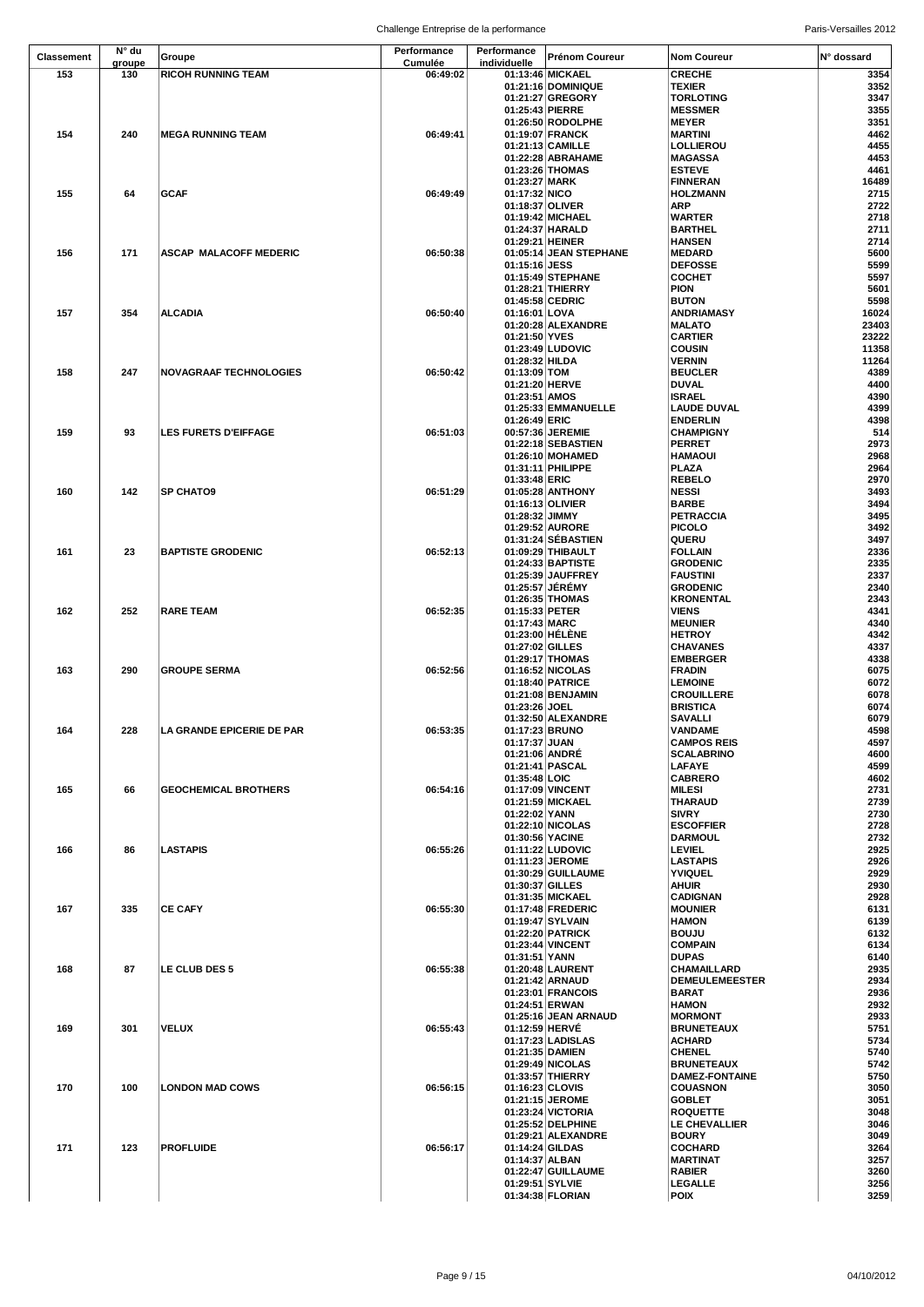| <b>Classement</b> | N° du         | Groupe                           | Performance         | Performance                      | Prénom Coureur                       | <b>Nom Coureur</b>                          | N° dossard    |
|-------------------|---------------|----------------------------------|---------------------|----------------------------------|--------------------------------------|---------------------------------------------|---------------|
| 172               | groupe<br>341 | <b>ISSY LES MOULINEAUX</b>       | Cumulée<br>06:56:28 | individuelle<br>01:04:45 JB      |                                      | CONGOURDEAU                                 | 461           |
|                   |               |                                  |                     |                                  | 01:20:31 PASCALE                     | <b>ANTONUS</b>                              | 455           |
|                   |               |                                  |                     | 01:28:35 OLIVIER                 |                                      | <b>BOSHI</b>                                | 453           |
|                   |               |                                  |                     |                                  | 01:30:06 SYLVAIN                     | <b>DUPUIS</b>                               | 465           |
|                   |               |                                  |                     |                                  | 01:32:31 GONZAGUE                    | <b>DE CARRERE</b>                           | 462           |
| 173               | 211           | <b>GECINA</b>                    | 06:56:34            | 01:10:30 JOUKO<br>01:19:14 HERVE |                                      | <b>ISTOLAINEN</b><br><b>GACHE</b>           | 4834<br>4832  |
|                   |               |                                  |                     |                                  | 01:23:26 LAURENT                     | <b>BEAUDOIN</b>                             | 4836          |
|                   |               |                                  |                     | 01:23:54 ALAIN                   |                                      | <b>GUERBER</b>                              | 4833          |
|                   |               |                                  |                     |                                  | 01:39:30 FRANCK                      | <b>BRUNET</b>                               | 4837          |
| 174               | 147           | <b>TECHNIP FRANCE</b>            | 06:57:10            | 01:10:32 BRUNO                   |                                      | <b>DELOUVEE</b>                             | 3559          |
|                   |               |                                  |                     | 01:17:09 ROMAIN                  |                                      | <b>TETILLON</b>                             | 3554          |
|                   |               |                                  |                     |                                  | 01:28:38 VINCENT<br>01:30:12 SAMUEL  | <b>FAVRE</b><br><b>BOUDAILLIEZ</b>          | 3560<br>3556  |
|                   |               |                                  |                     |                                  | 01:30:39 GREGORY                     | <b>DIONISI</b>                              | 3555          |
| 175               | 119           | <b>ORLADE</b>                    | 06:57:21            |                                  | 01:13:45 SYLVAIN                     | <b>DE ROBERT</b>                            | 3226          |
|                   |               |                                  |                     |                                  | 01:19:49 GRÉGORY                     | <b>BOISNEL</b>                              | 3222          |
|                   |               |                                  |                     |                                  | 01:24:02 ANNE CHARLOTTE              | <b>LECONTE</b>                              | 10104         |
|                   |               |                                  |                     | 01:26:29 LASMA                   | 01:33:16 ROMAIN                      | <b>AUGUSTOVA</b><br><b>RABAUD</b>           | 3224<br>3225  |
| 176               | 54            | <b>ESPACE SAINT GERMAIN TEAM</b> | 06:57:55            |                                  | 01:14:34 BENJAMIN                    | <b>BARROIN</b>                              | 2623          |
|                   |               |                                  |                     |                                  | 01:21:44 JEROME                      | <b>ARENOU</b>                               | 2622          |
|                   |               |                                  |                     |                                  | 01:23:06 RAPHAEL                     | <b>GRIZARD</b>                              | 2627          |
|                   |               |                                  |                     |                                  | 01:23:52 FABRICE                     | <b>CHEVILLAT</b>                            | 2631          |
|                   |               |                                  |                     | 01:34:39 LIONEL                  |                                      | <b>DETROYE</b>                              | 2624          |
| 177               | 254           | <b>RESERVISTES DU GGD 78</b>     | 06:57:56            | 01:19:07 ERIC                    |                                      | <b>LE COIDIC</b>                            | 4321          |
|                   |               |                                  |                     |                                  | 01:19:19 ARNAUD<br>01:24:40 LUDOVIC  | <b>WAGENER</b><br><b>PINOTEAU</b>           | 4313<br>14059 |
|                   |               |                                  |                     |                                  | 01:26:59 PATRICE                     | <b>CHEDOR</b>                               | 4314          |
|                   |               |                                  |                     |                                  | 01:27:51 BERTRAND                    | <b>ALBRIEUX</b>                             | 4320          |
| 178               | 53            | <b>EQUANCY</b>                   | 06:58:05            |                                  | 01:19:39 QUENTIN                     | <b>CARON</b>                                | 2615          |
|                   |               |                                  |                     | 01:19:42 HERVÉ                   |                                      | <b>MIGNOT</b>                               | 2619          |
|                   |               |                                  |                     |                                  | 01:20:13 DOMINIC                     | <b>BOLAND</b>                               | 2612          |
|                   |               |                                  |                     | 01:26:31 DANIEL                  |                                      | <b>HAQUE</b>                                | 2614          |
| 179               | 361           | Casino Barrière d'Enghien        | 06:58:09            |                                  | 01:32:00 CHARLES<br>01:19:18 SYLVAIN | <b>FORGET</b><br><b>MILLOIS</b>             | 2620<br>15411 |
|                   |               |                                  |                     |                                  | 01:19:24 THIERRY                     | <b>QUETEY</b>                               | 19958         |
|                   |               |                                  |                     |                                  | 01:22:43 JEAN-MARIE                  | <b>BLACHON</b>                              | 24984         |
|                   |               |                                  |                     |                                  | 01:27:18 SEBASTIEN                   | <b>MILETTO</b>                              | 18091         |
|                   |               |                                  |                     |                                  | 01:29:26 LEOPOLD                     | <b>TRUCHET</b>                              | 12859         |
| 180               | 204           | <b>EATON</b>                     | 06:58:11            |                                  | 01:15:05 AURELIEN                    | <b>DAVID</b>                                | 5079          |
|                   |               |                                  |                     | 01:26:52 RONAN                   | <b>ARLINDO</b>                       | <b>DA COSTA</b><br>LE BAIL                  | 5078<br>5084  |
|                   |               |                                  |                     | 01:30:05 ROMAIN                  |                                      | <b>CLERMONT</b>                             | 5089          |
|                   |               |                                  |                     |                                  | 01:31:04 CHARLENE                    | <b>MASSON</b>                               | 5075          |
| 181               | 38            | <b>CETIM SECTION CAP</b>         | 06:58:20            | 01:16:56 YOANN                   |                                      | <b>GRAND-BROCHIER</b>                       | 2469          |
|                   |               |                                  |                     | 01:20:58 BRUNO                   |                                      | <b>DEPALE</b>                               | 2467          |
|                   |               |                                  |                     | 01:21:17 KEVIN                   |                                      | <b>LECLERC</b>                              | 2463          |
|                   |               |                                  |                     |                                  | 01:28:15 FRANCOIS                    | LAFORCE                                     | 2465          |
| 182               | 10            | AMGEN TEAM                       | 06:58:36            | 01:30:54 MICHEL                  | 01:20:40 VINCENT                     | <b>MARZIN</b><br><b>HERZOG</b>              | 20382<br>2166 |
|                   |               |                                  |                     | 01:22:26 JAMES                   |                                      | <b>PRIOUR</b>                               | 2171          |
|                   |               |                                  |                     |                                  | 01:22:48 ALEXANDRE                   | <b>ETCHEBARNE</b>                           | 2164          |
|                   |               |                                  |                     | 01:23:09 BENOIT                  |                                      | <b>NAUGE</b>                                | 2163          |
|                   |               |                                  |                     | 01:29:33 MARIE                   |                                      | <b>GUILLET</b>                              | 2173          |
| 183               | 155           | UT & RUN                         | 06:59:41            |                                  | 01:16:28 PHILIPPE                    | <b>FROMENTIN</b>                            | 3658          |
|                   |               |                                  |                     | 01:23:17 JEAN                    | 01:25:43 CHRISTOPHER                 | <b>BARUTEL</b><br><b>NICHOLSON</b>          | 3670<br>3660  |
|                   |               |                                  |                     |                                  | 01:26:47 BARBARA                     | <b>DURAND</b>                               | 3657          |
|                   |               |                                  |                     |                                  | 01:27:26 GUILLAUME                   | WEILL                                       | 3666          |
| 184               | 110           | <b>NEC TECH</b>                  | 06:59:47            |                                  | 01:16:31 OLIVIER                     | <b>DONG</b>                                 | 3122          |
|                   |               |                                  |                     | 01:19:50 CYRIL                   |                                      | <b>RENARD</b>                               | 3117          |
|                   |               |                                  |                     | 01:24:19 BENOIT                  |                                      | LECROART                                    | 3118          |
|                   |               |                                  |                     | 01:29:43 DORIN                   | 01:29:24 THOMAS                      | <b>DELSOL</b><br><b>PANAITOPOL</b>          | 3119<br>3120  |
| 185               | 144           | <b>SYSTEM PLUS IMMOBILIER</b>    | 06:59:57            |                                  | 01:18:52 PASCAL                      | <b>FUSTER</b>                               | 3538          |
|                   |               |                                  |                     | 01:21:36 NIKOLA                  |                                      | <b>GRIGOROV</b>                             | 3542          |
|                   |               |                                  |                     |                                  | 01:24:08 FREDERIC                    | <b>PEAUMIER</b>                             | 3541          |
|                   |               |                                  |                     |                                  | 01:27:14 MATHIEU                     | <b>LEFEBVRE</b>                             | 3539          |
|                   |               |                                  |                     |                                  | 01:28:07 PHILIPPE                    | <b>COUDERT</b>                              | 3543          |
| 186               | 24            | <b>BARDANEL</b>                  | 07:00:07            | 01:10:34 REMI<br>01:21:52 MIGUEL |                                      | WILLIERVAL<br><b>COCLES</b>                 | 2345<br>2353  |
|                   |               |                                  |                     |                                  | 01:24:34 LAURENT                     | <b>DEMONTFAUCON</b>                         | 2344          |
|                   |               |                                  |                     |                                  | 01:31:33 STÉPHANE                    | <b>PASTEUR</b>                              | 2346          |
|                   |               |                                  |                     |                                  | 01:31:34 LAURENT                     | <b>FEYEREISEN</b>                           | 2347          |
| 187               | 284           | <b>ANTARGAZ</b>                  | 07:00:16            |                                  | 01:17:58 OLIVIER                     | <b>CAUVIN</b>                               | 6239          |
|                   |               |                                  |                     |                                  | 01:20:05 BRIGITTE                    | <b>DURIEZ</b>                               | 6220          |
|                   |               |                                  |                     |                                  | 01:25:15 SEBASTIEN                   | <b>PEIGNEY</b>                              | 6225          |
|                   |               |                                  |                     |                                  | 01:25:48 JACQUES<br>01:31:10 LUDOVIC | <b>DAVOINE</b><br><b>GERARD</b>             | 6237<br>6233  |
| 188               | 128           | <b>REV7 MENUCOURT</b>            | 07:00:37            | 01:08:47 DIDIER                  |                                      | CARO                                        | 3312          |
|                   |               |                                  |                     |                                  | 01:16:40 THIERRY                     | <b>FILLON</b>                               | 3308          |
|                   |               |                                  |                     |                                  | 01:26:54 PATRICE                     | ΜМ                                          | 3314          |
|                   |               |                                  |                     |                                  | 01:29:19 MARCEL                      | THARLADIERE                                 | 3310          |
|                   |               |                                  |                     | 01:38:57 CLAIRE                  |                                      | <b>DJORDJEVIC</b>                           | 3313          |
| 189               | 22            | <b>BAIXA TEAM</b>                | 07:01:05            | 01:19:27 YVES                    | 01:11:38 PHILIPPE                    | <b>ARRAMON</b><br><b>ETIENNE</b>            | 2332<br>2328  |
|                   |               |                                  |                     |                                  | 01:21:54 OLIVIER                     | <b>BAURIN</b>                               | 2331          |
|                   |               |                                  |                     |                                  | 01:34:03 LUDOVIC                     | <b>BRUN</b>                                 | 2329          |
|                   |               |                                  |                     |                                  | <b>ROMAIN</b>                        | <b>DEWEESE</b>                              | 2330          |
|                   | 219           | <b>INRIA</b>                     | 07:01:05            | 01:12:25 LOIC                    |                                      | <b>MARECHAL</b>                             | 17775         |
|                   |               |                                  |                     |                                  | 01:13:18 ANTOINE                     | <b>LAUNAY</b>                               | 4698          |
|                   |               |                                  |                     |                                  | 01:24:24 VICTORIEN                   | <b>MENIER</b>                               | 4697          |
|                   |               |                                  |                     | 01:37:38 ADRIEN                  | 01:33:20 STÉPHANIE                   | <b>CHAILLAT-LOSEILLE</b><br><b>LOSEILLE</b> | 4699<br>4701  |
|                   |               |                                  |                     |                                  |                                      |                                             |               |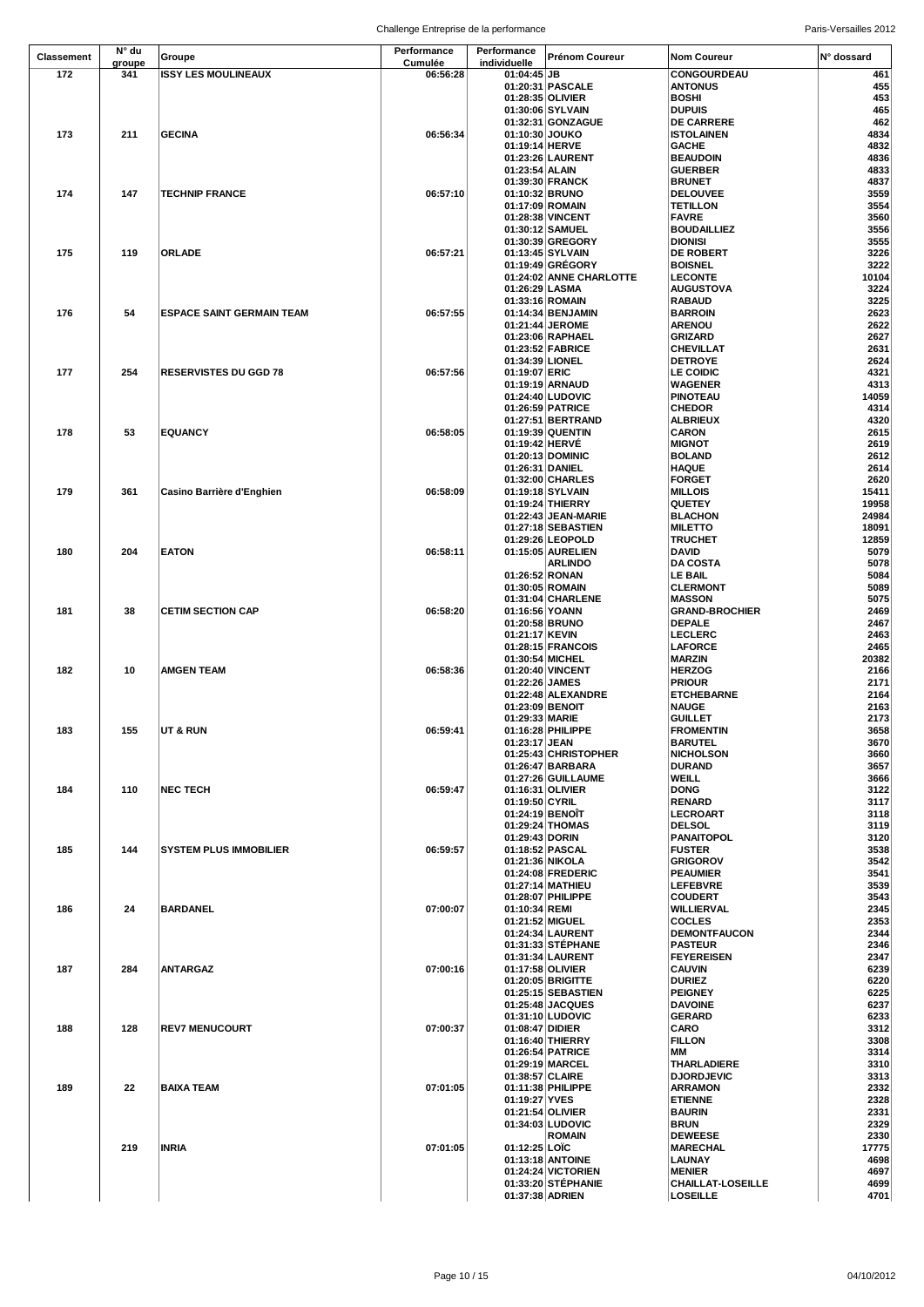|            |               |                                  | Chanchgo Entrophoe de la performance |                                    |                                             |                                       |              |
|------------|---------------|----------------------------------|--------------------------------------|------------------------------------|---------------------------------------------|---------------------------------------|--------------|
| Classement | N° du         | Groupe                           | Performance                          | Performance                        | <b>Prénom Coureur</b>                       | <b>Nom Coureur</b>                    | N° dossard   |
| 191        | groupe<br>197 | <b>COLAS</b>                     | Cumulée<br>07:01:25                  | individuelle                       | 01:14:16 SEBASTIEN                          | <b>DENIS</b>                          | 5172         |
|            |               |                                  |                                      |                                    | 01:16:04 JEAN YVES                          | <b>BIGNON</b>                         | 5170         |
|            |               |                                  |                                      | 01:22:45 DENIS                     |                                             | <b>DUPONT</b>                         | 5168         |
|            |               |                                  |                                      | 01:34:10 LUC                       |                                             | <b>NOGRIX</b>                         | 5174         |
|            |               |                                  |                                      |                                    | <b>DELPHINE</b>                             | LOMBARD                               | 5167         |
| 192        | 282           | <b>VIVARTE</b>                   | 07:02:06                             |                                    | 01:16:47 PIERRE BENOIT<br>01:20:12 BERENICE | <b>ROBERT</b><br><b>LORTET</b>        | 3807<br>3804 |
|            |               |                                  |                                      | 01:26:34 RIS                       |                                             | <b>GANDAIS</b>                        | 3802         |
|            |               |                                  |                                      |                                    | 01:28:39 BENOIT                             | <b>SCHNEIDER</b>                      | 3806         |
|            |               |                                  |                                      |                                    | 01:29:54 ALEKSANDRA                         | <b>RYBARCZYK</b>                      | 3808         |
| 193        | 274           | <b>THALES RAYTHEON SYSTEMS</b>   | 07:02:21                             | 01:17:32 STEVE                     |                                             | <b>CHADOS</b>                         | 3935         |
|            |               |                                  |                                      |                                    | 01:21:16 ARNAUD                             | <b>BARANES</b>                        | 3940         |
|            |               |                                  |                                      | 01:27:41 DAVID                     | 01:27:40 LAURENT                            | <b>COBRAIVILLE</b><br><b>DEMANGE</b>  | 3937<br>3942 |
|            |               |                                  |                                      |                                    | 01:28:12 CEDRIC                             | <b>BENHAROUS</b>                      | 3938         |
| 194        | 202           | <b>DARWIN</b>                    | 07:03:32                             |                                    | 01:18:37 VINCENT                            | <b>GIBOURDEL</b>                      | 5122         |
|            |               |                                  |                                      | 01:21:34 DAVID                     |                                             | <b>RIBEIRO</b>                        | 5123         |
|            |               |                                  |                                      |                                    | 01:25:36 BERNARD                            | <b>ROBACHE</b>                        | 5120         |
|            |               |                                  |                                      |                                    | 01:27:28 WAI-YIP                            | <b>CHENG</b>                          | 5121         |
| 195        | 67            | <b>GIVEN IMAGING</b>             | 07:03:44                             |                                    | 01:30:17 NICOLAS<br>01:18:03 JEROME         | <b>VITTECOQ-WOLFF</b><br><b>BINSE</b> | 5118<br>2740 |
|            |               |                                  |                                      |                                    | 01:19:09 JONATHAN                           | <b>VANCON</b>                         | 2748         |
|            |               |                                  |                                      |                                    | 01:27:28 HICHEM                             | <b>MARZOUKI</b>                       | 2749         |
|            |               |                                  |                                      |                                    | 01:27:29 SOPHIE                             | <b>OBLIN POMMIER</b>                  | 2742         |
|            |               |                                  |                                      |                                    | 01:31:35 MALIKA                             | <b>RAHMANI</b>                        | 2747         |
| 196        | 266           | <b>STADE DE VANVES ATHLETISM</b> | 07:04:21                             |                                    | 01:05:02 VINCENT                            | <b>MONNOT</b>                         | 4051         |
|            |               |                                  |                                      |                                    | 01:25:24 CATHERINE                          | <b>MONNOT</b>                         | 4047<br>4049 |
|            |               |                                  |                                      | 01:27:48 BENOIT<br>01:31:01 XAVIER |                                             | <b>THOBIE</b><br><b>PICHON</b>        | 4046         |
|            |               |                                  |                                      |                                    | 01:35:06 CLEMENCE                           | <b>VANDELER</b>                       | 4050         |
|            | 26            | <b>BMCSOFTWARE</b>               | 07:04:21                             |                                    | 01:11:25 ANTHONY                            | <b>SZPAK</b>                          | 2369         |
|            |               |                                  |                                      | 01:17:20 DIDIER                    |                                             | <b>HAUWY</b>                          | 2367         |
|            |               |                                  |                                      | 01:26:15 TOM                       |                                             | <b>PIJLS</b>                          | 2368         |
|            |               |                                  |                                      | 01:26:23 NELLY                     |                                             | <b>LE CORRE</b>                       | 2364         |
| 198        | 146           | <b>TEAM LETELLIER</b>            | 07:05:07                             |                                    | 01:42:58 PHILIPPE<br>01:12:42 ALEXANDRE     | RAMANANTSOA<br><b>LETELLIER</b>       | 2365<br>3549 |
|            |               |                                  |                                      |                                    | 01:23:48 ARTHUR                             | <b>LETELLIER</b>                      | 3552         |
|            |               |                                  |                                      |                                    | 01:25:54 FRÉDÉRIC                           | <b>LETELLIER</b>                      | 3550         |
|            |               |                                  |                                      |                                    | 01:29:20 BASTIEN                            | PETIT                                 | 3553         |
|            |               |                                  |                                      |                                    | 01:33:23 GUILLAUME                          | <b>LETELLIER</b>                      | 3551         |
| 199        | 229           | LCIE                             | 07:07:20                             | 01:14:48 PABLO                     |                                             | <b>SANTOS ALVAREZ</b>                 | 4592         |
|            |               |                                  |                                      |                                    | 01:20:30 EDOUARD                            | <b>BADUFLE</b>                        | 4590         |
|            |               |                                  |                                      |                                    | 01:20:55 PHILIPPE<br>01:33:45 SOPHIE        | <b>SISSOKO</b><br><b>COSTARD</b>      | 4596<br>4593 |
|            |               |                                  |                                      | 01:37:22 BRUNO                     |                                             | <b>PANOSSIAN</b>                      | 4588         |
| 200        | 37            | <b>CENTIMEO</b>                  | 07:07:49                             |                                    | 01:17:09 BENJAMIN                           | <b>DUPAYS</b>                         | 2457         |
|            |               |                                  |                                      |                                    | 01:19:03 JEAN-MICHEL                        | <b>DUPAYS</b>                         | 2458         |
|            |               |                                  |                                      |                                    | 01:21:08 JEAN-JACQUES                       | <b>AZOULAY</b>                        | 2456         |
|            |               |                                  |                                      |                                    | 01:30:12 SANDRINE                           | <b>MENIOUX</b>                        | 2461         |
| 201        | 47            | <b>DEXIA</b>                     | 07:08:00                             |                                    | 01:40:17 PASCALE                            | <b>DUPAYS</b>                         | 2459<br>2541 |
|            |               |                                  |                                      |                                    | 01:19:19 JOHANN<br>01:21:37 JOHANN          | <b>MAUCHAND</b><br><b>GRAVIER</b>     | 2539         |
|            |               |                                  |                                      |                                    | 01:25:43 JOHANN                             | LE CHAIX                              | 2540         |
|            |               |                                  |                                      |                                    | 01:29:46 PHILIPPE                           | <b>DOURLENS</b>                       | 2547         |
|            |               |                                  |                                      |                                    | 01:31:35 ANTOINE                            | <b>FONTAINE</b>                       | 2546         |
| 202        | 261           | <b>SODEXO ENTREPRISES</b>        | 07:08:16                             |                                    | 01:19:57   MARCEL                           | <b>BESNARD</b>                        | 4096         |
|            |               |                                  |                                      | 01:21:04 ERIC                      |                                             | <b>TEXIER</b>                         | 4099<br>4098 |
|            |               |                                  |                                      |                                    | 01:26:40 RICHARD<br>01:29:26 JOHANN         | BLIN<br><b>BROQUEREAU</b>             | 4097         |
|            |               |                                  |                                      | 01:31:09 DENIS                     |                                             | <b>BOILLOT</b>                        | 4100         |
| 203        | 36            | <b>CE THALES AES</b>             | 07:08:26                             |                                    | 01:12:53 BENOIT                             | <b>LE GALL</b>                        | 2453         |
|            |               |                                  |                                      |                                    | 01:21:25 JEROME                             | <b>COPIN</b>                          | 2455         |
|            |               |                                  |                                      |                                    | 01:23:03 PHILIPPE                           | <b>RODRIGUES</b>                      | 2449         |
|            |               |                                  |                                      |                                    | 01:28:53 PATRICK<br>01:42:12 GEORGES        | <b>SEGUI</b><br><b>MASULLO</b>        | 2452<br>2451 |
| 204        | 225           | <b>KURT SALMON</b>               | 07:08:53                             |                                    | 01:16:17 MAIREAD                            | <b>OCHONISKY</b>                      | 4649         |
|            |               |                                  |                                      |                                    | 01:22:09 PIERRE                             | <b>MOUTON</b>                         | 4646         |
|            |               |                                  |                                      | 01:29:34 AHMED                     |                                             | <b>HAMRI</b>                          | 4648         |
|            |               |                                  |                                      |                                    | 01:30:26 STEPHANIE                          | <b>MERCIER BONAY</b>                  | 4647         |
|            |               |                                  |                                      | 01:30:27 PHILIP                    |                                             | <b>BESSIERE</b>                       | 4651         |
| 205        | 104           | <b>MAS</b>                       | 07:09:02                             |                                    | 01:20:29 MARTIN                             | MAS                                   | 3072         |
|            |               |                                  |                                      | 01:23:24 YANN                      | 01:22:14 CAMILLE                            | MAS<br><b>LEMOINE</b>                 | 3069<br>3073 |
|            |               |                                  |                                      | 01:28:48 ERIC                      |                                             | MAS                                   | 3070         |
|            |               |                                  |                                      |                                    | 01:34:07 VÉRONIQUE                          | <b>MAS</b>                            | 3071         |
| 206        | 340           | <b>GOELAND AIR FRANCE</b>        | 07:09:36                             | 01:25:55 JULIEN                    |                                             | <b>BOURCIER</b>                       | 994          |
|            |               |                                  |                                      |                                    |                                             | <b>LAMEAU</b>                         | 991          |
|            |               |                                  |                                      |                                    | <b>SÉBASTIEN</b>                            | <b>GUILBAUD</b>                       | 992          |
|            |               |                                  |                                      |                                    | <b>CYRILLE</b>                              | <b>CHEVET</b>                         | 998          |
| 207        | 178           | <b>BEAUGENCY</b>                 | 07:10:41                             |                                    | 01:25:56 NICOLAS<br>01:21:59 VINCENT        | <b>LOLIVIER</b><br><b>FIOT</b>        | 987<br>5525  |
|            |               |                                  |                                      |                                    | 01:25:43 MICHAEL                            | <b>RIO</b>                            | 5519         |
|            |               |                                  |                                      |                                    | 01:26:13 FRANCK                             | <b>BELZELGUES</b>                     | 5520         |
|            |               |                                  |                                      |                                    | 01:28:06 LAURENT                            | <b>LASSEUR</b>                        | 5521         |
|            |               |                                  |                                      |                                    | 01:28:40 CHRISTELLE                         | <b>MILLET</b>                         | 5522         |
| 208        | 338           | <b>ETOILE DE MARTIN</b>          | 07:11:15                             |                                    | 01:26:14 ARNAUD                             | <b>LAUVERNIER</b>                     | 977          |
|            |               |                                  |                                      |                                    | 01:26:15 VINCENT<br><b>STEPHEN</b>          | <b>ORGUEIL</b><br><b>LEDRAPPIER</b>   | 981<br>978   |
|            |               |                                  |                                      |                                    | <b>HAMLILI</b>                              | <b>MASMOUDI</b>                       | 979          |
|            |               |                                  |                                      |                                    | 01:26:16 ARMANDO                            | <b>RIBEIRO</b>                        | 980          |
| 209        | 273           | <b>TERREAL MX CE</b>             | 07:12:50                             |                                    | 01:18:20 JEAN PAUL                          | <b>FREYSSINET</b>                     | 3947         |
|            |               |                                  |                                      |                                    | 01:25:07 SYLVAIN                            | <b>BRANDAO</b>                        | 3946         |
|            |               |                                  |                                      | 01:25:28 ZORAN                     |                                             | <b>LUKOVIC</b>                        | 3948         |
|            |               |                                  |                                      |                                    | 01:30:47 ALEXANDRE<br>01:33:08 STEPHANE     | <b>CHIFFLET</b>                       | 3945<br>3951 |
|            |               |                                  |                                      |                                    |                                             | <b>HEMARD</b>                         |              |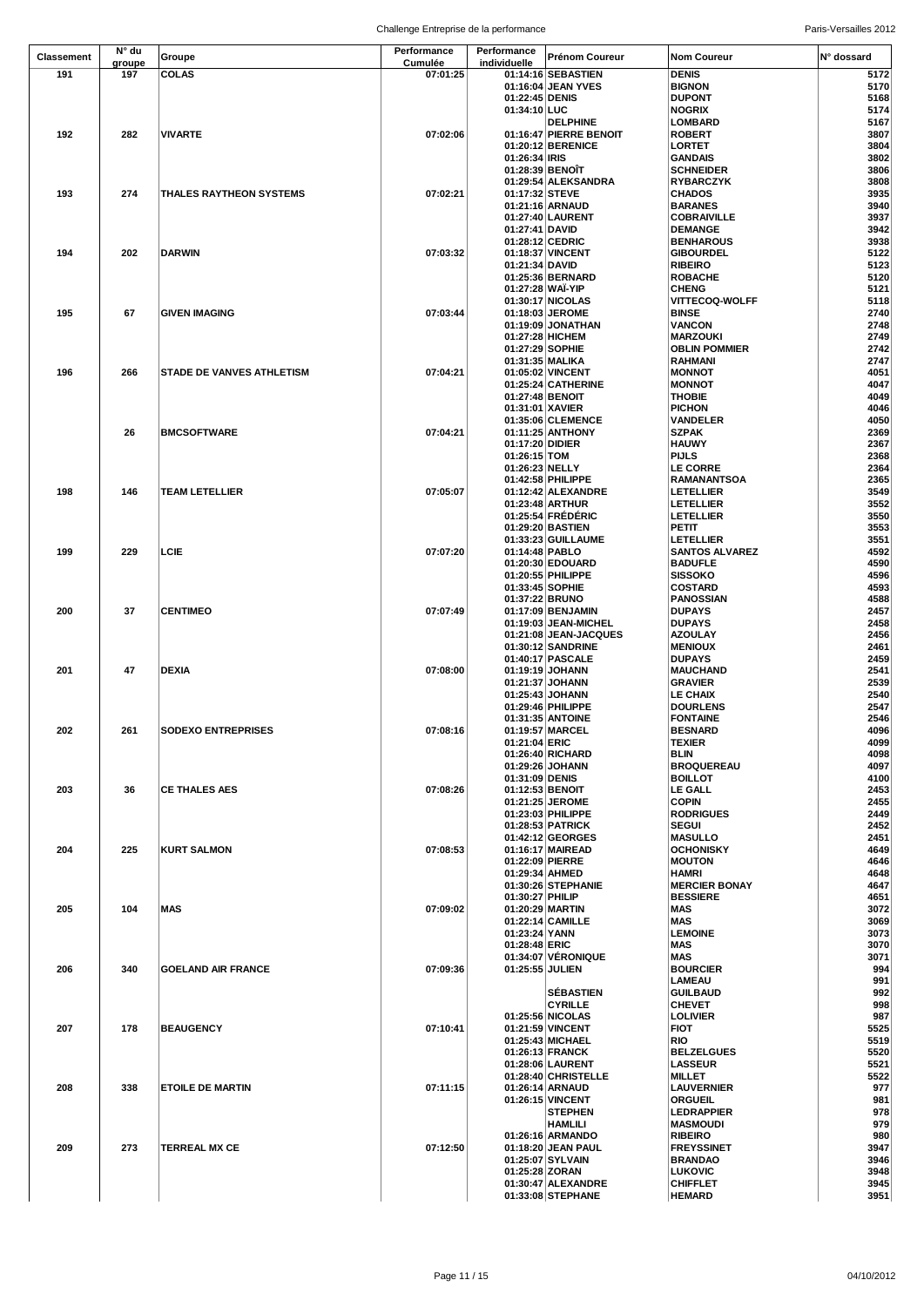| <b>Classement</b> | N° du  |                                 | Performance | Performance     | <b>Prénom Coureur</b>  | <b>Nom Coureur</b>     | N° dossard |
|-------------------|--------|---------------------------------|-------------|-----------------|------------------------|------------------------|------------|
|                   | groupe | Groupe                          | Cumulée     | individuelle    |                        |                        |            |
| 209               | 230    | LE COMPTOIR                     | 07:12:50    |                 | 01:19:56 ANTOINE       | <b>PEGART</b>          | 4580       |
|                   |        |                                 |             |                 | 01:21:10 DOMINIQUE     | <b>TEILLAGORRY</b>     | 4587       |
|                   |        |                                 |             |                 | 01:26:50 THIBAULT      | <b>BOUDE</b>           | 4579       |
|                   |        |                                 |             |                 | 01:30:40 ALBAN LIONEL  | <b>SARVONAT</b>        | 4583       |
|                   |        |                                 |             |                 |                        | <b>CHARPIOT</b>        | 4585       |
|                   |        |                                 |             |                 | 01:34:14 VINCENT       |                        |            |
| 211               | 221    | <b>INVIVOO</b>                  | 07:13:06    |                 | 01:18:23 PHILIPPE      | <b>POLICISTO</b>       | 8132       |
|                   |        |                                 |             |                 | 01:26:47 BENOIT        | <b>GAILLARD</b>        | 15040      |
|                   |        |                                 |             | 01:27:33 JULIEN |                        | <b>DESMONT</b>         | 16402      |
|                   |        |                                 |             | 01:27:42 LAURA  |                        | <b>FAGOT</b>           | 4674       |
|                   |        |                                 |             |                 | 01:32:41 GUILLAUME     | <b>MOREL</b>           | 4670       |
| 212               | 270    | <b>SYSTRAN</b>                  | 07:13:33    |                 | 01:17:12 AURELIEN      | <b>COQUARD</b>         | 3991       |
|                   |        |                                 |             |                 | 01:21:16 ROMAIN        | <b>RODRIGUEZ</b>       | 3985       |
|                   |        |                                 |             | 01:23:28 JEAN   |                        | <b>SENELLART</b>       | 3993       |
|                   |        |                                 |             |                 | 01:23:59 VINCENT       | <b>GODARD</b>          | 3989       |
|                   |        |                                 |             | 01:47:38 JEAN   |                        | <b>LORIEUX</b>         | 3986       |
| 213               | 268    | <b>STUDECORS</b>                | 07:14:05    |                 |                        |                        | 4012       |
|                   |        |                                 |             |                 | 01:20:17 TRISTAN       | <b>RAVASY</b>          |            |
|                   |        |                                 |             |                 | 01:24:45 MICHEL        | <b>RAVASY</b>          | 4013       |
|                   |        |                                 |             |                 | 01:27:04 LAURENT       | DELEIDI                | 4017       |
|                   |        |                                 |             |                 | 01:30:59 LAURENT       | <b>DELOMEL</b>         | 4015       |
|                   |        |                                 |             |                 | 01:31:00 CORINNE       | <b>DELOMEL</b>         | 4014       |
| 214               | 138    | <b>SHEARMAN STERLING</b>        | 07:14:19    |                 | 01:20:57 CHARLES       | <b>HAMPARTSUMIAN</b>   | 3455       |
|                   |        |                                 |             | 01:25:09 HELEN  |                        | <b>CLARK</b>           | 3454       |
|                   |        |                                 |             | 01:27:26 SAMI   |                        | <b>TOUTOUNJI</b>       | 3452       |
|                   |        |                                 |             |                 | 01:29:25 JEAN MARC     | <b>CELSA</b>           | 3456       |
|                   |        |                                 |             | 01:31:22 DIDIER |                        | <b>TOURY</b>           | 3451       |
| 215               | 362    | Géodynamique & Structure        | 07:14:21    | 01:09:49 BENOIT |                        | <b>STEINITZ</b>        | 8830       |
|                   |        |                                 |             | 01:17:02 MARIE  |                        | <b>BRACQ</b>           | 10615      |
|                   |        |                                 |             | 01:28:35 MARIE  |                        | <b>VERDOUX</b>         | 16744      |
|                   |        |                                 |             |                 |                        |                        |            |
|                   |        |                                 |             |                 | 01:39:01 PIERRE ALAIN  | <b>NAZE</b>            | 14964      |
|                   |        |                                 |             |                 | 01:39:54 JULIETTE      | <b>MARIN</b>           | 13094      |
| 216               | 259    | <b>SIMMONS &amp; SIMMONS</b>    | 07:14:36    |                 | 01:08:40 JEAN PIERRE   | <b>BRAJAL</b>          | 4248       |
|                   |        |                                 |             |                 | 01:29:23 FREDERIC      | JONGLEZ DE LIGNE       | 4250       |
|                   |        |                                 |             | 01:30:47 ELISE  |                        | <b>BAGARD</b>          | 4251       |
|                   |        |                                 |             |                 | 01:32:52 GABRIEL       | <b>SAILLARD</b>        | 4254       |
|                   |        |                                 |             | 01:32:54 JAN    |                        | <b>SWINNEN</b>         | 4249       |
| 217               | 141    | <b>SOFTATHOME</b>               | 07:14:40    |                 | 01:18:01   DAMIEN      | <b>THEBAULT</b>        | 3487       |
|                   |        |                                 |             |                 | 01:18:23 SEBASTIEN     | VERSTAVEL              | 3483       |
|                   |        |                                 |             |                 |                        | <b>GERMAIN</b>         | 3488       |
|                   |        |                                 |             |                 | 01:21:54 FREDERIC      |                        |            |
|                   |        |                                 |             |                 | 01:37:37 PHILIPPE      | GARANDEAU              | 3485       |
|                   |        |                                 |             |                 | 01:38:45 FLORIAN       | <b>ROUZAUD</b>         | 3484       |
| 218               | 52     | <b>EPSILON</b>                  | 07:14:43    |                 | 01:16:25 GUY FRANÇOIS  | LEVASSEUR              | 2609       |
|                   |        |                                 |             |                 | 01:23:42 CLEMENT       | LEVASSEUR              | 2607       |
|                   |        |                                 |             | 01:25:29 ANNE   |                        | <b>CAPPONI</b>         | 2610       |
|                   |        |                                 |             | 01:30:43 EMILIE |                        | <b>DEVILLERS</b>       | 2606       |
|                   |        |                                 |             | 01:38:24 NANS   |                        | <b>DISSOUBRAY</b>      | 2608       |
| 219               | 91     | <b>LES DÉGLINGOS</b>            | 07:14:45    |                 | 01:19:43 DOMINIQUE     | <b>MOINS</b>           | 2958       |
|                   |        |                                 |             |                 | 01:24:02 CHRISTOPHE    | <b>MIQUEL</b>          | 2954       |
|                   |        |                                 |             |                 |                        |                        |            |
|                   |        |                                 |             | 01:29:46 CYRIL  |                        | <b>NAHAN</b>           | 5560       |
|                   |        |                                 |             | 01:30:37 LOIC   |                        | <b>FOUCHÉ</b>          | 2955       |
|                   |        |                                 |             |                 | <b>KATELL</b>          | <b>DUPONT</b>          | 2957       |
| 220               | 4      | <b>ADAS PARIS</b>               | 07:15:08    |                 | 01:15:26 SÉBASTIEN     | <b>SOURGET</b>         | 2109       |
|                   |        |                                 |             |                 | 01:18:52 THOMAS        | <b>BLAIN</b>           | 2108       |
|                   |        |                                 |             |                 | 01:28:03 ETIENNE       | <b>GUIBOUT</b>         | 2111       |
|                   |        |                                 |             |                 | 01:28:04 EMELINE       | <b>BOUCHET</b>         | 2110       |
|                   |        |                                 |             |                 | 01:44:43 MARINE        | <b>GODAUX</b>          | 2112       |
| 221               | 76     | <b>ITESOFT</b>                  | 07:15:32    |                 | 01:11:37 CHRISTOPHE    | QUEAU                  | 235        |
|                   |        |                                 |             |                 | 01:19:21 PHILIPPE      | <b>LIJOUR</b>          | 2860       |
|                   |        |                                 |             |                 | 01:27:02 MATHIEU       | <b>ROUTIER</b>         | 2867       |
|                   |        |                                 |             |                 |                        |                        |            |
|                   |        |                                 |             | 01:35:13 BRUNO  |                        | <b>AUTIN</b>           | 2865       |
|                   |        |                                 |             | 01:42:19 PAUL   |                        | <b>KAMINSKI</b>        | 2869       |
| 222               | 55     | <b>ETAMPES</b>                  | 07:15:55    |                 | 01:22:12 DAMIEN        | SIX                    | 2633       |
|                   |        |                                 |             |                 | 01:22:13 MAXIME        | <b>LAGACHE</b>         | 2640       |
|                   |        |                                 |             |                 | 01:25:23 MARION        | <b>DEDOURGE</b>        | 5135       |
|                   |        |                                 |             |                 | 01:32:34 JEROME        | <b>DEJEAN</b>          | 2634       |
|                   |        |                                 |             |                 | 01:33:33 FRANCK        | <b>BRUNHES</b>         | 2635       |
| 223               | 50     | <b>DUTTES GROUP</b>             | 07:15:59    | 01:21:40 KARIN  |                        | LUND                   | 2583       |
|                   |        |                                 |             | 01:28:22 PER    |                        | <b>SCHRODER</b>        | 2588       |
|                   |        |                                 |             | 01:28:24 NIELS  |                        | <b>KORNERUP</b>        | 2587       |
|                   |        |                                 |             | 01:28:46 NINA   |                        | <b>WEIHE</b>           | 2584       |
|                   |        |                                 |             | 01:28:47 ANNE   |                        | <b>KORNERUP</b>        | 2586       |
| 224               | 90     | <b>LES CROK EN JAMBES</b>       | 07:19:10    | 01:16:28 TOM    |                        | DANCKAERT              | 2950       |
|                   |        |                                 |             |                 | 01:21:13 FRANCK        | <b>GAUTHIER</b>        | 2948       |
|                   |        |                                 |             |                 | 01:23:00 SEBASTIEN     | <b>COQUET</b>          | 2952       |
|                   |        |                                 |             |                 | 01:32:51 THOMAS        | LOISEAU                | 2949       |
|                   |        |                                 |             |                 |                        |                        |            |
|                   |        |                                 |             | 01:45:38 EMILIE |                        | <b>JOURDAIN</b>        | 2951       |
| 225               | 101    | <b>MAGUET</b>                   | 07:19:27    | 01:26:06 BRUNO  |                        | <b>MAGUET</b>          | 3053       |
|                   |        |                                 |             |                 | 01:26:23 BENJAMIN      | NAIM                   | 3052       |
|                   |        |                                 |             |                 | 01:26:38 THOMAS        | <b>MONTCHAMP</b>       | 3054       |
|                   |        |                                 |             |                 | 01:27:56 GREGOIRE      | <b>GICQUEL</b>         | 3055       |
|                   |        |                                 |             |                 | 01:32:24 JEAN-BAPTISTE | <b>CHABRIER</b>        | 3056       |
| 226               | 151    | THE GREEN ONES                  | 07:19:40    | 01:16:43 SHAY   |                        | <b>MATMON</b>          | 3607       |
|                   |        |                                 |             | 01:26:44 YANIV  |                        | <b>LACHMAN</b>         | 3605       |
|                   |        |                                 |             | 01:26:45 EITAN  |                        | <b>HOVA</b>            | 3606       |
|                   |        |                                 |             | 01:34:27 GUY    |                        | <b>SHABTAI</b>         | 3612       |
|                   |        |                                 |             | 01:35:01 YAKIR  |                        | <b>BEN MOHA</b>        | 3611       |
| 227               | 120    |                                 | 07:19:58    |                 |                        |                        | 3233       |
|                   |        | <b>OVA LES SABLES D OLONNES</b> |             |                 | 01:12:40 CHRISTOPHE    | GILET                  |            |
|                   |        |                                 |             | 01:16:31 PAUL   |                        | <b>EVEILLE</b>         | 3232       |
|                   |        |                                 |             |                 | 01:34:34 MARIE-HELENE  | <b>MORIN-BARRANGER</b> | 3234       |
|                   |        |                                 |             |                 | 01:36:42 PATRICIA      | <b>HERMOUET</b>        | 3231       |
|                   |        |                                 |             |                 | 01:39:31 JACQUES       | <b>SUSINI</b>          | 3230       |
| 228               | 186    | <b>CAPUCINE CAFÉ</b>            | 07:20:21    |                 | 01:12:42 PASCAL        | <b>DAVID</b>           | 5364       |
|                   |        |                                 |             |                 | 01:19:32 ALEXANDRE     | <b>DAVID</b>           | 5856       |
|                   |        |                                 |             |                 | 01:25:26 MICHEL        | <b>MAHE</b>            | 5367       |
|                   |        |                                 |             |                 | 01:39:15 MICKAEL       | <b>FAUVE</b>           | 5368       |
|                   |        |                                 |             |                 | 01:43:26 SEBASTIEN     | <b>DAVID</b>           | 5366       |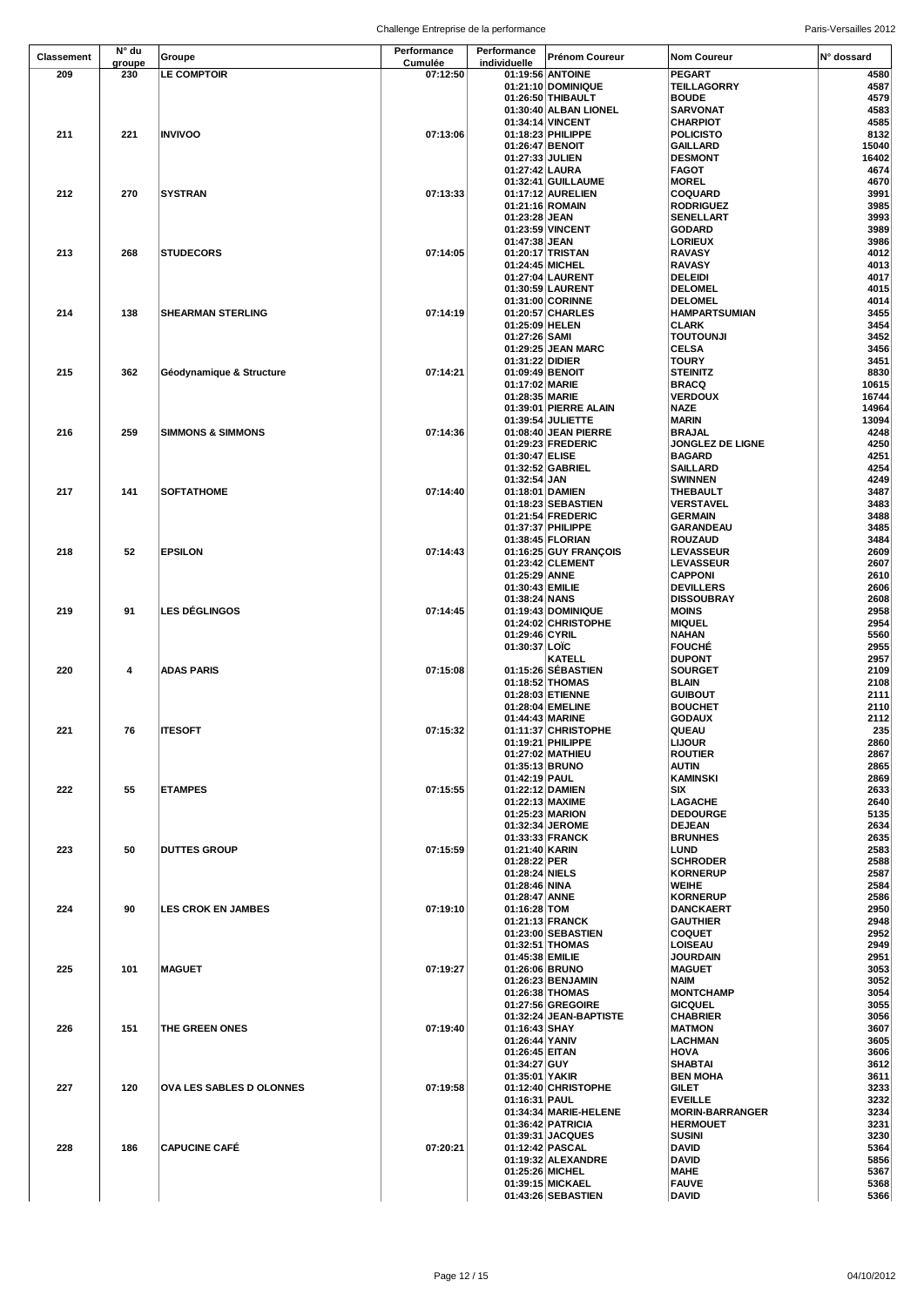Challenge Entreprise de la performance entre annument and the Paris-Versailles 2012

| <b>Classement</b> | N° du        | Groupe                           | Performance         | Performance     | <b>Prénom Coureur</b>                 | <b>Nom Coureur</b>                   | N° dossard   |
|-------------------|--------------|----------------------------------|---------------------|-----------------|---------------------------------------|--------------------------------------|--------------|
| 229               | groupe<br>21 | <b>AVG VILLENEUVE</b>            | Cumulée<br>07:21:07 | individuelle    | 01:24:04 JEAN PAUL                    | LACOEUILHE                           | 2326         |
|                   |              |                                  |                     |                 | 01:24:15 BERNARD                      | <b>JOLY</b>                          | 2323         |
|                   |              |                                  |                     | 01:28:15 ERIC   |                                       | <b>BIGLIONE</b>                      | 2322         |
|                   |              |                                  |                     |                 | 01:30:28 EVELYNE                      | <b>QUESTE</b>                        | 2325         |
|                   |              |                                  |                     | 01:34:05 CLAIRE |                                       | <b>LAMI LACOEUILHE</b>               | 2327         |
| 230               | 220          | <b>INTERMEDE</b>                 | 07:21:12            | 01:16:38 YOANN  |                                       | <b>FAUCARD</b>                       | 4688         |
|                   |              |                                  |                     |                 | 01:29:26 SYLVAIN                      | MARTIN                               | 4686         |
|                   |              |                                  |                     | 01:30:24 ERIC   |                                       | <b>CHAUFFOURD</b>                    | 4684         |
|                   |              |                                  |                     |                 | 01:32:14 PHILIPPE                     | <b>ROUVIER</b>                       | 4682         |
|                   |              |                                  |                     |                 | 01:32:30 STEPHANE                     | <b>CROUET</b>                        | 4691         |
| 231               | 109          | <b>NATIXIS AM</b>                | 07:21:43            |                 | 01:22:33 SEBASTIEN                    | <b>BOULEGUE</b>                      | 3112         |
|                   |              |                                  |                     |                 | 01:22:35 NOLWENN                      | <b>LE ROUX</b>                       | 3114         |
|                   |              |                                  |                     |                 | 01:24:50 XAVIER ANDRE                 | <b>AUDOLI</b>                        | 3115         |
|                   |              |                                  |                     |                 | 01:33:02 JOELLE                       | <b>HENNEQUIN</b>                     | 3116         |
|                   |              |                                  |                     |                 | 01:38:43 SOLIANE                      | <b>VARLET</b>                        | 3111         |
| 232               | 264          | <b>SPAC</b>                      | 07:24:54            |                 | 01:22:42 FREDERIC                     | <b>BEAUREGARD</b>                    | 4074         |
|                   |              |                                  |                     |                 | 01:29:31 LAURENT                      | <b>KENTZINGER</b>                    | 4072         |
|                   |              |                                  |                     |                 | 01:29:46 MARTINE                      | <b>PERRET</b>                        | 4070<br>4073 |
|                   |              |                                  |                     |                 | 01:31:00 HUGUES<br>01:31:55 JEHANNE   | <b>DESPRAIRIES</b><br><b>DUPREZ</b>  | 4076         |
| 233               | 262          | <b>SOLAIREDIRECT TEAM</b>        | 07:26:23            |                 | 01:23:47 LAURENT                      | <b>COUBRET</b>                       | 4084         |
|                   |              |                                  |                     |                 | 01:24:29 ANDREW                       | <b>STOKES</b>                        | 4083         |
|                   |              |                                  |                     |                 | 01:26:01 CHRISTOPHE                   | <b>LAHON</b>                         | 4092         |
|                   |              |                                  |                     | 01:34:09 JULIEN |                                       | <b>POURQUERY</b>                     | 4094         |
|                   |              |                                  |                     |                 | 01:37:57 YANNICK                      | <b>DIBOA MANGA</b>                   | 4087         |
| 234               | 209          | <b>FAMILLE LALYS</b>             | 07:26:43            |                 | 01:18:58 SEBASTIEN                    | <b>LALYS</b>                         | 4843         |
|                   |              |                                  |                     | 01:24:44 CLARE  |                                       | <b>HOLLINGSWORTH</b>                 | 4847         |
|                   |              |                                  |                     |                 | 01:25:09 GUILLAUME                    | LALYS                                | 4848         |
|                   |              |                                  |                     |                 | 01:35:21 PATRICK                      | LALYS                                | 4845         |
|                   |              |                                  |                     |                 | 01:42:31 VIOLAINE                     | <b>LALYS</b>                         | 4846         |
| 235               | 242          | <b>MYCOD</b>                     | 07:27:33            | 01:21:46 YANN   |                                       | <b>VALAINS</b>                       | 4441         |
|                   |              |                                  |                     | 01:25:43 DENIS  |                                       | <b>MILLERAND</b>                     | 4444         |
|                   |              |                                  |                     | 01:29:38 CYRIL  |                                       | <b>BOSC</b>                          | 4443         |
|                   |              |                                  |                     |                 | 01:32:49 MARIE-AUDE                   | VALAINS                              | 4442         |
|                   |              |                                  |                     |                 | 01:37:37 OUAFAA                       | <b>EL MOUMOUHI</b>                   | 4445         |
| 236               | 285          | <b>ASEPTA</b>                    | 07:30:22            |                 | 01:17:30 MAXIME                       | <b>MICHEL</b>                        | 253<br>254   |
|                   |              |                                  |                     |                 | 01:21:21 JOHANNE<br>01:25:26 BERNARD  | <b>MICHEL</b><br><b>CLERE</b>        | 251          |
|                   |              |                                  |                     |                 | 01:38:00   ISABELLE                   | CASTANET                             | 256          |
|                   |              |                                  |                     |                 | 01:48:05 ELISABETH                    | <b>SICSIC</b>                        | 252          |
|                   | 256          | <b>SARETEC</b>                   | 07:30:22            |                 | 01:19:10 PATRICE                      | <b>BRETON</b>                        | 4287         |
|                   |              |                                  |                     |                 | 01:25:40 LAURENT                      | <b>AUBRIOT</b>                       | 4289         |
|                   |              |                                  |                     |                 | 01:29:44 CHRISTOPHE                   | <b>VAZEILLES</b>                     | 4285         |
|                   |              |                                  |                     |                 | 01:29:50 MOHAMED                      | <b>BENBEKHTI</b>                     | 4283         |
|                   |              |                                  |                     | 01:45:58 ALAIN  |                                       | <b>GUEDE</b>                         | 4290         |
| 238               | 69           | <b>GROUPE MLOZ</b>               | 07:31:41            | 01:23:28 COLIN  |                                       | <b>HOEBEKE</b>                       | 2763         |
|                   |              |                                  |                     | 01:25:23 ANDRE  |                                       | <b>COART</b>                         | 2759         |
|                   |              |                                  |                     |                 | 01:30:34 MICHAEL                      | <b>VAN ONACKER</b>                   | 2770         |
|                   |              |                                  |                     |                 | 01:35:12 EMMANUEL                     | <b>GUILLAUME</b>                     | 2760         |
|                   |              |                                  |                     | 01:37:04 JOEL   |                                       | VICO                                 | 2766         |
| 239               | 174          | ASR                              | 07:32:17            | 01:26:36 DAVID  |                                       | PAU                                  | 5576         |
|                   |              |                                  |                     |                 | 01:27:03 ARNAUD                       | <b>BEDIN</b>                         | 5580         |
|                   |              |                                  |                     |                 | 01:30:52 HELENE                       | <b>STRICHER</b>                      | 5575         |
|                   |              |                                  |                     |                 | 01:31:47 PASCAL                       | <b>MERCIER</b>                       | 5572<br>5581 |
| 240               | 148          | <b>TEUFELSFLITZER</b>            | 07:32:25            | 01:35:59 XAVIER | 01:22:07 MONIKA                       | <b>BECKER</b><br><b>GRAF-KNUPFER</b> | 3565         |
|                   |              |                                  |                     |                 | 01:28:25 WERNER                       | <b>BEER</b>                          | 3564         |
|                   |              |                                  |                     |                 | 01:30:26 MARKUS                       | <b>SIEMUND</b>                       | 3562         |
|                   |              |                                  |                     | 01:35:43 KLAUS  |                                       | <b>FELSCH</b>                        | 3563         |
|                   |              |                                  |                     | 01:35:44 FRANZ  |                                       | HÖLZL                                | 3569         |
| 241               | 185          | <b>CAP PLESSIS</b>               | 07:33:02            |                 | 01:29:28 MAGALIE                      | <b>PENHOET</b>                       | 5371         |
|                   |              |                                  |                     |                 | 01:30:10 PHILIPPE                     | <b>LEMOINE</b>                       | 5369         |
|                   |              |                                  |                     |                 | 01:30:12 JEAN PHILIPPE                | VIDAL                                | 5372         |
|                   |              |                                  |                     |                 | 01:30:57 EMMANUELLE                   | <b>ROLLINI</b>                       | 5370         |
|                   |              |                                  |                     |                 | 01:32:15 FLORENCE                     | <b>LECERF</b>                        | 5373         |
| 242               | 218          | <b>INFRAPOLE OUEST PARISIEN</b>  | 07:33:10            |                 | 01:27:00 MATTHIAS                     | <b>JEANNIN</b>                       | 4703         |
|                   |              |                                  |                     | 01:27:29 JULIEN |                                       | <b>SABOURAULT</b>                    | 4706         |
|                   |              |                                  |                     |                 | 01:29:35 PATRICIA                     | <b>BIDEAU</b>                        | 4704         |
|                   |              |                                  |                     |                 | 01:31:20 FABRICE                      | <b>DUBRANA</b>                       | 4705         |
| 243               | 97           | <b>LES ZAMIS</b>                 | 07:34:04            |                 | 01:37:46 KHADIJA<br>01:28:28 OLIVIER  | <b>ABDEDINE</b><br><b>LEFÉVRE</b>    | 4709<br>2996 |
|                   |              |                                  |                     | 01:28:47 CYRIL  |                                       | <b>DUBUCHE</b>                       | 2995         |
|                   |              |                                  |                     |                 | 01:29:31 CHRISTOPHE                   | <b>YVERT</b>                         | 2997         |
|                   |              |                                  |                     |                 | 01:32:03 STÉPHANE                     | <b>ALLIERES</b>                      | 2994         |
|                   |              |                                  |                     |                 | 01:35:15 GRÉGOIRE                     | <b>ANGELIQUE</b>                     | 2993         |
| 244               | 238          | <b>MAZARS ASSURANCE ET IMMOB</b> | 07:35:17            |                 | 01:23:20 JERÖME                       | <b>URVOIS</b>                        | 4494         |
|                   |              |                                  |                     | 01:29:21 PAUL   |                                       | <b>WILLIAMS</b>                      | 4493         |
|                   |              |                                  |                     |                 | 01:33:01 OLIVIER                      | LECLERC                              | 4485         |
|                   |              |                                  |                     | 01:33:37 KHALID |                                       | <b>EL JAOUHARI</b>                   | 4487         |
|                   |              |                                  |                     | 01:35:58 FLORIE |                                       | <b>BOURREL HELEINE</b>               | 4479         |
| 245               | 239          | <b>MC DERMOTT</b>                | 07:36:41            | 01:27:00 BORIS  |                                       | <b>UPHOFF</b>                        | 4470         |
|                   |              |                                  |                     | 01:29:53 REMY   |                                       | <b>SNGUON</b>                        | 4472         |
|                   |              |                                  |                     | 01:30:32 LIONEL |                                       | <b>LESUR</b>                         | 4474         |
|                   |              |                                  |                     |                 | 01:31:57 PAULINE<br>01:37:19 RICCARDO | <b>GAGET</b><br><b>ROMANO</b>        | 4466<br>4469 |
| 246               | 84           | LAERDAL MEDICAL B.I.L.           | 07:39:41            |                 | 01:20:05 BJORN MIKE                   | <b>BOGE</b>                          | 2911         |
|                   |              |                                  |                     | 01:23:27 JOCHAI |                                       | <b>PAPKE</b>                         | 2916         |
|                   |              |                                  |                     |                 | 01:34:11 SIGBJORN                     | <b>HAUKAS</b>                        | 2914         |
|                   |              |                                  |                     | 01:40:56 BENTE  |                                       | <b>BEKESI</b>                        | 2919         |
|                   |              |                                  |                     |                 | 01:41:02 ANNE-KARIN                   | <b>THORSEN</b>                       | 2912         |
| 247               | 279          | <b>UNIVERSCIENCE</b>             | 07:39:55            |                 | 01:30:23 JEAN ROBER                   | <b>VALME</b>                         | 3845         |
|                   |              |                                  |                     |                 | 01:31:10 PHILIPPE                     | <b>LE ROUX</b>                       | 3846         |
|                   |              |                                  |                     |                 | 01:31:12 OLIVIER                      | <b>SAUREL</b>                        | 3844         |
|                   |              |                                  |                     |                 | 01:33:33 JEREMIE                      | <b>NATAF</b>                         | 3848         |
|                   |              |                                  |                     |                 | 01:33:37 ROMAIN                       | <b>BONNY</b>                         | 3843         |
| 248               | 19           | <b>AS SITA/EQUANT</b>            | 07:40:09            | 01:19:02 BENOIT |                                       | <b>VEDEL</b>                         | 2301         |
|                   |              |                                  |                     | 01:33:43 YAN    |                                       | <b>DIACONO</b>                       | 2297         |
|                   |              |                                  |                     | 01:34:40 ALISON |                                       | <b>JAMES</b>                         | 2298         |
|                   |              |                                  |                     |                 | 01:36:22 CHRISTOPHE                   | <b>CORMIER</b>                       | 2304         |
|                   |              |                                  |                     |                 | <b>SLIMANE</b>                        | <b>BEN MOHAMED</b>                   | 2302         |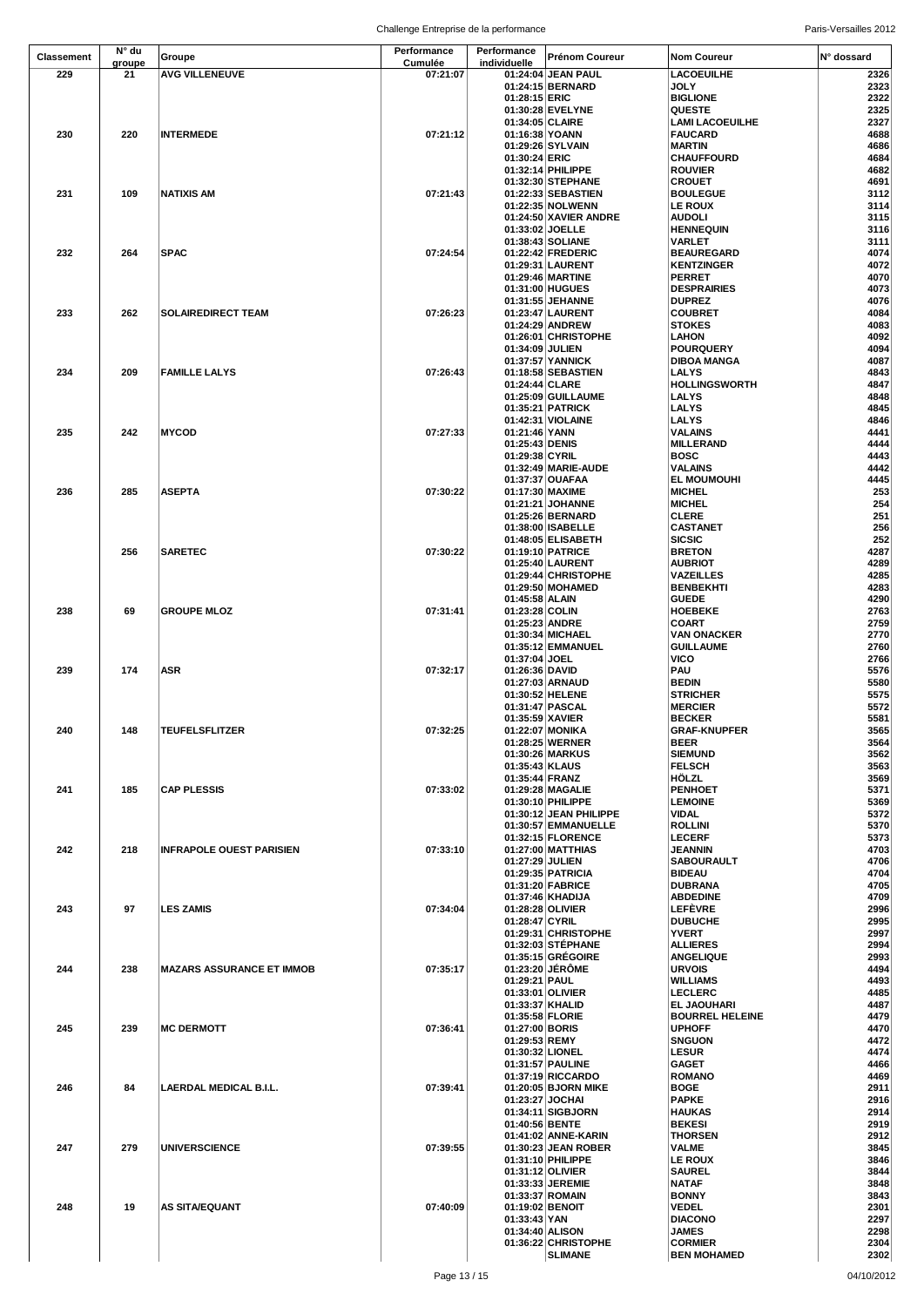| <b>Classement</b> | N° du  | Groupe                      | Performance | Performance      | <b>Prénom Coureur</b>                      | <b>Nom Coureur</b>                 | N° dossard    |
|-------------------|--------|-----------------------------|-------------|------------------|--------------------------------------------|------------------------------------|---------------|
| 249               | groupe |                             | Cumulée     | individuelle     |                                            |                                    |               |
|                   | 189    | CE ALCATEL LUCENT ENTREPR   | 07:40:27    |                  | 01:25:30 ROMAIN                            | <b>CAMPORA</b>                     | 5312          |
|                   |        |                             |             |                  | 01:28:50 GUILLAUME<br>01:29:10 JEAN-CLAUDE | <b>IVALDI</b><br><b>PENNE</b>      | 5317<br>5316  |
|                   |        |                             |             | 01:33:40 BRICE   |                                            | <b>RAKOTONJANAHARY</b>             | 5314          |
|                   |        |                             |             |                  | 01:43:17 CLAUDE                            | <b>SALLE</b>                       | 5313          |
| 250               | 291    | <b>IDTGV</b>                | 07:44:33    | 01:20:31 JULIEN  |                                            | <b>BAGDASSARIAN</b>                | 6063          |
|                   |        |                             |             |                  | 01:25:17 STEPHAN                           | <b>REIZER</b>                      | 6061          |
|                   |        |                             |             | 01:35:51 EMILIE  |                                            | VANNEHARD                          | 6069          |
|                   |        |                             |             |                  | 01:40:51 DELPHINE                          | <b>AUBIN</b>                       | 6062          |
|                   |        |                             |             | 01:42:03 AKRAM   |                                            | <b>BENABDERRAHMANE</b>             | 6064          |
| 251               | 116    | <b>OLD DIRTY BASTARDS</b>   | 07:45:40    |                  | 01:18:01 VINCENT                           | <b>EWENCZYK</b>                    | 3192          |
|                   |        |                             |             |                  | 01:20:37 TIMOTHEE                          | <b>KERNEVEZ</b>                    | 3190          |
|                   |        |                             |             | 01:33:56 MARC    |                                            | <b>DUVERGER</b>                    | 3191          |
|                   |        |                             |             |                  | 01:42:12 JEAN CHRISTOPHE                   | <b>MARTELET</b>                    | 3195          |
| 252               | 337    | <b>DUNES D'ESPOIR</b>       | 07:47:06    |                  | 01:50:54 CEDRIC<br>01:32:46 LAURENT        | <b>FOURNET</b><br>LE FLOCH         | 3193<br>961   |
|                   |        |                             |             |                  | 01:33:26 NICOLAS                           | <b>KRAUTH</b>                      | 954           |
|                   |        |                             |             | 01:33:37 LOIC    |                                            | <b>VERON</b>                       | 959           |
|                   |        |                             |             |                  | <b>RENÉ</b>                                | LAWNICAZAK                         | 953           |
|                   |        |                             |             |                  | 01:33:40 CLEMENT                           | <b>BARANSKI</b>                    | 949           |
| 253               | 56     | <b>EURIS</b>                | 07:47:43    |                  | 01:17:28 PIERRE                            | <b>ETOURNEAU</b>                   | 2645          |
|                   |        |                             |             |                  | 01:33:15 VINCENT                           | <b>LE MAGOARIEC</b>                | 2642          |
|                   |        |                             |             |                  | 01:38:30 ABDELKADER                        | <b>SAIAH</b>                       | 2649          |
|                   |        |                             |             | 01:38:44 PEDRO   |                                            | <b>LUCAS</b>                       | 2643          |
| 254               | 73     | <b>HAPPY FEET</b>           | 07:49:01    | 01:21:11 FABIEN  | 01:39:46 PASCAL                            | <b>FROMAGER</b><br><b>SCHVARTZ</b> | 2648<br>2821  |
|                   |        |                             |             |                  | 01:21:15 LAURENT                           | <b>DE SERRE</b>                    | 2818          |
|                   |        |                             |             | 01:37:45 SAM     |                                            | <b>COHEN</b>                       | 2827          |
|                   |        |                             |             |                  | 01:41:01 JEAN PAUL                         | <b>DUPARC</b>                      | 2822          |
|                   |        |                             |             |                  | 01:47:49 NATHALIE                          | <b>BIESTRO</b>                     | 2817          |
| 255               | 13     | <b>APTEA</b>                | 07:49:33    | 01:14:00 RÉMI    |                                            | PAUTRIZEL                          | 2203          |
|                   |        |                             |             |                  | 01:24:06 PIERRE                            | <b>BOURLIATOUX</b>                 | 2202          |
|                   |        |                             |             | 01:24:07 AMINE   |                                            | <b>BERTCHICHAI</b>                 | 2200          |
|                   |        |                             |             |                  | 01:53:40 JEAN-LUC                          | <b>DESOUSA</b>                     | 2201          |
|                   |        |                             |             |                  | LUCIE                                      | <b>DUPONT</b>                      | 2204          |
| 256               | 200    | <b>CS GEODIS IDF</b>        | 07:49:36    |                  | 01:24:23 GUILLAUME                         | <b>SENECHAL</b><br><b>LANCE</b>    | 5136<br>5131  |
|                   |        |                             |             | 01:28:06   KAMAL | 01:26:51 LAURENT                           | <b>EL HABCHI</b>                   | 5132          |
|                   |        |                             |             | 01:41:09 SETHA   |                                            | ΟU                                 | 5137          |
|                   |        |                             |             | 01:49:07 JULIEN  |                                            | <b>MAZIERE</b>                     | 5134          |
| 257               | 277    | TONI AND GUY                | 07:49:50    |                  | 01:18:45 PATRICK                           | LAGRE                              | 3870          |
|                   |        |                             |             | 01:33:27 LAURE   |                                            | <b>BORDOUX</b>                     | 3874          |
|                   |        |                             |             |                  | 01:33:39 ISMERIE                           | <b>CARRIE</b>                      | 3872          |
|                   |        |                             |             | 01:39:22 ALICE   |                                            | LAGRE                              | 3875          |
|                   |        |                             |             |                  | 01:44:37 ANTONIO                           | <b>GUERRERO</b>                    | 3873          |
| 258               | 231    | <b>LES ALLOBROGES</b>       | 07:50:22    |                  | 01:10:43 QUENTIN                           | <b>FAVRE</b>                       | 4577          |
|                   |        |                             |             | 01:21:42 THEO    |                                            | <b>FAVRE</b>                       | 4574          |
|                   |        |                             |             |                  | 01:39:29 FRANÇOIS<br>01:42:36 MORGANE      | <b>FAVRE</b><br><b>FAVRE</b>       | 4575<br>4573  |
|                   |        |                             |             |                  | 01:55:52 PASCALE                           | <b>ESCOUBES</b>                    | 4576          |
| 259               | 40     | CFTC1                       | 07:50:23    |                  | 01:18:23 DOMINIQUE                         | <b>DIEUDONNE</b>                   | 2479          |
|                   |        |                             |             |                  | 01:28:21 FREDERIC                          | <b>BELOUZE</b>                     | 2481          |
|                   |        |                             |             |                  | 01:35:01 THIERRY                           | <b>BLAZY</b>                       | 2480          |
|                   |        |                             |             |                  | 01:40:13 MAROUANE                          | <b>ABADOU</b>                      | 2482          |
|                   |        |                             |             |                  | 01:48:25 PHILIPPE                          | LOUIS                              | 2477          |
| 260               | 276    | <b>TLSA 2012</b>            | 07:50:40    | 01:15:54 PAPA    | 01:25:26 MAXIME                            | <b>SARR</b><br><b>PALCY</b>        | 3880<br>3876  |
|                   |        |                             |             |                  | 01:37:49 BENOIT                            | LAMBERT                            | 3879          |
|                   |        |                             |             |                  | 01:38:03 JEAN CLAUDE                       | <b>MATHIEU</b>                     | 3882          |
|                   |        |                             |             | 01:53:28 YANN    |                                            | <b>SLUSARCZYK</b>                  | 3878          |
| 261               | 358    | Croix-Rouge Française - D   | 07:51:52    |                  | 01:24:26 DAMIEN                            | <b>DU CHAMP</b>                    | 11474         |
|                   |        |                             |             | 01:27:18 GILLES  |                                            | <b>SILVESTRE</b>                   | 16727         |
|                   |        |                             |             |                  | 01:39:08 FLORENCE                          | <b>SAVATON</b>                     | 18704         |
|                   |        |                             |             | 01:39:18 TIIA    | 01:41:42 HILARIO                           | <b>SOPIC</b><br>CARVALHO           | 16731<br>9687 |
| 262               | 27     | <b>C.SAINT-M'LEUX</b>       | 07:54:04    | 01:25:03 MARC    |                                            | <b>SAINT-M'LEUX</b>                | 2375          |
|                   |        |                             |             | 01:28:30 DIDIER  |                                            | <b>LEPOUTRE</b>                    | 2371          |
|                   |        |                             |             | 01:32:07 ERWAN   |                                            | <b>SAINT-M'LEUX</b>                | 2374          |
|                   |        |                             |             |                  | 01:43:27 MANOELLE                          | <b>SAINT-M'LEUX</b>                | 2376          |
|                   |        |                             |             |                  | 01:44:57 GENEVIEVE                         | <b>GUILLERM</b>                    | 2377          |
| 263               | 92     | <b>LES FLANDRIENS</b>       | 07:55:12    | 01:19:29 EVA     |                                            | <b>DE SMIJTER</b>                  | 2959          |
|                   |        |                             |             | 01:22:10 LUC     |                                            | <b>PAUWELS</b>                     | 2962          |
|                   |        |                             |             |                  | <b>MATTHIAS</b><br>01:44:05 CELINE         | <b>DE SMIJTER</b><br><b>ROLLY</b>  | 2961<br>2963  |
|                   |        |                             |             | 02:07:18 ANN     |                                            | <b>D'HUYGHELAERE</b>               | 2960          |
| 264               | 83     | <b>LA TRIBU PELLAS</b>      | 07:57:47    |                  | 01:11:15 CHRISTOPHE                        | <b>PALLY</b>                       | 2908          |
|                   |        |                             |             |                  | 01:37:49 AURÉLIE                           | <b>CASTELLVI</b>                   | 2910          |
|                   |        |                             |             |                  | 01:38:57 AGATHE                            | <b>PELLAS</b>                      | 2906          |
|                   |        |                             |             |                  | 01:42:22 ARIANE                            | <b>PELLAS</b>                      | 2907          |
|                   |        |                             |             |                  | 01:47:24 JACQUES                           | <b>PELLAS</b>                      | 2909          |
| 265               | 160    | <b>VIGNARDPVSURESNES</b>    | 07:58:29    |                  | 01:32:40 WILLIAM                           | <b>COHEN</b>                       | 3745          |
|                   |        |                             |             |                  | 01:32:41 SYLVAIN<br>ABDELHADI              | <b>BAGLIN</b><br><b>DINARI</b>     | 3742<br>3744  |
|                   |        |                             |             |                  | 01:32:42 CHRISTOPHE                        | <b>DA SILVA</b>                    | 3743          |
|                   |        |                             |             |                  | 01:47:45 DOMINIQUE                         | VIGNARD                            | 3741          |
| 266               | 39     | CFTC 2                      | 07:59:50    | 01:29:13 ALAIN   |                                            | <b>FILLIERE</b>                    | 2475          |
|                   |        |                             |             |                  | 01:30:00 JEAN LOUIS                        | <b>DEROUSSEN</b>                   | 2474          |
|                   |        |                             |             |                  | 01:40:01 JEAN PIERRE                       | <b>RICHARD</b>                     | 2471          |
|                   |        |                             |             |                  | <b>NOUREDDINE</b>                          | <b>SHILI</b>                       | 2472          |
|                   |        |                             |             |                  | 01:40:35 PHILIPPE                          | COTTAREL                           | 2473          |
| 267               | 60     | <b>FOULEES SANGHINOISES</b> | 08:03:27    |                  | 01:23:29 CHRISTOPHE                        | <b>SERGEANT</b>                    | 2677          |
|                   |        |                             |             |                  | 01:35:12 CHRISTOPHE                        | <b>BRINCOURT</b>                   | 2675          |
|                   |        |                             |             | 01:41:16 SIMON   | 01:40:51 SOLANGE                           | <b>DAUCHY</b><br><b>MEEUWIS</b>    | 2673<br>2676  |
|                   |        |                             |             |                  | 01:42:39 JEROME                            | <b>MAZZOLA</b>                     | 2678          |
| 268               | 68     | <b>GREENTEAM</b>            | 08:04:07    |                  | 01:24:50 GWENAEL                           | JAN                                | 2750          |
|                   |        |                             |             |                  | 01:33:15 MATHIEU                           | <b>MUTEL</b>                       | 2754          |
|                   |        |                             |             |                  | 01:36:13 ROMÉO                             | <b>MALCURT</b>                     | 2755          |
|                   |        |                             |             |                  | 01:38:18 CHARLOTTE                         | <b>MIRIEL</b>                      | 2751          |
|                   |        |                             |             |                  | 01:51:31 ALEXANDRA                         | <b>BECOULET</b>                    | 2752          |